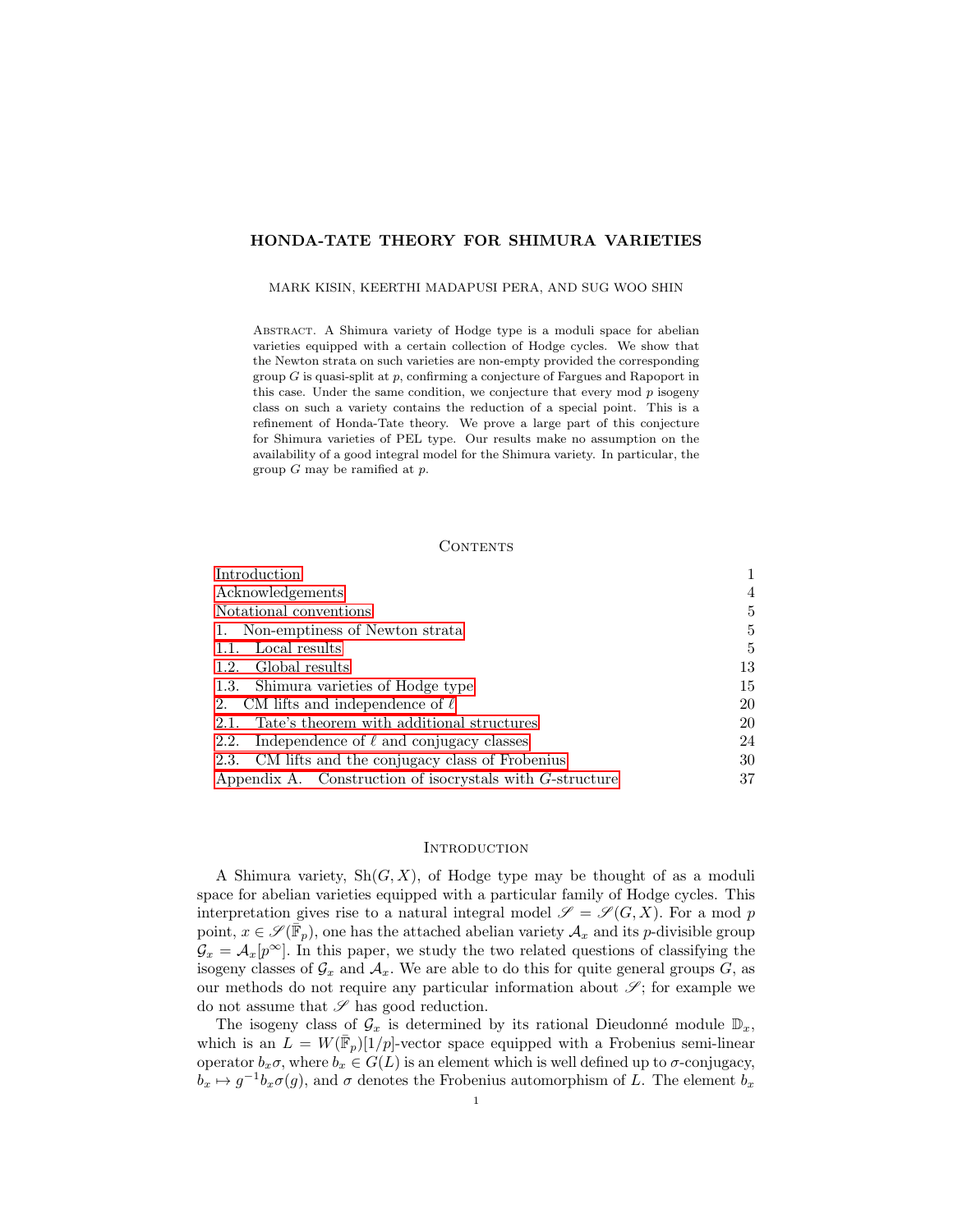is subject to a group theoretic analogue of Mazur's inequality [\[RR96,](#page-40-0) Thm. 4.2], and the set consisting of  $\sigma$ -conjugacy classes which satisfy this condition is denoted  $B(G, \mu)$ , where  $\mu : \mathbb{G}_m \to G$  is the inverse of the cocharacter  $\mu_X$  (up to conjugacy) attached to X. (See [1.1.5](#page-6-0) and [1.2.3](#page-13-0) below for precise definitions.) Let  $\mathbb D$  denote the pro-torus whose character group is  $\mathbb{Q}$ . Each  $b \in G(L)$  gives rise to the so-called Newton cocharacter  $\nu_b : \mathbb{D} \to G$ , defined over L, whose conjugacy class is defined over  $\mathbb{Q}_p$  and depends only on the  $\sigma$ -conjugacy class [b]. The slope decomposition of  $\mathbb{D}_x$  is given by  $\nu_{b_x}$ . For  $[b] \in B(G, \mu)$ , the corresponding subset  $S_{[b]} \subset \mathscr{S}(\overline{\mathbb{F}}_p)$  is called the *Newton stratum* corresponding to [b] so that a point  $x \in \mathscr{S}(\overline{\mathbb{F}}_p)$  belongs to  $S_{[b]}$  if and only if  $[b_x] = [b]$ . Our first result is on the non-emptiness of Newton strata. (The converse is known, i.e. if  $S_{[b]}$  is non-empty then  $b \in B(G, \mu)$ . See Lemma [1.3.9.](#page-17-0))

<span id="page-1-0"></span>**Theorem 1.** Suppose that  $b \in B(G, \mu)$  and that the  $G(L)$ -conjugacy class of  $\nu_b$  has a representative which is defined over  $\mathbb{Q}_p$ . Then  $S_{[b]}$  is non-empty. In particular,  $S_{[b]}$  is always non-empty either when  $G_{\mathbb{Q}_p}$  is quasi-split or when  $[b]$  is basic.

Fargues [\[Far04,](#page-39-0) Conj. 3.1.1] and Rapoport [\[Rap05,](#page-39-1) Conj. 7.1] have conjectured that  $S_{[b]}$  is non-empty for every  $b \in B(G, \mu)$ ; see also the paper of He-Rapoport [\[HR17\]](#page-39-2). Previous results on the non-emptiness of  $S_{[b]}$  have been obtained by a number of authors - see the papers of Wedhorn [\[Wed99\]](#page-40-1) and Wortmann [\[Wor13\]](#page-40-2) for the  $\mu$ -ordinary case (of hyperspecial level), that of Viehmann-Wedhorn [\[VW13\]](#page-40-3) for the PEL case of type A and C (of hyperspecial level), and the recent work of Zhou [\[Zho20\]](#page-40-4) for many cases of parahoric level. These all rely on an understanding of the fine structure of a suitable integral model of  $\mathrm{Sh}(G, X)$ .

Our method involves constructing a special point whose reduction lies in  $S_{[b]}$ . This is essentially a group theoretic problem, as the Newton stratum of a special point can be computed in terms of the torus and cocharacter attached to that point. When  $G_{\mathbb{Q}_p}$  is unramified, this problem was already solved by Langlands-Rapoport [\[LR87,](#page-39-3) Lem. 5.2]. This was independently observed by Lee [\[Lee18\]](#page-39-4), who also used it to show non-emptiness of Newton strata in this case. If  $S_{[b]}$  contains the reduction of a special point, then it is easy to see that the  $G(L)$ -conjugacy class of  $\nu_b$  has a representative which is defined over  $\mathbb{Q}_p$ . Thus the result of Theorem [1](#page-1-0) is the best possible using this method.

Along the way we confirm an expectation of Rapoport–Viehmann [\[RV14,](#page-40-5) Rem. 8.3] on cocharacters and isocrystals. (See Remark [1.1.14](#page-10-0) below.) We also show the Newton stratification has some of the expected properties:

**Theorem 2.** For every  $b \in B(G, \mu)$ ,  $S_{[b]} \subset \mathscr{S}(\overline{\mathbb{F}}_p)$  is locally closed for the Zariski topology. One has the following closure relations, where  $\preceq$  is the partial order on the set of conjugacy classes of Newton cocharacters (see [1.1.1\)](#page-4-3):

$$
\overline{S}_{[b]}\subset \bigcup_{\nu_{b'}\preceq \nu_b} S_{[b']}.
$$

This theorem is proved by showing the existence of isocrystals with G-structure on  $\mathscr S$ . This may be of independent interest, but is rather technical so is left to the appendix. (Recently Hamacher and Kim [\[HK19\]](#page-39-5) proved similar results for the case of Kisin-Pappas models by a different argument.) We remark that inclusion in the Theorem is expected to be an equality for hyperspecial level, but not in general. As a corollary, we obtain generalizations of the theorems of Wedhorn and Wortmann on the density of the  $\mu$ -ordinary locus.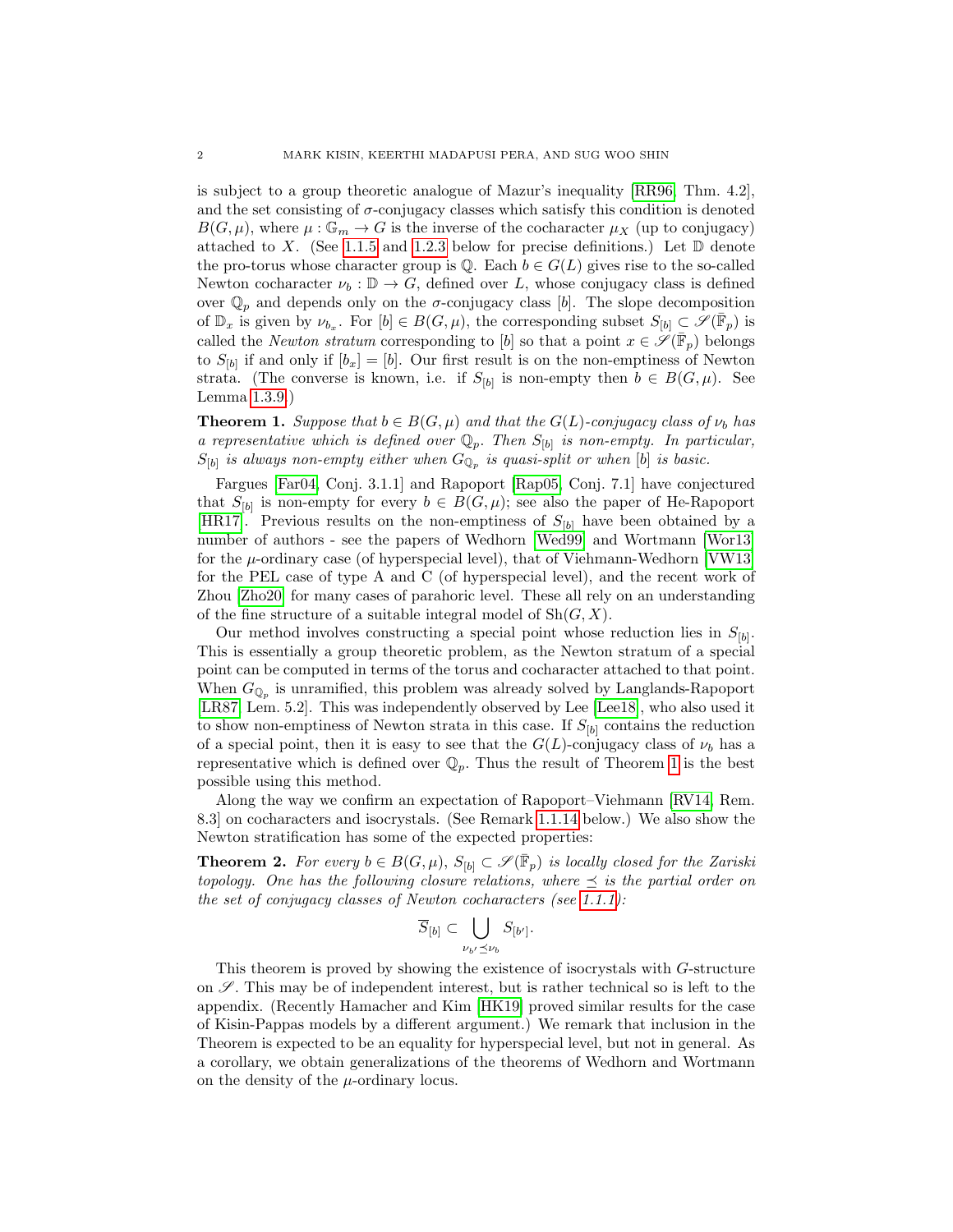**Theorem 3.** If the special fibre of  $\mathscr S$  is locally integral then the  $\mu$ -ordinary locus is dense in the special fibre.

We now discuss the problem of classifying  $A_x$  up to isogeny. For the moduli space of polarized abelian varieties, this is closely related to Honda-Tate theory, which asserts that the isogeny class of an abelian variety A over  $\mathbb{F}_q$  is determined by the characteristic polynomial of the q-Frobenius on the  $\ell$ -adic cohomology  $H^1(A, \mathbb{Q}_\ell)$ , with  $\ell \nmid q$ , and that the isogeny class of A contains the reduction of a special point. Using this fact one can describe precisely which characteristic polynomials can occur. For  $x \in \mathscr{S}(G,X)(\mathbb{F}_q)$  one expects that the q-Frobenius arises from  $a \gamma \in G(\mathbb{Q})$  whose  $G(\mathbb{Q})$ -conjugacy class is independent of  $\ell$ , although it is in general not a complete invariant for the isogeny class of A. We make the following conjecture:

<span id="page-2-1"></span>**Conjecture 1.** If  $G_{\mathbb{Q}_p}$  is quasi-split then the isogeny class of any  $x \in \mathscr{S}(\overline{\mathbb{F}}_p)$ contains the reduction of a special point.

Here if  $x, x' \in \mathscr{S}(\overline{\mathbb{F}}_p)$ , then  $\mathcal{A}_x, \mathcal{A}_{x'}$  are defined to be in the same isogeny class if there is an isogeny  $i : A_x \to A_{x'}$  such that for each of the Hodge cycles  $s_{\alpha,x}$  carried by  $\mathcal{A}_x$ , i takes  $s_{\alpha,x}$  to  $s_{\alpha,x'}$ . More precisely, the Hodge cycles  $s_{\alpha,x}$  can be viewed via either  $\ell$ -adic cohomology for  $\ell \neq p$ , or crystalline cohomology. We require that i takes  $s_{\alpha,x}$  to  $s_{\alpha,x'}$  in each of these cohomology theories.

When  $G$  is unramified this conjecture was proved by one of us [\[Kis17\]](#page-39-6); see also [\[Zho20\]](#page-40-4) for some cases of parahoric Shimura varieties. The methods of loc. cit require rather fine information about the special fibre of  $\mathscr{S}$ , and are rather different from the ones employed in this paper which require almost no information about integral models.

Even for the moduli space of polarized abelian varieties, the conjecture is a more refined statement than Honda-Tate theory, since the definition of isogeny class involves isogenies which respect polarizations. As we shall explain, it can nevertheless be deduced from Honda-Tate theory with some extra arguments, but remarkably these do not seem to be in the literature; the closest is perhaps [\[Kot92,](#page-39-7) §17]. (See [2.3.6](#page-31-0) below.)

To state our main result in the direction of the conjecture, we recall that the group of automorphisms of  $\mathcal{A}_x$  in the isogeny category is naturally the Q-points of an algebraic group  $I'_x = \underline{\text{Aut}}_{\mathbb{Q}} A_x$  over  $\mathbb{Q}$ . Similarly one can define the subgroup  $I =$  $I_x \subset I'_x$  consisting of isogenies which respect Hodge cycles in  $\ell$ -adic and crystalline cohomology. The set of isogenies (respecting Hodge cycles) between  $A_x$  and  $A_{x'}$ is likewise the Q-points of a scheme  $\mathcal{P}(x, x')$  which is either empty or a torsor under  $I_x$ . We say that  $\mathcal{A}_x$  and  $\mathcal{A}_{x'}$  are  $\mathbb{Q}$ -isogenous if  $\mathcal{P}(x, x')$  is nonempty. This is equivalent to asking that there is a finite extension  $F/\mathbb{Q}$  and an isomorphism  $\mathcal{A}_x \otimes F \to \mathcal{A}_{x'} \otimes F$  (for example as fppf sheaves) respecting Hodge cycles. We say that  $\mathcal{A}_x$  and  $\mathcal{A}_{x'}$  are Q-isogenous if  $\mathcal{P}(x, x')$  is a trivial torsor.

<span id="page-2-0"></span>**Theorem 4.** Suppose that G is quasi-split at p, and that  $(G, X)$  is a PEL Shimura datum of type A or C, then for any  $x \in \mathscr{S}(\overline{\mathbb{F}}_p)$  the abelian variety  $\mathcal{A}_x$  is  $\overline{\mathbb{Q}}$ -isogenous to  $A_{x'}$ , with  $x'$  the reduction of a special point.

Our main result is actually more precise, as we show that one can construct special points associated to any maximal torus  $T \subset I$ . There is also a slightly weaker version of the theorem in the case of PEL type D; see [2.3.16.](#page-35-0) In fact we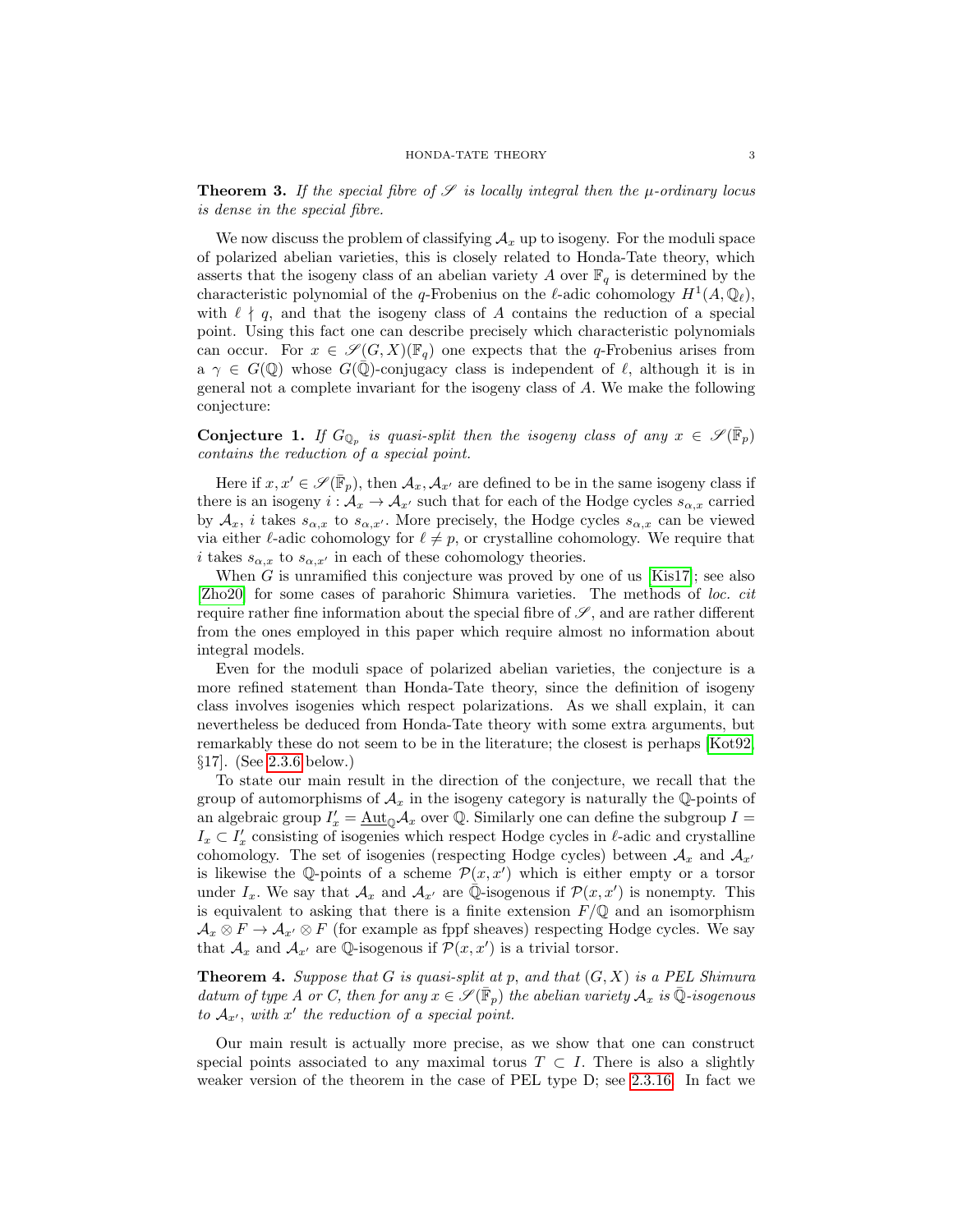prove an analogous theorem for  $(G, X)$  of Hodge type, conditional on a version of Tate's theorem for abelian varieties equipped with Hodge cycles - see below.

When G is unramified a result closely related to the above theorem was proved by Zink [\[Zin83\]](#page-40-6). Note that in loc. cit. Zink's theorem says that  $A_x$  is isogenous (not just  $\mathbb Q$ -isogenous) to the reduction of a special point, however his definition does not require that isogenies respect polarizations, and it is not hard to see that one can then produce a  $\mathbb{Q}$ -isogeny from a  $\mathbb{Q}$ -isogeny (the corresponding torsor turns out to be trivial).

When  $G^{ab}$  satisfies the Hasse principle one can replace  $\overline{\mathbb{Q}}$ -isogenies by  $\mathbb{Q}$ -isogenies in Theorem [4.](#page-2-0) For example one has

**Theorem 5.** Suppose that G is quasi-split at p, and that  $(G, X)$  is a PEL Shimura datum of type C or of type  $A_n$  with n odd. Then for any  $x \in \mathscr{S}(\overline{\mathbb{F}}_p)$ ,  $A_x$  is Qisogenous to  $A_{x'}$ , with  $x'$  the reduction of a special point, so that Conjecture [1](#page-2-1) holds in this case.

One of the key ingredients in Honda-Tate theory is Tate's theorem on the Tate conjecture for morphisms between abelian varieties over finite fields [\[Tat66\]](#page-40-7). We prove an analogue of this result for  $(G, X)$  of Hodge type, and for *automorphisms* of abelian varieties equipped with the corresponding collection of Hodge cycles. To explain this, for each  $\ell \neq p$ , let  $I_{\ell} \subset \text{Aut}(H^1(\mathcal{A}_x, \mathbb{Q}_\ell))$  be the subgroup which fixes the Hodge cycles  $s_{\alpha,x}$  and commutes with the q-Frobenius for  $q = p^r$  and r sufficiently divisible. We define a similar group  $I_p$  using crystalline cohomology.

<span id="page-3-1"></span>**Theorem 6.** For every  $\ell$  (including  $\ell = p$ ) the natural map

 $I \otimes_{\mathbb{Q}} \mathbb{Q}_{\ell} \to I_{\ell}$ 

is an isomorphism. In particular the (absolute) rank of  $I$  is equal to the rank of  $G$ .

The proof uses the finiteness of  $\mathscr{S}(\mathbb{F}_q)$  (when level is fixed) as in [\[Kis17\]](#page-39-6), as well as a result of Noot on the independence of  $\ell$  of the conjugacy class of Frobenius as an element of  $G(\mathbb{Q}_\ell)$ . Note that a similar finiteness condition plays a crucial role in [\[Tat66\]](#page-40-7).

Using this result, one knows that any maximal torus  $T \subset I$  has the same rank as G. We show that, when  $G_{\mathbb{Q}_p}$  is quasi-split, any such T can be viewed as (transferred to) a subgroup of G. Our results on non-emptiness of Newton strata then imply that there is a special point  $\tilde{x}' \in Sh(G, X)$  with associated torus T. If x' is the reduction of  $\tilde{x}'$ , then  $\mathcal{A}_x$  and  $\mathcal{A}_{x'}$  should be  $\overline{\mathbb{Q}}$ -isogenous. Indeed this follows from a version of Tate's theorem with Hodge cycles. When  $x = x'$  this is Theorem [6](#page-3-1) above, but we do not know how to prove such a theorem when  $x \neq x'$ , except in the PEL case, when one can use Tate's original result to deduce the first part of Theorem [4.](#page-2-0) Finally the second part is proved via an analysis of the local behavior of the torsor  $\mathcal{P}(x, x')$ .

#### <span id="page-3-0"></span>Acknowledgements

We are grateful to the referees for a careful reading of the paper, and for suggesting a number of improvements. We thank Yasuhiro Oki for pointing out an error in the proof of [\(1.3.16\)](#page-19-2) in an earlier version.

M.K was partially supported by NSF grant DMS-1601054. K.M.P. was partially supported by NSF grant DMS-1502142/1802169. S.W.S. was partially supported by NSF grant DMS-1501882/1802039.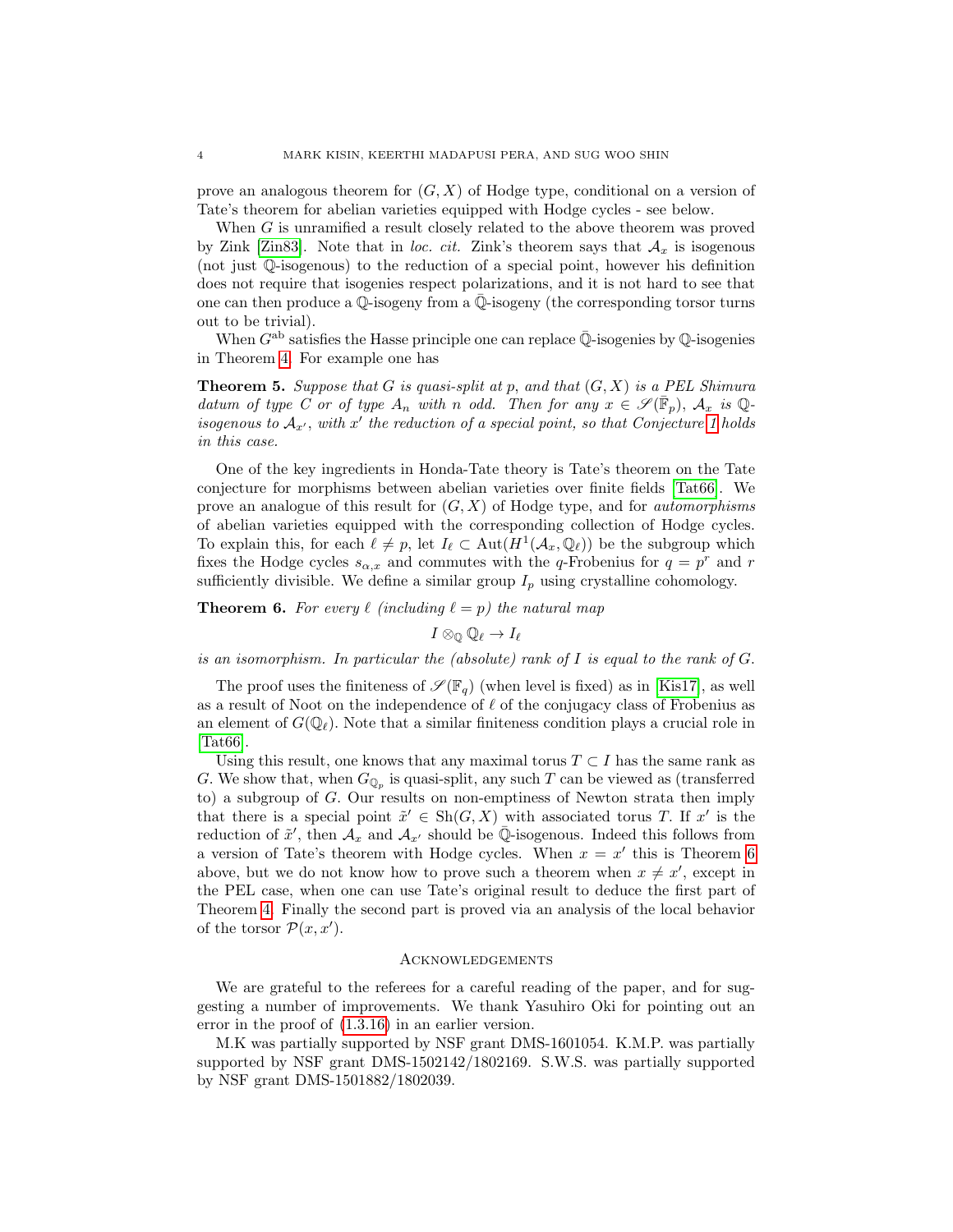#### <span id="page-4-0"></span>NOTATIONAL CONVENTIONS

Given a connected reductive group G over a field F, we write  $G^{\text{der}} \subset G$  for its derived subgroup and  $G^{sc} \to G^{der}$  for the simply connected cover of its derived group.

Fix an algebraic closure  $\overline{F}$  for F. For any torus T over F, we set

$$
X_*(T)=\mathrm{Hom}(\mathbb{G}_{m,\bar{F}},T_{\bar{F}})\ ;\ X^*(T)=\mathrm{Hom}(T_{\bar{F}},\mathbb{G}_{m,\bar{F}})
$$

for the cocharacter and character groups of  $T$ , respectively. Write  $D$  for the multiplicative pro-group scheme over  $\mathbb{Q}_p$  with character group  $\mathbb{Q}$ . A homomorphism  $\mathbb{D}_{\bar{F}} \to T_{\bar{F}}$  gives an element of  $X_*(T)_{\mathbb{Q}} = X_*(T) \otimes_{\mathbb{Z}} \mathbb{Q}$ , and vice versa. We often refer to a homomorphism  $\mathbb{D} \to G$  (defined over an extension of F) as a cocharacter of G by standard abuse of terminology.

For a maximal torus T in the reductive group  $G$ , we write  $W(G,T)$  for the absolute Weyl group of G relative to T, and we denote by  $\pi_1(G)$  the algebraic fundamental group of G [\[Bor98\]](#page-38-0): It is a  $Gal(\overline{F}/F)$ -module, functorial in G, and canonically isomorphic to  $X_*(T)/X_*(T^{\text{sc}})$ , where  $T^{\text{sc}}$  is the preimage of T in  $G^{\text{sc}}$ .

For v a place of Q, we fix an algebraic closure  $\overline{\mathbb{Q}}_v$  for  $\mathbb{Q}_v$  (here,  $\mathbb{Q}_{\infty} = \mathbb{R}$  and  $\overline{\mathbb{Q}}_{\infty} = \mathbb{C}$ ). We also fix an algebraic closure  $\overline{\mathbb{Q}}$ , along with embeddings  $\iota_v : \overline{\mathbb{Q}} \hookrightarrow \overline{\mathbb{Q}}_v$ , for every place v. Set  $\Gamma_v = \text{Gal}(\bar{\mathbb{Q}}_v/\mathbb{Q}_v)$  and  $\Gamma = \Gamma_{\mathbb{Q}} = \text{Gal}(\bar{\mathbb{Q}}/\mathbb{Q})$ . We will use our chosen embeddings to view  $\Gamma_v$  as a subgroup of  $\Gamma$ .

When E is a number field, the ring of integers of E is denoted by  $\mathscr{O}_E$ .

## 1. Non-emptiness of Newton strata

<span id="page-4-2"></span><span id="page-4-1"></span>1.1. Local results. Fix a rational prime  $p$ . Let  $G$  be a connected reductive group over  $\mathbb{Q}_p$ . Fix a maximal torus  $T \subset G$  defined over  $\mathbb{Q}_p$  and a Borel subgroup  $B \subset G_{\bar{\mathbb{Q}}_p}$  containing  $T_{\bar{\mathbb{Q}}_p}$ . Positive roots and coroots of T in G will be determined by  $B$ .

<span id="page-4-3"></span>1.1.1. Set

# $\mathcal{N}(G) = (X_*(T)_{\mathbb{Q}}/W(G,T))^{\Gamma_p}.$

This space has a more canonical description that  $\mathcal{N}(G)$  is the space of  $G(\bar{\mathbb{Q}}_p)$ conjugacy classes of homomorphisms  $\mathbb{D}_{\bar{\mathbb{Q}}_p} \to G_{\bar{\mathbb{Q}}_p}$  that are defined over  $\mathbb{Q}_p$ .

Let  $\overline{C} \subset X_*(T)_{\mathbb{R}}$  be the closed dominant Weyl chamber determined by B. Each class  $\bar{\nu} \in \mathcal{N}(G)$  has a unique representative  $\nu \in X_*(T)_{\mathbb{Q}} \cap \overline{\mathcal{C}}$ . There is a natural partial order  $\preceq_G$  on  $X_*(T)_\mathbb{R}$  and  $\mathcal{N}(G)$ , also denoted by  $\preceq$  if there is no danger of confusion, determined as follows; cf. [\[RR96,](#page-40-0) 2.2, 2.3]: Given  $\bar{\nu}_1, \bar{\nu}_2 \in \mathcal{N}(G)$  with representatives  $\nu_1, \nu_2 \in X_*(T)_{\mathbb{Q}} \cap \overline{\mathcal{C}}$ , we have  $\overline{\nu}_1 \preceq \overline{\nu}_2$  if and only if  $\nu_2 - \nu_1$  is a nonnegative linear combination of positive coroots. Similarly  $\preceq$  is defined on  $X_*(T)_\mathbb{R}$  using dominant representatives.

There is a unique map  $\mathcal{N}(G) \to \pi_1(G)^{\Gamma_p} \otimes \mathbb{Q}$  which is functorial in G and induces the identity map when  $G$  is a torus [\[RR96,](#page-40-0) Thm. 1.15].

<span id="page-4-4"></span>1.1.2. Let  $W = W(\bar{\mathbb{F}}_p)$  be the ring of Witt vectors for an algebraic closure  $\bar{\mathbb{F}}_p$  of  $\mathbb{F}_p$ , and write L for its fraction field. We fix an algebraic closure L for L along with an embedding  $\bar{\mathbb{Q}}_p \hookrightarrow \bar{L}$ . Let  $\sigma: W \to W$  be the unique automorphism lifting the p-power Frobenius on  $\bar{\mathbb{F}}_p$ . As in [\[Kot85\]](#page-39-8), we will denote by  $B(G)$  the set of σ-conjugacy classes in  $G(L)$ , so that two elements  $b_1, b_2 \in G(L)$  are in the same class in  $B(G)$  if and only if there exists  $c \in G(L)$  with  $b_1 = cb_2\sigma(c)^{-1}$ .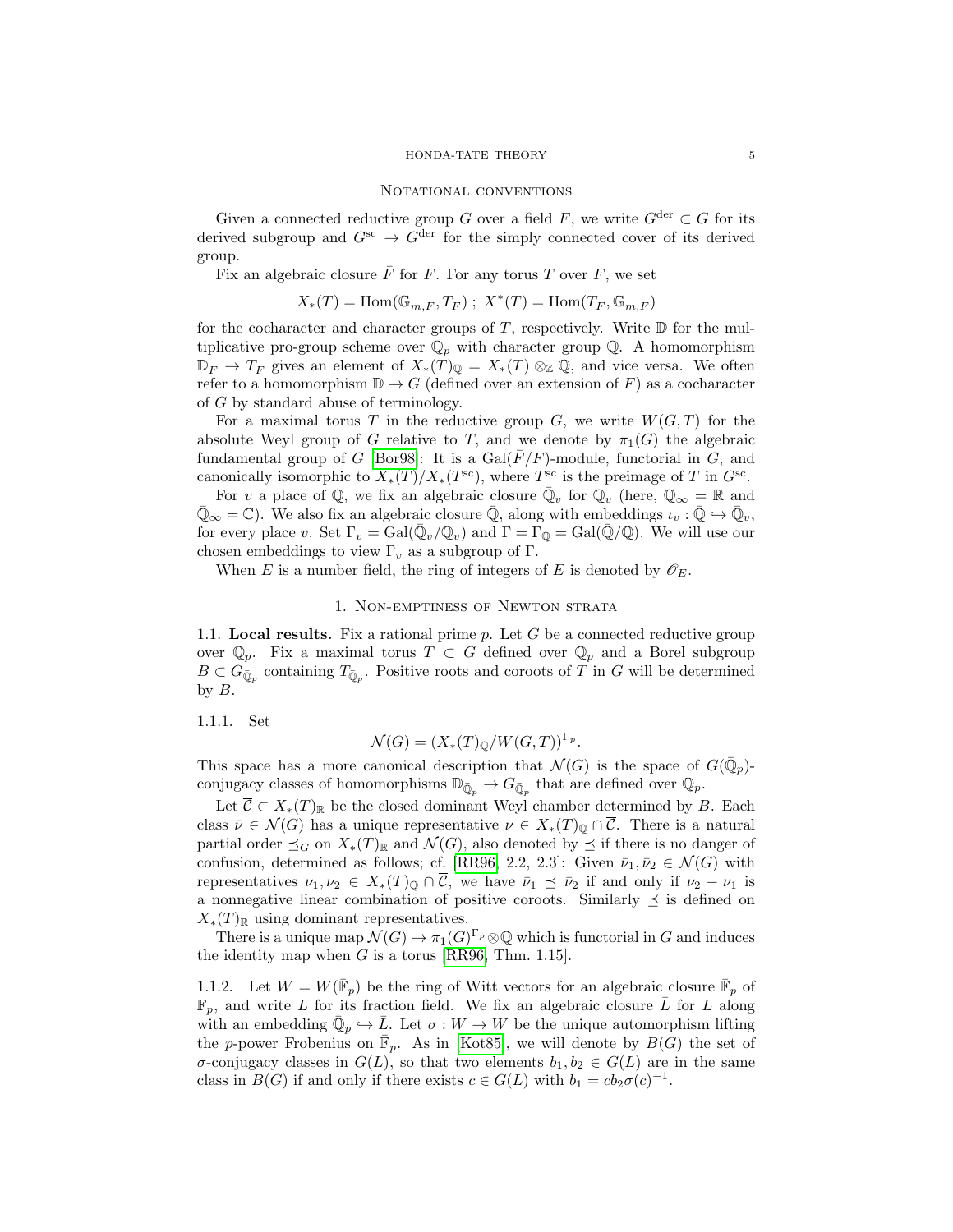Recall the following maps from [\[RR96,](#page-40-0) Thm. 1.15], which are functorial in G:

$$
\kappa_G: B(G) \to \pi_1(G)_{\Gamma_p} \; ; \; \bar{\nu}_G: B(G) \to \mathcal{N}(G).
$$

A class  $[b] \in B(G)$  is *basic* if  $\bar{\nu}_G([b])$  is the class of a central cocharacter of G. We write  $B(G)_b \subset B(G)$  for the subset of basic classes.

The maps  $\kappa_G, \bar{\nu}_G$  have the following properties:

<span id="page-5-1"></span> $(1.1.2.1)$  The diagram



commutes. Here, the vertical map on the right-hand side is induced by the usual isomorphism averaging over each  $\Gamma_p$ -orbit, cf. [\[RR96,](#page-40-0) p.162]:

.

$$
(\pi_1(G)\otimes\mathbb{Q})_{\Gamma_p}\xrightarrow{\simeq} (\pi_1(G)\otimes\mathbb{Q})^{\Gamma_p}
$$

The bottom horizontal map is uniquely characterized as a functorial map in  $G$  that is the natural identification when  $G$  is a torus. See [\[RR96,](#page-40-0) Thm. 1.15] for details.

<span id="page-5-0"></span> $(1.1.2.2)$  [\[Kot85,](#page-39-8) 4.3, 4.4]: Given  $b \in G(L)$  representing a class  $[b] \in B(G)$ , the conjugacy class  $\bar{\nu}_G([b])$  is represented by a cocharacter  $\nu_b : \mathbb{D}_L \to G_L$  that is characterized uniquely by the following property: There exists  $c \in G(L)$  and an integer  $r \in \mathbb{Z}_{>0}$  such that  $r\nu_b$  factors through a cocharacter  $\mathbb{G}_{m,L} \to G_L$ , that  $c(r\nu_b)c^{-1}$  is defined over the fixed field of  $\sigma^r$  on L, and that

$$
cb\sigma(b)\sigma^{2}(b)\cdots\sigma^{r}(b)\sigma^{r}(c)^{-1}=c(r\nu_{b})(p)c^{-1}.
$$

This implies that  $\nu_{\sigma(b)} = \sigma(\nu_b)$  and that, for every  $g \in G(L)$ ,

$$
\nu_{gb\sigma(g)^{-1}} = g\nu_b g^{-1}.
$$

(1.1.2.3) [\[Kot97,](#page-39-9) 4.13]: The map

$$
(\kappa_G, \bar{\nu}_G) : B(G) \to \pi_1(G)_{\Gamma_p} \times \mathcal{N}(G)
$$

is injective. Furthermore, the restriction of  $\kappa_G$  to  $B(G)_b$  induces a bijection:

$$
B(G)_b \xrightarrow{\simeq} \pi_1(G)_{\Gamma_p}.
$$

<span id="page-5-2"></span> $(1.1.2.4)$  [\[Kot85,](#page-39-8) 2.5]: When  $G = T$  is a torus,  $\kappa_T$  is an isomorphism, and can be described explicitly: Let  $E/L$  be a finite extension over which T is split, and let  $N_{E/L}: T(E) \to T(L)$  be the associated norm map. Fix a uniformizer  $\pi \in E$ . Then we have a commutative diagram:

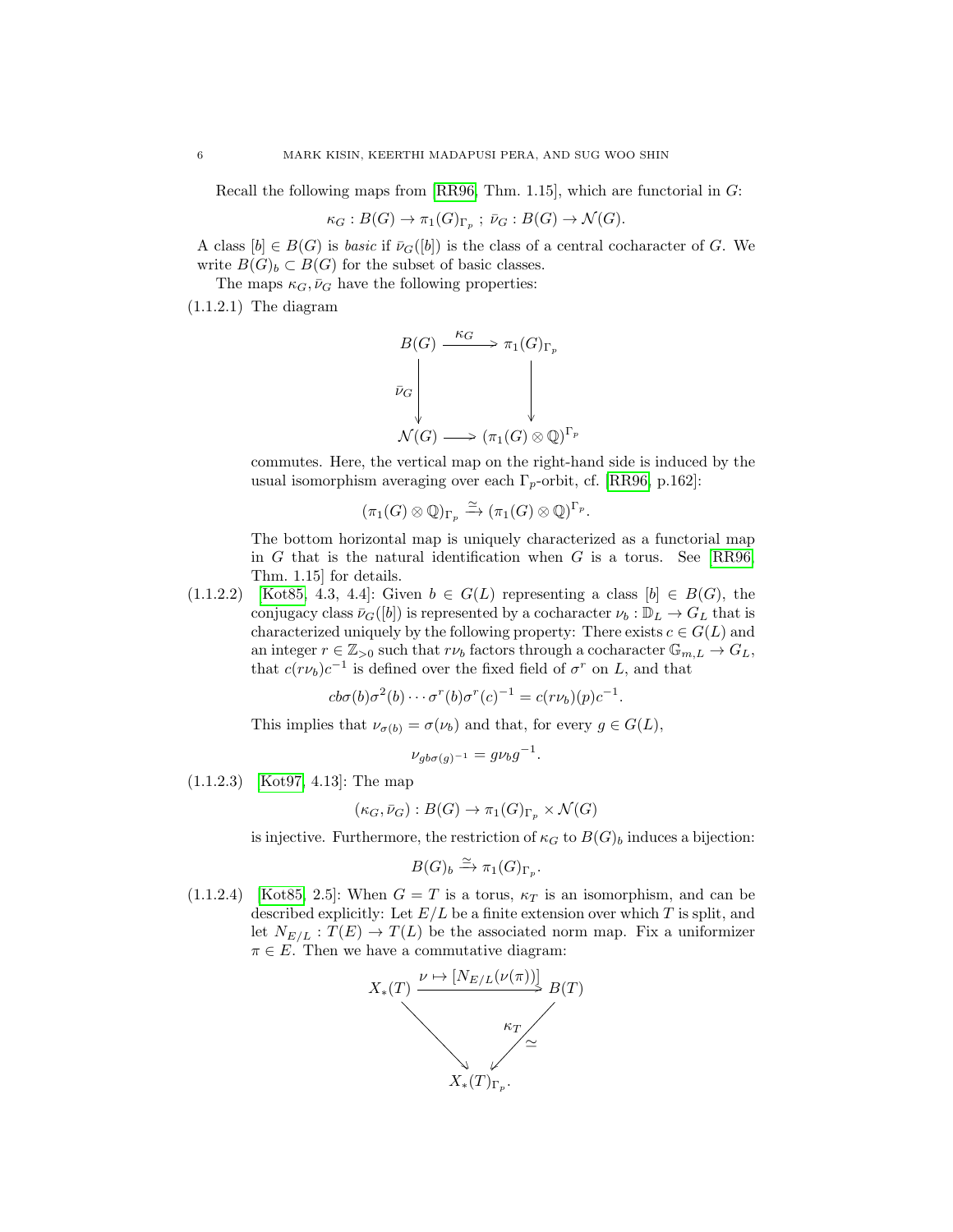<span id="page-6-2"></span>1.1.3. Later we will often make the following hypothesis on  $G$  and  $[b]$ :

<span id="page-6-1"></span> $(1.1.3.1)$  The class [b] contains a representative  $b \in G(L)$  such that the cocharacter  $\nu_b$  is defined over  $\mathbb{Q}_p$ .

Given [b] satisfying the above condition, we fix such a representative and denote the corresponding cocharacter by  $\nu_G([b])$ . Let  $M_{[b]} \subset G$  be the centralizer of  $\nu_G([b])$ : This is a  $\mathbb{Q}_p$ -rational Levi subgroup of G.

Note that  $(1.1.3.1)$  is always satisfied if G is quasi-split over  $\mathbb{Q}_p$  as one can see from  $(1.1.2.2)$ ; cf. [\[Kot85,](#page-39-8) p.219]. If [b] is basic (but G is possibly not quasi-split), [\(1.1.3.1\)](#page-6-1) is still satisfied as [\(1.1.2.2\)](#page-5-0) shows that  $\nu_b$  is a  $\sigma$ -invariant central cocharacter of  $G$  for any representative  $b$ .

<span id="page-6-3"></span>1.1.4. Suppose that  $b \in G(L)$ . Consider the group scheme  $J_b$  over  $\mathbb{Q}_p$  that attaches to every  $\mathbb{Q}_p$ -algebra R the group:

$$
J_b(R) = \{ g \in G(R \otimes_{\mathbb{Q}_p} L) : g b = b \sigma(g) \}.
$$

By construction, there is a natural map of group schemes over L:  $J_{b,L} \to G_L$ .

If  $b' = g b \sigma(g)^{-1}$  is another representative of  $[b] \in B(G)$ , then conjugation by g induces an isomorphism of  $\mathbb{Q}_p$ -groups:

<span id="page-6-4"></span>
$$
int(g) : J_b \xrightarrow{\simeq} J_{b'}.
$$

As shown in [\[RR96,](#page-40-0) 1.11],  $J_b$  is a reductive group over  $\mathbb{Q}_p$ . A more precise statement holds: Let  $M_{\nu_b} \subset G_L$  be the centralizer of  $\nu_b$ . By replacing b by a  $\sigma$ -conjugate if necessary, we can arrange to have  $(1.1.2.2)$ :

(1.1.4.1) 
$$
b\sigma(b)\sigma^{2}(b)\cdots\sigma^{r-1}(b)=(r\nu_{b})(p),
$$

with  $\nu_b$  defined over  $\mathbb{Q}_{p^r}$  and  $r \in \mathbb{Z}_{\geq 1}$ . Then  $M_{\nu_b}$  is also defined over  $\mathbb{Q}_{p^r}$ , and b belongs to  $G(\mathbb{Q}_{p^r})$ . Moreover, the natural map  $J_{b,L} \to G_L$  is defined over  $\mathbb{Q}_{p^r}$  and identifies  $J_{b,\mathbb{Q}_{p^r}}$  with  $M_{\nu_b}$ .

Under hypothesis  $(1.1.3.1)$ , the discussion in  $(1.1.2.2)$  and  $(1.1.3)$  tells us that  $M_{\nu_b}$  is a pure inner twist of  $M_{[b]}$  by the  $M_{[b]}$ -torsor (trivial by Steinberg's theorem) of elements of  $G_{\mathbb{Q}_{n^r}}$  conjugating  $\nu_b$  to  $\nu_G([b]).$ 

Combining the previous two paragraphs, we find that  $J<sub>b</sub>$  is equipped with an inner twisting  $J_b \xrightarrow{\simeq} M_{[b]}$  over  $\mathbb{Q}_p$  (cf. also [\[Kot85,](#page-39-8) 5.2]).

<span id="page-6-0"></span>1.1.5. We return to the general setup, disregarding [\(1.1.3.1\)](#page-6-1) up to [\(1.1.13\)](#page-9-0) below. Let  $G^*$  be the quasi-split inner form of G over  $\mathbb{Q}_p$ , and  $\xi : G \stackrel{\simeq}{\to} G^*$  an inner twisting. Let  $B^* \subset G^*$  be a Borel subgroup over  $\overline{\mathbb{Q}_p}$  and  $T^* \subset B^*$  a maximal torus over  $\mathbb{Q}_p$ . Write  $\overline{\mathcal{C}^*} \subset X_*(T^*)_{\mathbb{R}}$  for the  $B^*$ -dominant chamber.

If the  $G(\bar{\mathbb{Q}}_p)$ -conjugacy class of a cocharacter  $\nu : \mathbb{D}_{\bar{\mathbb{Q}}_p} \to G_{\bar{\mathbb{Q}}_p}$  is defined over  $\mathbb{Q}_p$ then so is the  $G^*(\bar{\mathbb{Q}}_p)$ -conjugacy class of  $\xi \circ \nu$ . Thus  $\xi$  induces a map  $\mathcal{N}_\xi : \mathcal{N}(G) \to$  $\mathcal{N}(G^*)$ , depending only on the  $G^*(\bar{\mathbb{Q}}_p)$ -conjugacy class of  $\xi$ .

Let  $\{\mu\}$  be a conjugacy class of cocharacters  $\mathbb{G}_{m,\bar{\mathbb{Q}}_p} \to G_{\bar{\mathbb{Q}}_p}$ , and let  $\mu^* \in$  $X_*(T^*) \cap \overline{C^*}$  be the dominant representative for  $\xi \circ {\mu}$ . Let  $\Gamma_{\mu^*} \subset \Gamma_p$  be the stabilizer of  $\mu^*$ , and set

$$
N\mu^* = \frac{1}{[\Gamma_p : \Gamma_{\mu^*}]} \sum_{\sigma \in \Gamma_p / \Gamma_{\mu^*}} \sigma \mu^* \in X_*(T^*)^{\Gamma_p}_{\mathbb{Q}}.
$$

We will write  $\bar{\mu}^*$  for the image of  $N\mu^*$  in  $\mathcal{N}(G^*)$ .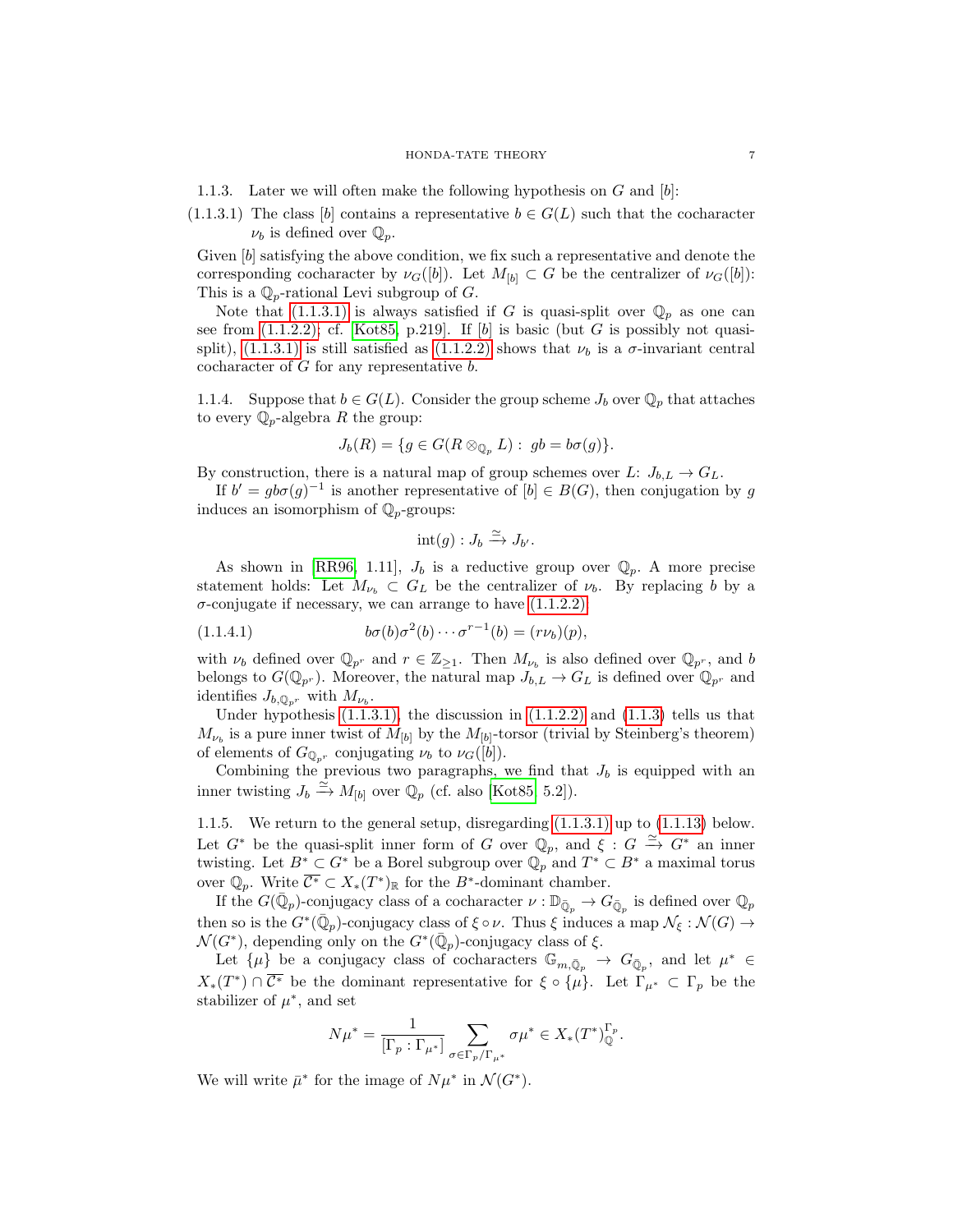Let  $\mu^{\sharp}$  be the image of  $\{\mu\}$  in  $\pi_1(G)_{\Gamma_p}$  (Note that the image of  $\mu^*$  in  $\pi_1(G^*)_{\Gamma_p}$  is equal to  $\mu^{\sharp}$  via the canonical isomorphism  $\pi_1(G)_{\Gamma_p} = \pi_1(G^*)_{\Gamma_p}$ . Given  $[b] \in B(G)$ , we will say that the pair  $([b], \{\mu\})$  is *G-admissible* or simply *admissible*, if two conditions hold:

<span id="page-7-1"></span><span id="page-7-0"></span> $(1.1.5.1) \kappa_G([b]) = \mu^{\sharp}.$  $(1.1.5.2) \mathcal{N}_{\xi}(\bar{\nu}_G([b])) \preceq \bar{\mu}^*.$ 

If G is quasi-split then we may and will take  $G = G^*$  and  $\xi$  to be the identity map so that  $\mathcal{N}_{\xi}$  is also the identity map.

<span id="page-7-5"></span>**Lemma 1.1.6.** Given a conjugacy class  $\{\mu\}$  as above, let  $[b_{\text{bas}}(\mu)] \in B(G)_b$  denote the unique basic class such that  $\kappa_G([b_{\text{bas}}(\mu)]) = \mu^{\sharp}$ . Then  $([b_{\text{bas}}(\mu)], \{\mu\})$  is admissible.

*Proof.* The condition  $(1.1.5.1)$  is tautological, and  $(1.1.5.2)$  follows from  $[RR96]$ Prop. 2.4(ii) and the commutativity of  $(1.1.2.1)$ .

**Definition 1.1.7.** Let  $T' \subset G$  be a maximal torus over  $\mathbb{Q}_p$ . We will call an admissible pair ([b],  $\{\mu\}$ ) T'-special if there exists a representatives  $b' \in T'(L)$  (resp.  $\mu' \in X_*(T')$  of [b] (resp.  $\{\mu'\}$ ) such that the pair  $([b']_{T'}, \mu')$  is an admissible pair for T'. Here, we write  $[b']_{T'}$  for the  $\sigma$ -conjugacy class of b' in  $T'(L)$ . We say that  $([b], {\mu})$  is special if it is T'-special for some maximal torus  $T' \subset G$ .

<span id="page-7-6"></span>**Lemma 1.1.8.** Suppose that  $([b], \{\mu\})$  is an admissible pair for G with  $[b]$  basic. Then  $([b], \{\mu\})$  is T'-special for any elliptic maximal torus  $T' \subset G$ . More precisely, for any  $\mu' \in X_*(T')$  in  $\{\mu\}$ ,  $[b_{\text{bas}}(\mu')] \in B(T')$  maps to  $[b] \in B(G)$ .

*Proof.* Let  $T' \subset G$  be an elliptic maximal torus, and let  $\mu' \in X_*(T')$  be a representative for  $\{\mu\}$ . As T' is elliptic,  $[b_{\text{bas}}(\mu')] \in B(T')$  maps to a basic class  $[b'] \in B(G)$  [\[Kot85,](#page-39-8) 5.3]. Moreover,  $\kappa_G([b'])$  is the image in  $\pi_1(G)_{\Gamma_p}$  of  $\mu'^{\sharp}$  =  $\kappa_{T}([b_{\text{bas}}(\mu')])$ , and so must be equal to  $\mu^{\sharp}$ . Hence,  $[b'] = [b_{\text{bas}}(\mu)] = [b]$ .

1.1.9. From here until [\(1.1.13\)](#page-9-0) we are concerned with quasi-split groups. Let  $H_0$ be an absolutely simple quasi-split adjoint group over a finite extension  $F/\mathbb{Q}_p$ . Fix a Borel subgroup  $B_0 \subset H_0$  and a maximal torus  $T_0 \subset B_0$  over F.

Set  $H = \text{Res}_{F/\mathbb{Q}_p} H_0$ ,  $B = \text{Res}_{F/\mathbb{Q}_p} B_0$ ,  $T = \text{Res}_{F/\mathbb{Q}_p} T_0$  and  $X = X_*(T)$ . The last is a free Z-module with an action of  $\Gamma_p$ , and the choice of  $B_0$  equips it with a  $\Gamma_p$ -invariant positive chamber  $\mathcal{C} \subset X_{\mathbb{Q}}$ . As above, we have a Galois averaging map  $N:\mathcal{C}\to\mathcal{C}$  with image in  $\mathcal{C}^{\Gamma_p}.$ 

<span id="page-7-4"></span>**Lemma 1.1.10.** Let  $F'(\mathbb{Q}_p)$  be the unramified extension with  $[F':\mathbb{Q}_p] = [F:\mathbb{Q}_p]$ . Then there is a quasi-split absolutely simple adjoint group  $H'_0$  over  $F'$  equipped with a Borel subgroup  $B'_0$  and a maximal torus  $T'_0 \subset B'_0$  with the following properties:

<span id="page-7-2"></span> $(1.1.10.1)$  Let  $(H', B', T') = \text{Res}_{F'/\mathbb{Q}_p}(H'_0, B'_0, T'_0)$ . Then there is an isomorphism of triples:

 $(H, B, T) \otimes_{\mathbb{Q}_p} \bar{\mathbb{Q}}_p \xrightarrow{\simeq} (H', B', T') \otimes_{\mathbb{Q}_p} \bar{\mathbb{Q}}_p.$ 

<span id="page-7-3"></span>(1.1.10.2) Let  $C' \subset X'_0$  be the positive chamber of  $X' = X_*(T')$  determined by  $B'$ , and let  $N' : C' \to C'$  be the Galois averaging map. Then the isomorphism in [\(1.1.10.1\)](#page-7-2) can be chosen such that the induced isomorphism  $\mathcal{C}' \xrightarrow{\simeq} \mathcal{C}$ carries the endomorphism  $N'$  to  $N$ .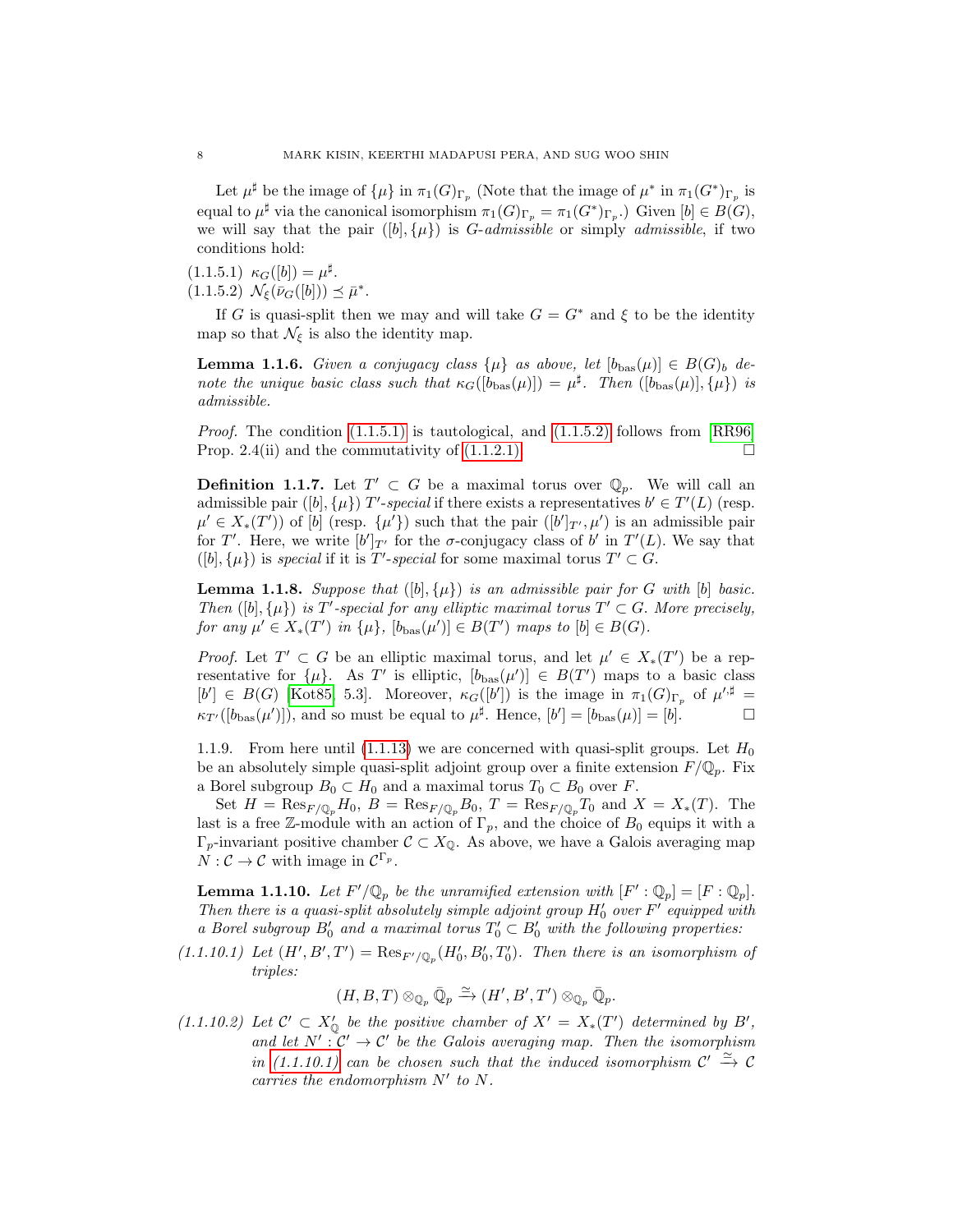*Proof.* We begin by explicating the averaging map  $N$ . Let  $D$  be the Dynkin diagram of H: It is a disjoint union

$$
\bigsqcup_{\sigma: F \to \bar{\mathbb{Q}}_p} D_0,
$$

where  $D_0$  is the Dynkin diagram for  $H_0$ . The action of  $\Gamma_p$  permutes the connected components of this diagram in the usual way, and for each  $\sigma : F \to \overline{\mathbb{Q}}_p$ , the stabilizer  $\Gamma_{\sigma} \subset \Gamma_p$  of  $\sigma$  (that is, the pointwise stabilizer of  $\sigma(F)$ ) acts on  $D_0$  via a homomorphism

$$
\rho_{\sigma} : \Gamma_{\sigma} \to \text{Aut}(D_0).
$$

Fix an embedding  $\sigma_0: F \to \overline{\mathbb{Q}}_p$ , and let  $\tau \in \Gamma_p$  be such that  $\tau \circ \sigma_0 = \sigma$ . Then  $\rho_{\sigma}$ is equal to the composition

$$
\Gamma_{\sigma} \xrightarrow{\gamma \mapsto \tau^{-1} \gamma \tau} \Gamma_{\sigma_0} \xrightarrow{\rho_{\sigma_0}} \operatorname{Aut}(D_0).
$$

The simple coroots in X are in canonical bijection with pairs  $(\sigma, d_0)$ , where  $\sigma: F \to \overline{\mathbb{Q}}_p$  and  $d_0 \in D_0$  is a vertex. Write  $\alpha^{\vee}(\sigma, d_0)$  for the simple coroot associated with such a pair.

The  $\Gamma_p$ -orbit of  $\alpha^{\vee}(\sigma, d_0)$  consists of simple coroots  $\alpha^{\vee}(\sigma', d'_0)$  where  $d'_0 \in D_0$  is in the  $\Gamma_{\sigma}$ -orbit of  $\alpha^{\vee}$ , and  $\sigma' : F \to \overline{\mathbb{Q}}_p$  is arbitrary. Therefore, if  $d_{0,1}, \ldots, d_{0,r} \in D_0$ comprise the  $\Gamma_{\sigma}$ -orbit of  $d_0$ , we have

$$
N\alpha^{\vee}(\sigma,d_0) = \frac{1}{r[F:\mathbb{Q}_p]} \sum_{\substack{\sigma': F \to \mathbb{Q}_p \\ 1 \leq i \leq r}} \alpha^{\vee}(\sigma',d_{0,i}).
$$

Fix an embedding  $\sigma'_0: F' \to \overline{\mathbb{Q}}_p$ . We now claim that we can find a quasi-split group  $H'_0$  over F' with a Borel subgroup  $B'_0 \subset H'_0$  and a maximal torus  $T'_0 \subset B'_0$ with the following properties:

• There is an isomorphism

$$
(H'_0, B'_0, T'_0) \otimes_{F', \sigma'_0} \bar{\mathbb{Q}}_p \xrightarrow{\simeq} (H_0, B_0, T_0) \otimes_{F, \sigma_0} \bar{\mathbb{Q}}_p.
$$

• If  $D'_0$  is the Dynkin diagram of  $H'_0$ , identified with  $D_0$  via the above isomorphism, then the induced action of  $\Gamma_{\sigma_0'}$  on  $D_0$  has the same orbits as those of the action of  $\Gamma_{\sigma_0}$ .

The claim implies the lemma by choosing a bijection between  $\text{Hom}(F,\bar{\mathbb{Q}}_p)$  and Hom $(F', \bar{\mathbb{Q}}_p)$  carrying  $\sigma_0$  to  $\sigma'_0$ . Indeed, [\(1.1.10.1\)](#page-7-2) follows from the first part of the claim, and  $(1.1.10.2)$  from the second; since N' and N are linear, it suffices to compare them on the set of simple coroots.

Let us prove the claim. Suppose first that the image of  $\Gamma_{\sigma_0}$  in  $Aut(D_0)$  is cyclic. Consider a map  $\Gamma_{\sigma_0'} \to \text{Aut}(D_0)$  which has the same image as  $\Gamma_{\sigma_0}$  and factors through the Galois group of an unramified extension of  $F'$ . Then we can take  $H'_0$ to be the quasi-split outer form of  $H_0$  over  $F'$  associated to this map.

The only remaining case is when  $D_0$  is of type  $D_4$ , and  $\Gamma_{\sigma_0}$  surjects onto  $Aut(D_0)$ . In this case, the subgroup of index 2 still acts transitively on each orbit of  $\text{Aut}(D_0)$ in  $D_0$ , and we choose  $\Gamma_{\sigma'_0} \to \text{Aut}(D_0)$  with image this index two subgroup, and factoring through the Galois group of an unramified extension of  $F'$ , and  $H'_0$  the corresponding quasi-split outer form of  $H_0$ . The proof of the claim is complete.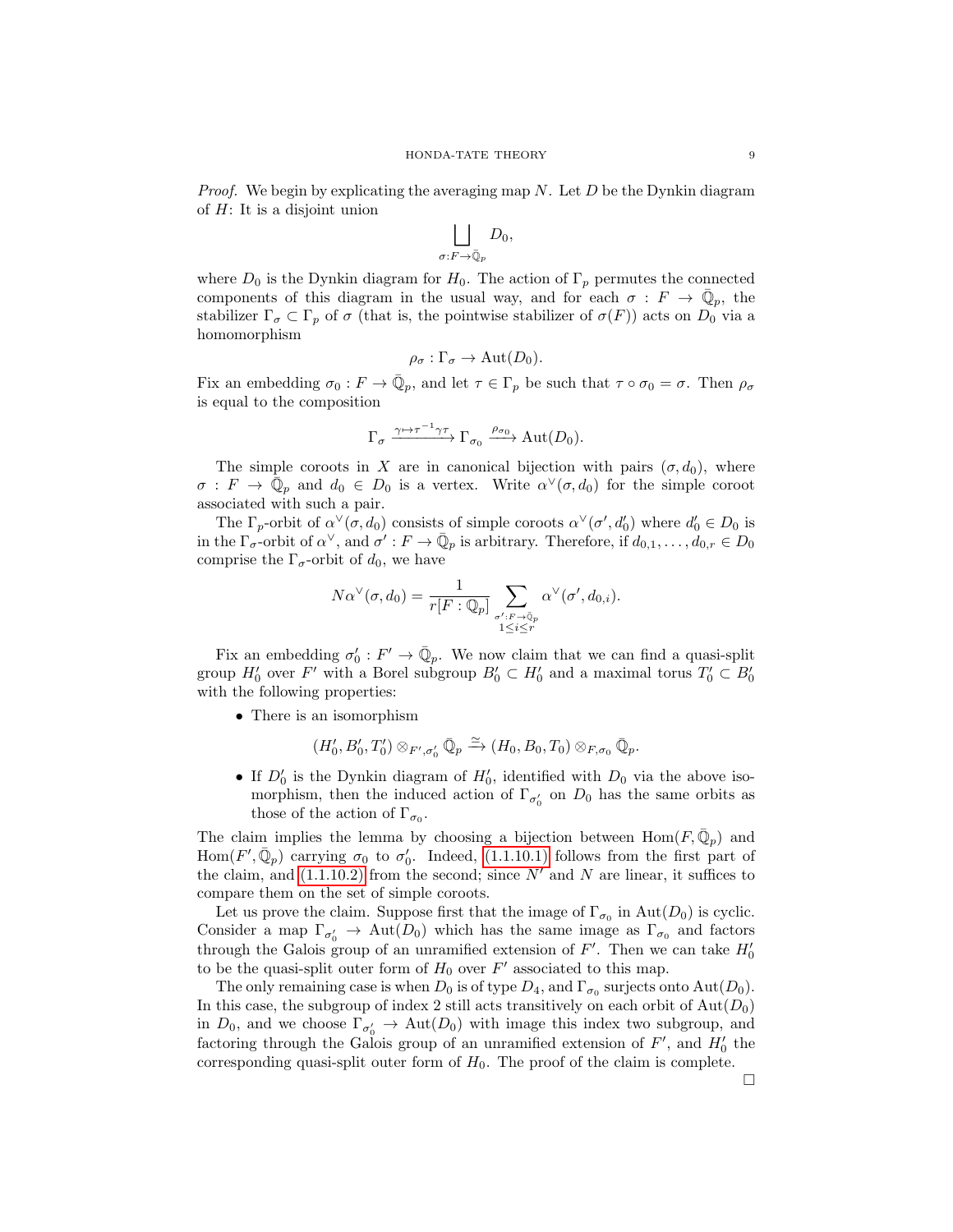1.1.11. Assume that G is quasi-split over  $\mathbb{Q}_p$ . Let B be a Borel subgroup of G over  $\mathbb{Q}_p$  and  $T \subset B$  a maximal torus over  $\mathbb{Q}_p$ . Let  $M \subset G$  be a standard Levi subgroup. Recall that this means that M is the centralizer of a split torus  $T_1 \subset T$ . Note that we may regard  $X_*(Z_M)_{\mathbb{O}}^{\Gamma_p}$  as a subset of  $\mathcal{N}(M)$ .

<span id="page-9-1"></span>**Lemma 1.1.12.** Let  $\mu, \mu_M \in X_*(T)$  be cocharacters having the same image in  $\pi_1(G)$  and let  $[b_M] \in B(M)_b$  be the unique basic class with  $\kappa_M([b_M]) = \mu_M^{\sharp}$ . Then

 $(1.1.12.1) \bar{\nu}_M([b_M])$  is equal to the image of  $\mu_M^{\sharp}$  in

$$
(\pi_1(M)\otimes \mathbb{Q})^{\Gamma_p}\simeq (X_*(Z_M)\otimes \mathbb{Q})^{\Gamma_p}.
$$

 $(1.1.12.2)$   $([b_M], {\mu})$  is G-admissible if and only if  $\bar{\nu}_M([b_M]) \preceq_G \bar{\mu}$ .

*Proof.* The first claim follows from the commutativity of  $(1.1.2.1)$ . By definition the G-admissibility of  $([b_M], {\mu})$  is equivalent to asking that  $\bar{\nu}_M([b_M]) \preceq_G \bar{\mu}$ , and that  $\mu_M^{\sharp}$  maps to  $\mu^{\sharp}$  in  $\pi_1(G)_{\Gamma_p}$ . However, since  $\mu_M$  and  $\mu$  have the same image in  $\pi_1(G)$ , the second condition is automatic.

<span id="page-9-0"></span>**Proposition 1.1.13.** Suppose that G is quasi-split over  $\mathbb{Q}_p$ . Let  $\mu \in X_*(T)$  be minuscule, and  $[b_M] \in B(M)_b$  such that  $([b_M], {\mu})$  is G-admissible. Then there exists  $w \in W(G,T)$  such that  $([b_M], \{w \cdot \mu\})$  is M-admissible.

*Proof.* First, suppose that G is unramified. We fix a reductive model of G over  $\mathbb{Z}_n$ , again denote by G, such that T extends to a maximal torus  $T \subset G$  over W. Then M extends to a Levi subgroup  $M \subset G$  over W.

By a theorem of Wintenberger [\[Win05\]](#page-40-8), the admissibility of  $([b_M], {\mu})$  implies that there exists  $g \in G(L)$  such that  $g^{-1}b_M\sigma(g)$  belongs to  $G(W)\mu(p)G(W)$ . By the Iwasawa decomposition, after modifying q by an element of  $G(W)$ , we can assume that  $g = nm$ , where  $m \in M(L)$  and  $n \in N(L)$ , where  $N \subset G$  is the unipotent radical of the (positive) parabolic subgroup of  $G$  with Levi subgroup  $M$ . Then an argument with the Satake transform [\[LR87,](#page-39-3) Lem. 5.2] shows that  $m^{-1}b_M\sigma(m)$ belongs to  $M(W)\mu'(p)M(W)$ , where  $\mu' \in X_*(T)$  is a cocharacter of M which is  $G(L)$ -conjugate of  $\mu$ . More precisely, the Satake transform is used to show that  $\mu' \preceq_G \mu$  (in the notation of [1.1.1\)](#page-4-3), and the minuscule nature of  $\mu$  allows us to conclude that  $\mu'$  is conjugate to  $\mu$ . (See the proof of [\[Kot03,](#page-39-10) Thm. 1.1, 4.1] and the proof of [\[Kis17,](#page-39-6) (2.2.2)] for alternative arguments to show the conjugacy.) Write  $\mu' = w \cdot \mu$  with  $w \in W(G,T)$ . By a result of Rapoport-Richartz [\[RR96,](#page-40-0) Thm. 4.2],  $([b_M], \{w \cdot \mu\})$  is M-admissible.

Now, let  $G$  be an arbitrary quasi-split group. We can assume that  $G$  is adjoint. Indeed, let  $\tilde{M} \subset G^{\text{ad}}$  denote the image of  $M$ , and  $[b_M^{\text{ad}}] \in B(\tilde{M})_b$  the image of  $[b_M]$ . If  $w \in W(G, T)$  is such that  $([b_M^{\text{ad}}], \{w \cdot \mu^{\text{ad}}\})$  is  $\tilde{M}$ -admissible, then we claim that  $([b_M], \{w \cdot \mu\})$  is M-admissible. To see this, note that the difference  $\kappa_M([b_M])$  $(w \cdot \mu)^{\sharp}$  is contained in the intersection of the kernels of the maps

$$
\pi_1(M)_{\Gamma_p} \to \pi_1(\tilde{M})_{\Gamma_p} \text{ and } \pi_1(M)_{\Gamma_p} \to \pi_1(G)_{\Gamma_p}.
$$

The kernel of the first map is the image of  $X_*(Z_G)_{\Gamma_p} \to \pi_1(M)_{\Gamma_p}$ . The composite  $X_*(Z_G)_{\Gamma_p} \to \pi_1(G)_{\Gamma_p} \to X_*(G^{\rm ab})_{\Gamma_p}$  has torsion kernel, so the intersection must be a torsion group. However, by [\[CKV15,](#page-38-1) 2.5.12(2)], the kernel of the second map is torsion free. Hence the intersection is trivial.

Next, by considering the simple factors of  $G$  separately, we can assume that  $G$ is also simple. Therefore,  $G = \text{Res}_{F/\mathbb{Q}_p} G_0$ , where  $F/\mathbb{Q}_p$  is a finite extension, and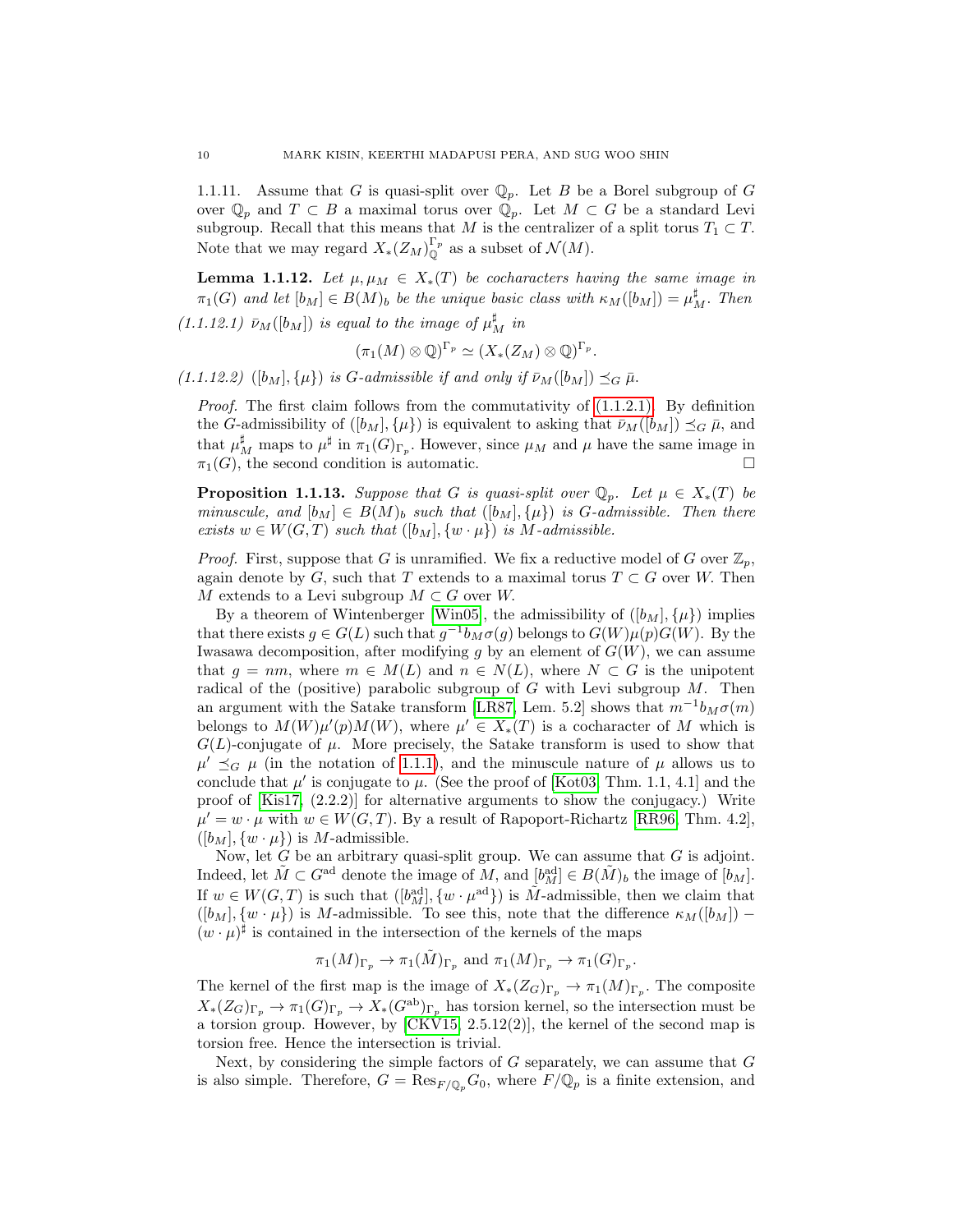$G_0$  is an absolutely simple, quasi-split adjoint group over  $F$ . We may also assume that

$$
T = \text{Res}_{F/\mathbb{Q}_p} T_0 \; ; \; B = \text{Res}_{F/\mathbb{Q}_p} B_0,
$$

where  $T_0 \subset G_0$  (resp.  $B_0 \subset G_0$ ) is a maximal torus (resp. Borel subgroup).

By [\(1.1.10\)](#page-7-4), we can find an *unramified* group  $G'$ , a Borel subgroup  $B' \subset G'$  and a maximal torus  $T' \subset B'$ , as well as an isomorphism

$$
\xi:(G,B,T)\otimes \bar{\mathbb{Q}}_p\xrightarrow{\simeq} (G',B',T')\otimes \bar{\mathbb{Q}}_p
$$

such that the induced isomorphism of positive chambers  $\eta : \mathcal{C} \xrightarrow{\simeq} \mathcal{C}'$  commutes with Galois averaging maps.

Recall that M is the centralizer of  $T_1$ , which is a split torus in T. Set  $\mu' = \eta(\mu)$ and  $T_1' = \xi(T_1)$ . Since  $\eta$  commutes with Galois averaging maps, the elements in  $X_*(T_1')$  are equal to their own Galois averages, and hence are  $\Gamma_p$ -invariant. Hence the subtorus  $T_1' \subset G'$  is defined over  $\mathbb{Q}_p$  and is again split. Let  $M' \subset G'$  be the centralizer of  $T_1'$ . Then  $\xi$  carries M onto M'.

Let  $\mu_M \in X_*(T)$  be a cocharacter such that  $\mu_M^{\sharp} = \kappa_M([b_M])$ , and such that  $\mu_M$ and  $\mu$  have the same image in  $\pi_1(G)$ , and set  $\mu'_M = \eta(\mu_M)$ . Let  $[b'_M] \in B(M')_b$  be the unique basic class with  $\mu_M^{\prime \sharp} = \kappa_{M'}([b'_M])$ . Then using Lemma [1.1.12](#page-9-1) one sees that  $([b'_M], {\mu'}\})$  is G'-admissible. Hence, by what we saw in the unramified case, there exists  $w \in W(G', T') = W(G, T)$  such that  $([b'_{M}], \{w \cdot \mu'\})$  is M'-admissible. By Lemma [1.1.6](#page-7-5) this is equivalent to  $\mu_M^{\sharp} = (w \cdot \mu')^{\sharp}$  in  $\pi_1(M')_{\Gamma_p}$ . This implies that  $\mu_M^{\sharp} - (w \cdot \mu)^{\sharp}$  in  $\pi_1(M)_{\Gamma_p}$  is torsion, since its image under the averaging map in [\(1.1.2.1\)](#page-5-1) is 0. Since this difference maps to 0 in  $\pi_1(G)_{\Gamma_p}$ , it follows, as above, that  $\mu_M^{\sharp} = (w \cdot \mu)^{\sharp}$ , and hence, applying Lemma [1.1.6](#page-7-5) again, that  $([b_M], \{w \cdot \mu\})$  is  $M$ -admissible.  $\Box$ 

<span id="page-10-0"></span>Remark 1.1.14. The previous proposition confirms that part (ii) of [\[RV14,](#page-40-5) Lem. 8.2] holds generally for quasi-split groups as expected. (See their Remark 8.3. In fact they do not assume that  $[b_M]$  is basic in  $B(M)$  but one can reduce to the basic case by [\[Kot85,](#page-39-8) Prop. 6.2].) Further we extend the proposition to non-quasi-split groups below.

**Corollary 1.1.15.** Let G be an arbitrary connected reductive group over  $\mathbb{Q}_p$  with a  $\mathbb{Q}_p$ -rational Levi subgroup M. Let  $\mu : \mathbb{G}_m \to M$  be a minuscule cocharacter and  $[b_M] \in B(M)_b$  such that  $([b_M], {\mu})$  is G-admissible. Then there exists  $w \in$  $W(G, M) := N_G(M)/M$  such that  $([b_M], \{w \cdot \mu\})$  is M-admissible.

The assumptions of the corollary imply hypothesis  $(1.1.3.1)$  for  $|b_M|$  (as an element of  $B(M)$  or  $B(G)$ ) by [\(1.1.3\)](#page-6-2). In other words, the corollary is vacuous unless  $(1.1.3.1)$  is satisfied.

Proof. We reduce the proof to the quasi-split case. We will freely use the notation from [\(1.1.5\)](#page-6-0). So let  $\xi: G \xrightarrow{\simeq} G^*$  denote an inner twisting. Let P be a  $\mathbb{Q}_p$ -rational parabolic subgroup with M as a Levi factor. Then the  $G^*(\bar{\mathbb{Q}}_p)$ -conjugacy class of  $\xi(P)$  is defined over  $\mathbb{Q}_p$ . Since  $G^*$  is quasi-split, there exists  $g \in G^*(\overline{\mathbb{Q}}_p)$  such that  $P^* := g\xi(P)g^{-1}$  is  $\mathbb{Q}_p$ -rational. We replace  $\xi$  by  $g\xi g^{-1}$  so that  $\xi(P) = P^*$ . Put  $M^* := \xi(M)$  so that  $\xi|_M : M \xrightarrow{\simeq} M^*$  is an inner twisting. We use  $\xi$  to identify  $W(G, M) \simeq W(G^*, M^*) := N_{G^*}(M^*)/M^*$ . We may assume that  $B^* \subset P^*$  and  $T^* \subset M^*$ .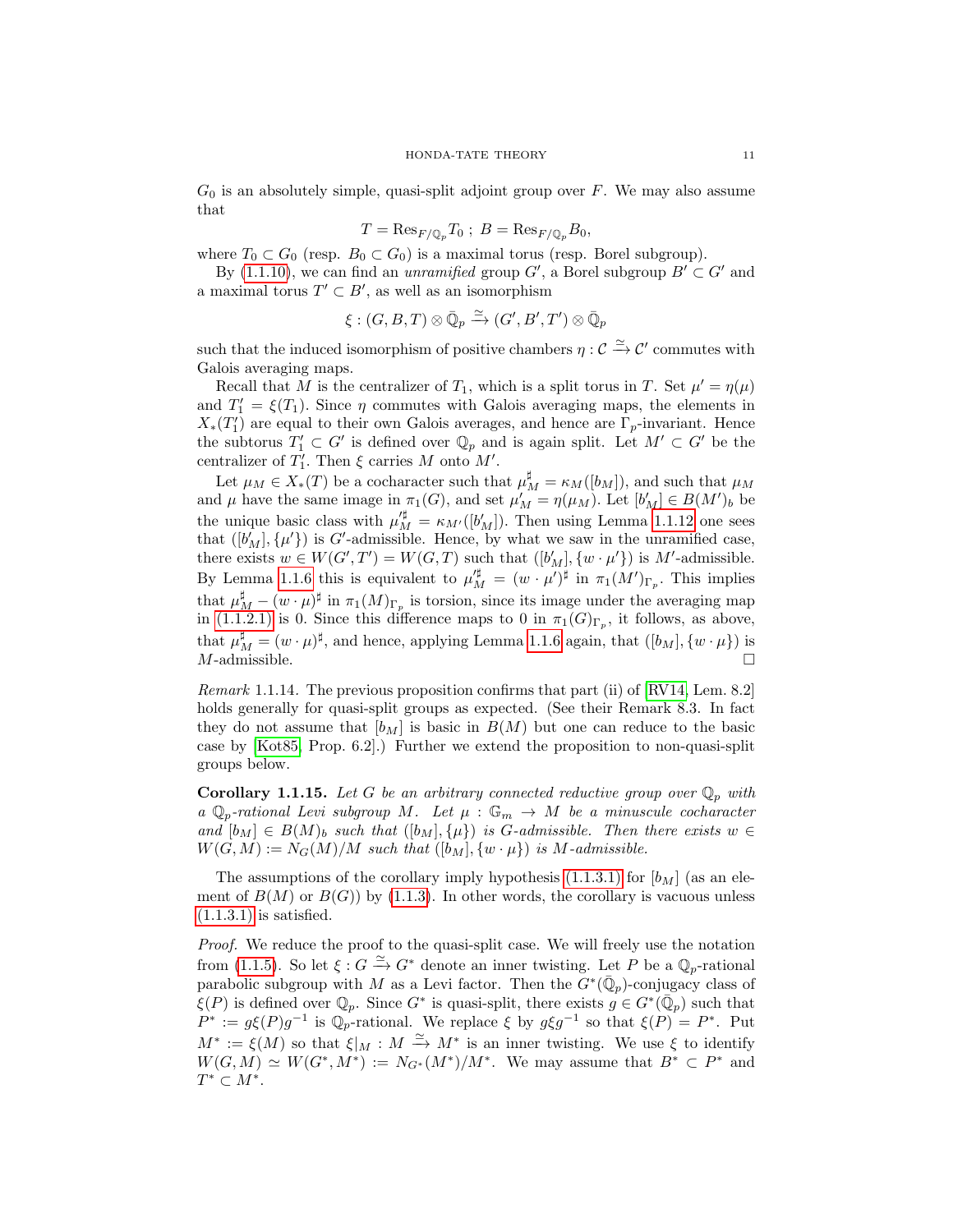We have a chain of isomorphisms

$$
B(M)_b \stackrel{\kappa_M}{\simeq} \pi_1(M)_{\Gamma_p} = \pi_1(M^*)_{\Gamma_p} \stackrel{\kappa_{M^*}^{-1}}{\simeq} B(M^*)_b,
$$

where the second map is a canonical isomorphism; cf. [\[RR96,](#page-40-0) 1.13]. Write  $[b_{M^*}] \in$  $B(M^*)_b$  for the image of  $[b_M]$ . Let  $\mu^*$  be the  $B^* \cap M^*$ -dominant representative in  $X_*(T^*)$  of the  $M^*(\bar{\mathbb{Q}}_p)$ -conjugacy class of  $\xi|_M \circ \mu$ . We claim that  $([b_{M^*}], {\mu^*})$  is  $G^*$ -admissible. Once this is shown, [\(1.1.13\)](#page-9-0) implies that there exists  $w^* \in W(G^*, M^*)$ such that  $([b_{M^*}], \{w^* \cdot \mu^*\})$  is  $M^*$ -admissible. Writing  $w \in W(G, M)$  for the image of  $w^*$ , the M-admissibility of  $([b_M], \{w \cdot \mu\})$  follows from this.

It remains to prove the claim, i.e. to verify that  $\kappa_{G^*}([b_{M^*}]) = (\mu^*)^{\#}$  and that  $\bar{\nu}_{G^*}([b_{M^*}]) \preceq_{G^*} \bar{\mu}^*$ . We will deduce this from the assumption that  $([b_M], {\mu})$  is G-admissible via compatibility of various maps. The former condition follows from the construction of  $[b_{M^*}]$  and  $\mu^*$ , using the functoriality of the Kottwitz map and the fact that the canonical isomorphisms  $\pi_1(M) = \pi_1(M^*)$  and  $\pi_1(G) = \pi_1(G^*)$ are compatible with the Levi embeddings  $M \subset G$  and  $M^* \subset G^*$ . For the latter condition, since we know  $\mathcal{N}_{\xi}(\bar{\nu}_G([b_M])) \preceq_{G^*} \bar{\mu}^*$ , it suffices to check that

$$
\mathcal{N}_\xi(\bar{\nu}_G([b_M])) = \bar{\nu}_{G^*}([b_{M^*}]).
$$

By [\[Kot97,](#page-39-9) 4.4] the Newton maps  $\mathcal{N}_{\xi|_M} \circ \bar{\nu}_M : B(M)_b \to \mathcal{N}(M^*)$  and  $\bar{\nu}_{M^*}$ :  $B(M^*)_b \to \mathcal{N}(M^*)$  factor through the natural inclusion  $X_*(A_{M^*})_{\mathbb{Q}} \subset \mathcal{N}(M^*)$ , where  $A_{M^*}$  is the maximal split torus in the center of  $M^*$ . Also the images  $\mathcal{N}_{\xi|_M}(\bar{\nu}_M([b_M]))$  and  $\bar{\nu}_{M^*}([b_{M^*}])$  in  $X_*(A_{M^*})_{\mathbb{Q}}$  are determined by  $\kappa_M([b_M])$  and  $\kappa_{M^*}([b_{M^*}])$  as elements of  $\pi_1(M)_{\Gamma_p} = \pi_1(M^*)_{\Gamma_p}$  (via the canonical isomorphism  $X_*(A_{M^*})_{\mathbb Q} \simeq \pi_1(M^*)_{\Gamma_p} \otimes \mathbb Q$ . Since  $\kappa_M([b_M]) = \kappa_{M^*}([b_{M^*}])$  by construction, we obtain that  $\mathcal{N}_{\xi|M}(\bar{\nu}_M([b_M])) = \bar{\nu}_{M^*}([b_{M^*}])$ . This implies  $\mathcal{N}_{\xi}(\bar{\nu}_G([b_M])) =$  $\bar{\nu}_{G^*}([b_{M^*}])$  since the maps  $\mathcal{N}(M) \to \mathcal{N}(G)$  and  $\mathcal{N}(M^*) \to \mathcal{N}(G^*)$  induced by Levi embeddings are compatible with  $\mathcal{N}_{\xi|_M}$ ,  $\mathcal{N}_{\xi}$ , and likewise for the maps  $B(M) \to$  $B(G)$  and  $B(M^*) \to B(G^*)$ . The proof is complete.

$$
\Box
$$

1.1.16. Let  $b \in G(L)$ . We continue to allow G to be non-quasi-split but assume hypothesis [\(1.1.3.1\)](#page-6-1) on G and [b]. Recall that the group  $J_b$  defined in [\(1.1.4\)](#page-6-3) is equipped with an inner twisting  $J_b \stackrel{\simeq}{\to} M_{[b]}$ . In particular,  $\nu_G([b])$  induces a central cocharacter  $\nu_{b,J}: \mathbb{D} \to J_b$  defined over  $\mathbb{Q}_p$ .

If  $T' \subset J_b$  is a maximal torus over  $\mathbb{Q}_p$ , then a *transfer* of T' to  $M_{[b]}$  is an embedding  $T' \hookrightarrow M_{[b]}$  over  $\mathbb{Q}_p$  which is  $M_{[b]}(\bar{\mathbb{Q}}_p)$ -conjugate to the composite

$$
T' \hookrightarrow J_b \xrightarrow{\simeq} M_{[b]}.
$$

Atransfer of  $T'$  to  $M_{[b]}$  always exists either if G is quasi-split ([\[Lan89,](#page-39-11) Lem. 2.1]) orif  $T'$  is elliptic ([\[Kot86,](#page-39-12) Section 10]).

<span id="page-11-0"></span>**Corollary 1.1.17.** Assume hypothesis  $(1.1.3.1)$ . Let  $([b], \{\mu\})$  be an admissible pair for G with  $\{\mu\}$  minuscule. Let  $T' \subset J_b$  be a maximal torus. Assume that its transfer  $j: T' \hookrightarrow M_{[b]}$  exists. Then  $([b], {\mu})$  is  $j(T')$ -special.

In particular, there exists  $\mu_{T'} \in X_*(T')$  such that  $j \circ \mu_{T'}$  lies in the G-conjugacy class  $\{\mu\}$ , and such that we have:

$$
\nu_{b,J} = N\mu_{T'} \in X_*(T')_{\mathbb{Q}}^{\Gamma_p}.
$$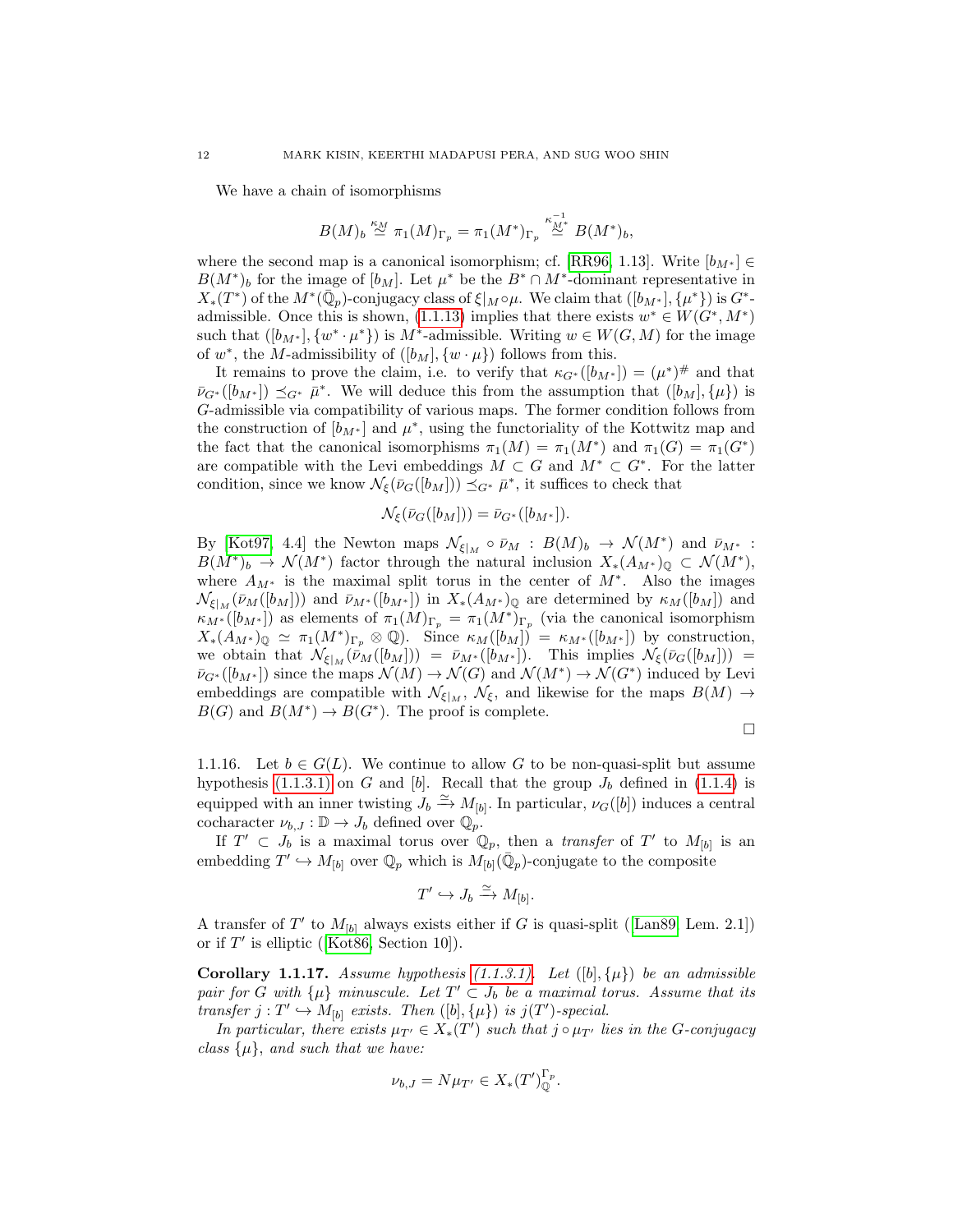*Proof.* Note that  $J_b$  and  $M_{b}$  are both subgroups of G over L. After replacing b by a  $\sigma$ -conjugate satisfying [\(1.1.4.1\)](#page-6-4), we may assume that  $J_{b,L}$  is identified with  $M_{\nu_b}$ , and that the inner twisting  $J_b \stackrel{\simeq}{\to} M_{[b]}$  is given by composing this identification with conjugation by an element  $h \in G(L)$  that carries  $\nu_b$  to  $\nu_G([b])$ . In particular, then  $\nu_G([b]) = \text{int}(h)(\nu_{b,J})$  as G-valued cocharacters.

Now, view  $T'$  as a subtorus of  $G$ , via j, let  $T_1 \subset T'$  be the maximal split subtorus, and let  $M \subset G$  be the centralizer of  $T_1$ , so that  $T'$  is an elliptic maximal torus of M. Let  $T_2 \supset T_1$  be a maximal split torus in G containing  $T_1$ . After conjugating our fixed torus  $T \subset G$ , we may assume that T contains  $T_2$ , so that  $M \supset T$  is a standard Levi subgroup.

The scheme of elements of  $M_{[b],L}$  which conjugate the inclusion  $j_0: T' \hookrightarrow J_b \xrightarrow{\simeq}$  $M_{[b]}$  into j is a T'-torsor over L. By Steinberg's theorem this torsor is trivial. Hence, there exists  $m \in M_{[b]}(L)$  such that  $mj_0m^{-1} = j$ . Now, a simple computation, using the definition of  $J_b$ , shows that  $b_M = mh \cdot b \cdot \sigma(mh)^{-1}$  commutes with  $j(T'(\mathbb{Q}_p)).$ Since  $T_1(\mathbb{Q}_p)$  is Zariski dense in  $T_1$ , this shows that  $b_M$  belongs to  $M(L)$ . Moreover, since  $\nu_G([b])$  is defined over  $\mathbb{Q}_p$ , by definition, it factors through  $T_1$ , so  $\nu_{b_M} = \nu_G([b])$ is central in  $M$ , and  $b_M$  is in fact basic in  $M$ .

By Lemma [1.1.13,](#page-9-0) there exists  $w \in W(G,T)$ , such that  $([b_M], \{w \cdot \mu\})$  is Madmissible. (Here we may take  $\mu \in X_*(T)$  the dominant representative of  $\{\mu\}$ .) It follows by Lemma [1.1.8](#page-7-6) that  $([b_M], \{w \cdot \mu\})$  is T'-special. In particular, there exists  $\mu_{T'} \in X_*(T')$  in  $\{\mu\}$  such that  $\nu_{b_M} = N\mu_{T'}$ . Hence, if we think of  $N\mu_{T'}$  as a  $J_b$ -valued cocharacter via the natural inclusion  $T' \subset J_b$ , then  $\nu_{b,J} = N \mu_{T'}$ .  $\Box$ 

#### <span id="page-12-0"></span>1.2. Global results.

<span id="page-12-1"></span>**Lemma 1.2.1.** Let  $T$  be a torus over  $Q$ . For any prime  $p$ , the restriction map

$$
\ker\left(H^1(\mathbb{Q},T)\to H^1(\mathbb{Q}_p,T)\right)\to H^1(\mathbb{R},T)
$$

is surjective.

*Proof.* For each place v of  $\mathbb{Q}$ , there is a canonical isomorphism [\[Kot86,](#page-39-12) (1.1.1)]:

$$
j_v: H^1(\mathbb{Q}_v, T) \xrightarrow{\simeq} X_*(T)_{\Gamma_v}^{\text{tors}}.
$$

Write  $\bar{j}_v$  for the composition of this map with the natural projection  $X_*(T)_{\Gamma_v}^{\text{tors}} \to$  $X_*(T)_{\Gamma}^{\text{tors}}.$ 

We then have an exact sequence [\[Kot86,](#page-39-12) Prop. 2.6]:

$$
H^1(\mathbb{Q},T) \to \oplus_v H^1(\mathbb{Q}_v,T) \xrightarrow{\oplus \bar{j}_v} X_*(T)_{\Gamma}^{\text{tors}}.
$$

So, given a class  $\alpha_{\infty} \in H^1(\mathbb{R}, T)$ , it suffices to find  $\ell \neq p$  and a class  $\alpha_{\ell} \in$  $H^1(\mathbb{Q}_\ell,T)$  such that  $\bar{j}_\ell(\alpha_\ell) = -\bar{j}_\infty(\alpha_\infty)$ . Indeed, once we have done this, we can take the element  $(\alpha_v) \in \bigoplus_v H^1(\mathbb{Q}_v, T)$ , with  $\alpha_v = 0$  for  $v \neq \infty, \ell$ : This will be the image of an element  $\alpha \in H^1(\mathbb{Q}, T)$  mapping to  $\alpha_{\infty} \in H^1(\mathbb{R}, T)$  and to the trivial element in  $H^1(\mathbb{Q}_p,T)$ .

The remainder of the proof now proceeds as in [\[Lan83,](#page-39-13) 7.16]. We choose a finite Galois extension  $E \subset \mathbb{Q}$  over which T splits. Then complex conjugation on  $\mathbb{C}$ induces an automorphism  $\sigma_{\infty}$  of E. We now choose  $\ell \neq p$  such that E is unramified over  $\ell$  and such that, for some place  $v|\ell$  of E, the Frobenius  $\sigma_v$  at v is conjugate to  $\sigma_{\infty}$ . We can further assume that v is induced from the embedding  $E \hookrightarrow \overline{\mathbb{Q}}_{\ell}$ . If  $g \in \Gamma$  conjugates  $\sigma_v$  into  $\sigma_\infty$ , then the automorphism of  $X_*(T)$  given by g, induces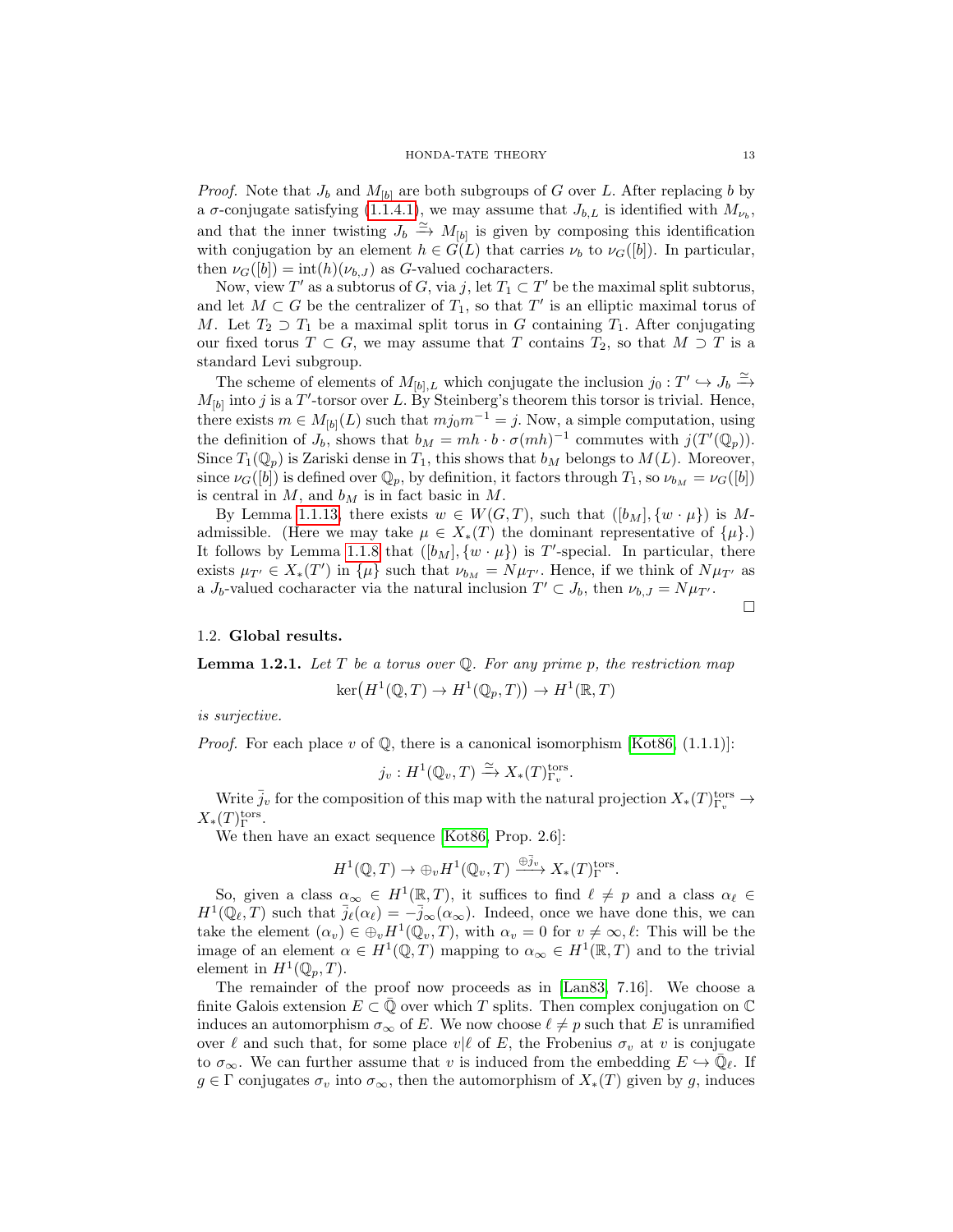an isomorphism  $X_*(T)_{\Gamma_\infty} \xrightarrow{\simeq} X_*(T)_{\Gamma_\ell}$ , which is compatible with projections onto  $X_*(T)_{\Gamma}$ . We use this isomorphism to identify  $X_*(T)_{\Gamma_{\infty}}^{\text{tors}}$  with  $X_*(T)_{\Gamma_{\ell}}^{\text{tors}}$ . Now we may take  $\alpha_{\ell} = -j_{\ell}^{-1}(j_{\infty}(\alpha_{\infty}))$ .

<span id="page-13-1"></span>**Lemma 1.2.2.** Let G be a connected reductive group over  $\mathbb Q$ . Suppose that we are given a finite set of places S of  $\mathbb Q$  and, for each  $v \in S$ , a maximal torus  $T_v \subset G_{\mathbb Q_v}$ . Then there exists a maximal torus  $T \subset G$  such that, for all  $v \in S$ , the inclusion  $T_{\mathbb{Q}_v} \subset G_{\mathbb{Q}_v}$  is  $G(\mathbb{Q}_v)$ -conjugate to  $T_v \subset G_{\mathbb{Q}_v}$ .

*Proof.* This is [\[Har66,](#page-39-14) Lem. 5.5.3], cf. [\[Bor98,](#page-38-0) 5.6.3].

<span id="page-13-0"></span>1.2.3. Let  $(G, X)$  be a Shimura datum. Given  $x \in X$ , we have the associated homomorphism of R-groups:

$$
h_x: \mathbb{S} = \operatorname{Res}_{\mathbb{C}/\mathbb{R}} \mathbb{G}_{m,\mathbb{R}} \to G_{\mathbb{R}}.
$$

We also have the associated (minuscule) cocharacter:

$$
\mu_x : \mathbb{G}_{m,\mathbb{C}} \xrightarrow{z \mapsto (z,1)} \mathbb{G}_{m,\mathbb{C}} \times \mathbb{G}_{m,\mathbb{C}} \xrightarrow{\simeq} \mathbb{S}_{\mathbb{C}} \xrightarrow{h_x} G_{\mathbb{C}}.
$$

The  $G(\mathbb{R})$ -conjugacy class of  $h_x$ , and hence the  $G(\mathbb{C})$ -conjugacy class  $\{\mu_X\}_{\infty}$  of  $\mu_x$ , is independent of the choice of x. Let  $E \subset \mathbb{C}$  be the reflex field for  $(G, X)$ : This is the field of definition of  $\{\mu_X\}_{\infty}$ , and is a finite extension of  $\mathbb{Q}$ .

The embedding  $\iota_{\infty} : \overline{\mathbb{Q}} \to \mathbb{C}$  allows us to view  $E \subset \mathbb{C}$  as a subfield of  $\overline{\mathbb{Q}}$ , so that we may regard  $\{\mu_X\}_{\infty}$  as a conjugacy class  $\{\mu_X\}$  of cocharacters of  $G_{\overline{0}}$ .

1.2.4. We will use the embedding  $\iota_p$  to view  $\{\mu_X\}$  as a conjugacy class  $\{\mu_X\}_p$  of cocharacters of  $G_{\bar{\mathbb{Q}}_p}$ .

<span id="page-13-2"></span>**Proposition 1.2.5.** Let  $[b] \in B(G_{\mathbb{Q}_p})$  be a class such that  $([b], {\{\mu_X^{-1}\}}_p)$  is admissible. Assume hypothesis  $(1.1.3.1)$  holds for [b]. Then there exist a maximal torus  $T \subset G$  and an element  $x \in X$  with  $h_x$  factoring through  $T_{\mathbb{R}}$  (in which case  $\mu_x^{-1} \in X_*(T)$ ) such that  $[b_{\text{bas}}(\mu_x)] \in B(T_{\mathbb{Q}_p})$  maps to  $[b] \in B(G_{\mathbb{Q}_p})$ .

Proof. This proof is directly inspired by that of [\[LR87,](#page-39-3) 5.12].

By [\(1.1.17\)](#page-11-0), there exist a maximal torus  $T_p \subset G_{\mathbb{Q}_p}$  (chosen to be elliptic if  $G_{\mathbb{Q}_p}$  is not quasi-split so that the transfer to  $M_{[b]}$  exists) and a representative  $\mu_p \in X_*(T_p)$ of  $\{\mu_X\}_p$  such that  $[b_{\text{bas}}(\mu_p^{-1})] \in B(T_p)$  maps to  $[b] \in B(G_{\mathbb{Q}_p})$ .

Choose  $y \in X$ , and let  $T_{\infty} \subset G_{\mathbb{R}}$  be a maximal torus such that  $h_y$  factors through  $T_{\infty}$ . By [\(1.2.2\)](#page-13-1), we can find a maximal torus  $T \subset G$  such that  $T_{\mathbb{Q}_p}$  (resp.  $T_{\mathbb{R}}$ ) is  $G(\mathbb{Q}_p)$ -conjugate to  $T_p$  (resp.  $G(\mathbb{R})$ -conjugate to  $T_\infty$ ).

Choose  $g_p \in G(\mathbb{Q}_p)$  such that  $g_p T_p g_p^{-1} = T_{\mathbb{Q}_p}$ , and let  $\mu_T : \mathbb{G}_{m,\bar{\mathbb{Q}}} \to T_{\bar{\mathbb{Q}}}$  be the unique cocharacter, which, after base-change along  $\iota_p$ , is identified with  $\text{int}(g_p)(\mu_p)$ . Then  $[b_{\text{bas}}(\mu_T^{-1})]$  maps to [b].

Choose  $g_{\infty} \in G(\mathbb{R})$  such that  $g_{\infty} T_{\infty} g_{\infty}^{-1} = T_{\mathbb{R}}$ . After base-change along  $\iota_{\infty}$ , the cocharacter  $\mu_T$  is  $G(\mathbb{C})$ -conjugate to  $\mu_\infty = \text{int}(g_\infty)(\mu_y)$ . Therefore, there exists an element  $\omega \in W(G,T)(\mathbb{C})$  such that  $\omega(\mu_{\infty}) = \mu_T$ .

We can identify  $W(G,T)$  with  $N_{G^{sc}}(T^{sc})/T^{sc}$ . Let  $n \in N_{G^{sc}}(T^{sc})(\mathbb{C})$  be any element mapping to  $\omega$ . Since  $T^{\text{sc}}$  is anisotropic over  $\mathbb{R}$ , the element  $\omega$  acts on T<sup>sc</sup> by an R-automorphism. Hence  $n\bar{n}^{-1} \in T^{\text{sc}}(\mathbb{C})$ . The cocycle carrying complex conjugation to  $n\bar{n}^{-1}$  determines a class  $\alpha_{\infty} \in H^1(\mathbb{R}, T^{\text{sc}})$  depending only on  $\omega$  (not on the choice of n). By [\(1.2.1\)](#page-12-1), we can find a class  $\alpha \in H^1(\mathbb{Q}, T^{\text{sc}})$  mapping to  $\alpha_{\infty} \in H^1(\mathbb{R}, T^{\text{sc}})$ , as well as to the trivial class in  $H^1(\mathbb{Q}_p, T^{\text{sc}})$ .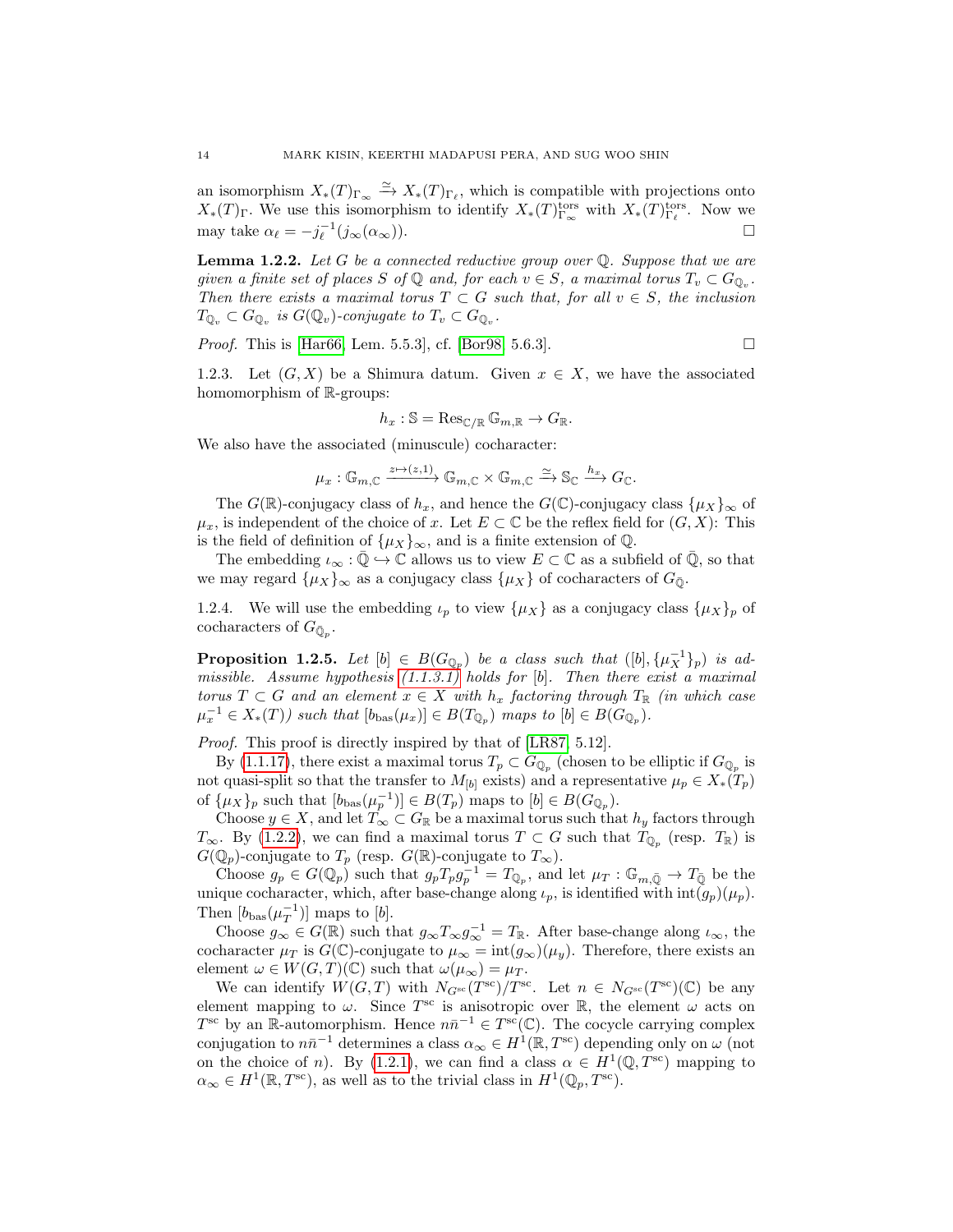By construction, the image of  $\alpha_{\infty}$  in  $H^1(\mathbb{R}, G^{\text{sc}})$  is trivial. Therefore, by the Hasse principle and the Kneser vanishing theorem for simply connected groups, the image of  $\alpha$  in  $H^1(\mathbb{Q}, G^{\text{sc}})$  is trivial. This means that we can find  $g \in G^{\text{sc}}(\overline{\mathbb{Q}})$  such that, for any  $\sigma \in \text{Gal}(\overline{\mathbb{Q}}/\mathbb{Q}), g\sigma(g)^{-1} \in T^{\text{sc}}(\overline{\mathbb{Q}})$ , and such that  $\alpha$  is represented by the  $T^{\rm sc}(\overline{\mathbb{Q}})$ -valued cocycle  $\sigma \mapsto g\sigma(g)^{-1}$ .

In particular, if we view g as an element of  $G^{\rm sc}(\mathbb{C})$  via  $\iota_{\infty}$ , there exists  $t \in T^{\rm sc}(\mathbb{C})$ such that  $g\bar{g}^{-1} = tn\bar{n}^{-1}\bar{t}^{-1}$ .

Now,  $\mu_{\infty}$  and  $\text{int}(g^{-1})(\mu_T)$  are conjugate under  $h = g^{-1}tn \in G(\mathbb{R})$ , and the maximal torus  $\text{int}(g^{-1})(T_0) \subset G_0$  is defined over Q. Replacing T with this torus, and  $\mu_T$  with  $\text{int}(g^{-1})(\mu_T)$ , we see that  $\mu_T$  is of the form  $\mu_x$  for  $x \in X$ , and that the pair  $(T, \mu_x)$  satisfies the conclusions of the proposition.

<span id="page-14-0"></span>1.3. Shimura varieties of Hodge type. One may view [\(1.2.5\)](#page-13-2) as showing the non-emptiness of Newton strata in the special fiber of the Shimura variety associated with  $(G, X)$ . We will now make this assertion precise in the case where  $(G, X)$  is of Hodge type, where the moduli spaces of abelian varieties give us a natural way to construct integral models.

1.3.1. Recall that, given a symplectic space  $(V, \psi)$  over  $\mathbb{Q}$ , we can attach to it the Siegel Shimura datum  $(\mathcal{G}_V, \mathcal{H}_V)$ , where  $\mathcal{G}_V = \text{GSp}(V, \psi)$  is the group of symplectic similitudes and  $\mathcal{H}_V$  is the union of the Siegel half-spaces associated with  $(V, \psi)$ .

Let  $(G, X)$  be a Shimura datum of *Hodge type*. This means that there exists a faithful symplectic representation  $(V, \psi)$  of G over Q, such that the associated map of Q-groups  $G \hookrightarrow \mathcal{G}_V$  extends to an embedding of Shimura data  $(G, X) \hookrightarrow$  $(\mathcal{G}_V, \mathcal{H}_V)$ . We denote by  $E = E(G, X)$  the reflex field of  $(G, X)$ .

1.3.2. Fix a  $\mathbb{Z}_{(p)}$ -lattice  $V_{(p)} \subset V$  on which  $\psi$  is  $\mathbb{Z}_{(p)}$ -valued. Set  $V_p = \mathbb{Z}_p \otimes V_{(p)}$ , and let  $\mathcal{K}_p \subset \mathcal{G}_V(\mathbb{Q}_p)$  (resp.  $K_p \subset G(\mathbb{Q}_p)$ ) be the stabilizer of  $V_p \subset V_{\mathbb{Q}_p}$ .

Given a sufficiently small compact open subgroup  $K^p \subset G(\mathbb{A}_f^p)$ , we can find a neat compact open subgroup  $\mathcal{K}^p \subset \mathcal{G}_V(\mathbb{A}_f^p)$  such that, with  $K = K_p K^p$  and  $\mathcal{K} = \mathcal{K}_p \mathcal{K}^p$ , the map of Shimura varieties

$$
Sh_K := Sh_K(G, X) \to Sh_{\mathcal{K}} := Sh_{\mathcal{K}}(\mathcal{G}_V, \mathcal{H}_V) \otimes E
$$

is a closed immersion [\[Kis10,](#page-39-15) 2.1.2].

The variety Sh<sub>K</sub> admits an integral model  $\mathcal{S}_{\mathcal{K}}$  over  $\mathbb{Z}_{(p)}$ , which is an open and closed subscheme of the moduli scheme parameterizing polarized abelian schemes  $(A, \lambda)$  up to prime-to-p isogeny, and equipped with additional level structures away from p. Let A denote the universal abelian scheme over  $\mathcal{S}_{\mathcal{K}}$  up to prime-to-p isogeny.

The set of compact open subgroups  $K_p \subset G(\mathbb{Q}_p)$  for which one can choose V and  $V_{(p)}$  so that this construction applies, includes the stabilizers of points x in the building  $B(G, \mathbb{Q}_p)$ , and is closed under finite intersections. For the first point, note that a result of Landvogt [\[Lan00\]](#page-39-16) implies that for any faithful representation V of G, there is an injective map of buildings  $i : B(G, \mathbb{Q}_p) \to B(\mathrm{GL}(V), \mathbb{Q}_p)$ . If  $(V, \psi)$  is a symplectic representation of G, and  $L_1, \ldots, L_m \subset V$  are the lattices corresponding to the vertices in the facet which is the closure of  $i(x)$ , then  $K_p$  is the stabilizer of  $L_1 \oplus \cdots \oplus L_m$  in  $(V^m, \psi^m)$ . The closure under intersections follows in the same way, by taking direct sums of lattices.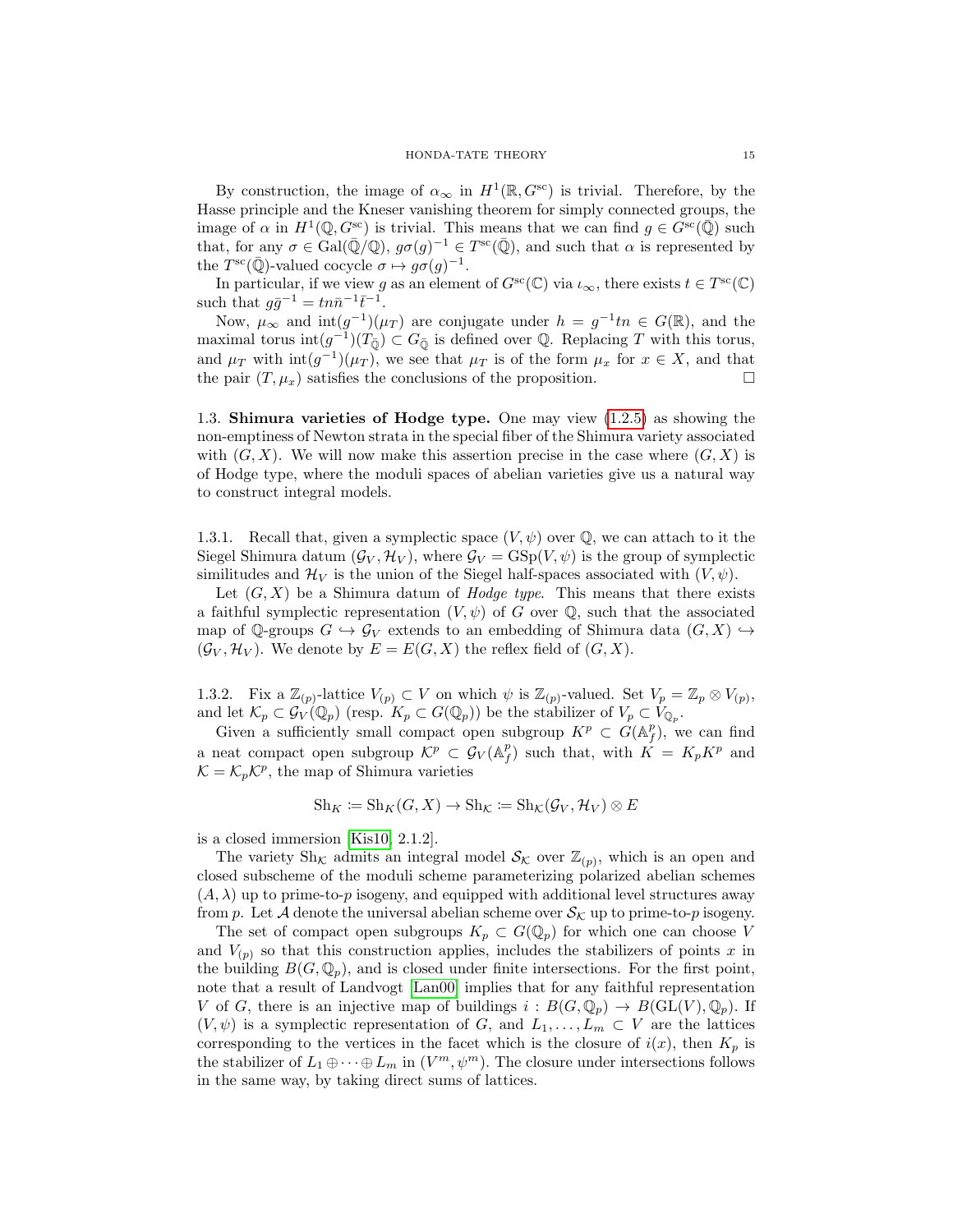1.3.3. We will now use the notation from [\(1.1.2\)](#page-4-4). Given a point  $s_0 \in \mathcal{S}_{\mathcal{K}}(\overline{\mathbb{F}}_p)$ , we obtain the associated Dieudonné F-crystal  $\mathbb{D}(\mathcal{A}_{s_0})$  over W. Set  $D_{s_0} = \mathbb{D}(\mathcal{A}_{s_0})_{\mathbb{Q}}$ . This is an F-isocrystal over  $L = W[p^{-1}]$ , so that it is equipped with a  $\sigma$ -semi-linear bijection  $\varphi: D_{s_0} \to D_{s_0}$ .

Given a finite extension  $L' \subset \overline{L}$  of L and a point  $s \in \mathcal{S}_{\mathcal{K}}(L')$  specializing to  $s_0$ , we obtain two canonical comparison isomorphisms:

<span id="page-15-4"></span>(1.3.3.1) The Berthelot-Ogus isomorphism:

$$
H^1_{\rm dR}(\mathcal{A}_s/L')\xrightarrow{\simeq} L'\otimes_L D_{s_0}.
$$

<span id="page-15-3"></span>(1.3.3.2) The p-adic comparison isomorphism:

$$
B_{\mathrm{cris}} \otimes_{\mathbb{Q}_p} H^1_{\mathrm{\acute{e}t}}(\mathcal{A}_{s,\bar{L}}, \mathbb{Q}_p) \xrightarrow{\simeq} B_{\mathrm{cris}} \otimes_L D_{s_0}.
$$

The two isomorphisms are compatible with the de Rham comparison isomorphism:

<span id="page-15-0"></span>(1.3.3.3) 
$$
B_{\mathrm{dR}} \otimes_{\mathbb{Q}_p} H^1_{\mathrm{\acute{e}t}}(\mathcal{A}_{s,\bar{L}}, \mathbb{Q}_p) \xrightarrow{\simeq} B_{\mathrm{dR}} \otimes_{L'} H^1_{\mathrm{dR}}(\mathcal{A}_s/L').
$$

1.3.4. Let  $V_{dR}$  be the (cohomological) de Rham realization of  $A$ : It is a vector bundle over  $\text{Sh}_{\mathcal{K}}$  with integrable connection, and its fiber at each point  $s \in \text{Sh}_{\mathcal{K}}(\kappa)$ ( $\kappa$  a field of characteristic 0) is the de Rham cohomology  $H^1_{\text{dR}}(\mathcal{A}_s/\kappa)$ .

Let  $\hat{V}^p(\mathcal{A})$  be the prime-to-p Tate module of  $\mathcal{A}$ : This is a smooth  $\mathbb{A}_f^p$ -sheaf over Sh<sub>K</sub>. Write  $V^p$  for its dual; then the fiber of  $V^p$  at any point  $s \in Sh_{\mathcal{K}}(\kappa)$ , with  $\kappa$ algebraically closed, is identified with the étale cohomology group  $H^1_{\text{\'et}}(\mathcal{A}_s, \mathbb{A}_f^p)$ .

Finally, write  $T_p(\mathcal{A})$  for the p-adic Tate module of  $\mathcal{A}$ , and set  $V_p(\mathcal{A}) = \mathbb{Q}_p \otimes T_p(\mathcal{A})$ . Write  $V_p$  for the dual  $(V_p(\mathcal{A}))^{\vee}$ . We will set

$$
\widehat{V}(\mathcal{A}) = \widehat{V}^p(\mathcal{A}) \times V_p(\mathcal{A}) \quad \text{and} \quad V_{\text{\'et}} = \mathbf{V}^p \times \mathbf{V}_p.
$$

Fix tensors  $\{s_\alpha\} \subset V^\otimes$  such that G is their pointwise stabilizer in GL(V). Here and below, the superscript ⊗ means the direct sum of  $V^{\otimes n} \otimes V^{*\otimes m}$  for all  $m, n \geq 0$ . Then there exist global sections:

$$
\{s_{\alpha,\mathrm{dR}}\}\subset H^0(\mathrm{Sh}_K,\boldsymbol{V}_{\mathrm{dR}}^{\otimes})\;;\;\{s_{\alpha,\mathrm{\acute{e}t}}\}\subset H^0(\mathrm{Sh}_K,\boldsymbol{V}_{\mathrm{\acute{e}t}}^{\otimes})
$$

with the following properties:

<span id="page-15-1"></span>(1.3.4.1) Given an algebraically closed field  $\kappa$  of characteristic 0 and a point  $s \in$  $\text{Sh}_K(\kappa)$ , there exists an isomorphism

$$
V_{\mathbb{A}_f} \xrightarrow{\simeq} H^1_{\text{\'et}}(\mathcal{A}_s, \mathbb{A}_f) = \mathbf{V}_{\text{\'et},s},
$$

determined up to translation by  $G(\mathbb{A}_f)$ , carrying  $\{s_\alpha\}$  to  $\{s_{\alpha,\text{\'et},s}\}.$ 

<span id="page-15-2"></span>(1.3.4.2) For each  $\alpha$ , let  $s_{\alpha,p}$  be the projection of  $s_{\alpha, \text{\'et}}$  onto  $V_p$ . Then, given a finite extension  $L'/L$  and a point  $s \in Sh_K(L')$ , the isomorphism [\(1.3.3.3\)](#page-15-0) carries  $\{1 \otimes s_{\alpha,p,s}\}\$ to  $\{1 \otimes s_{\alpha,dR,s}\}.$ 

The construction of these tensors is described in  $[Kis10, (2.2)]$ : The key point is a theorem of Deligne showing that all Hodge cycles on abelian varieties over C are absolutely Hodge. Property [\(1.3.4.1\)](#page-15-1) now holds by construction. Property [\(1.3.4.2\)](#page-15-2) is a theorem of Blasius-Wintenberger [\[Bla94\]](#page-38-2).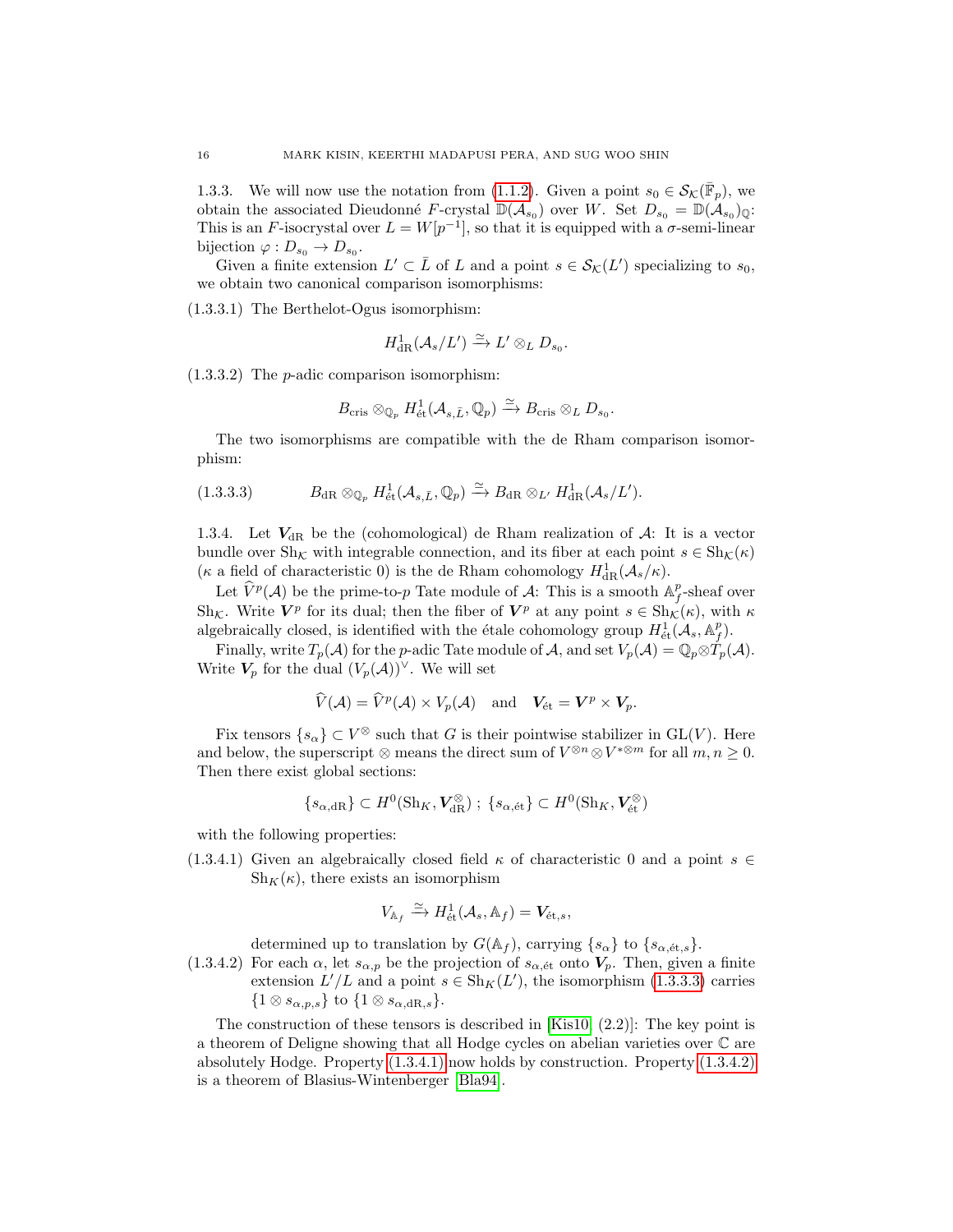1.3.5. Fix a place  $v|p$  of E, and an embedding  $k(v) \hookrightarrow \overline{\mathbb{F}}_p$ . We denote by

$$
\mathscr{S}_K=\mathscr{S}_K(G,X)\hookrightarrow \mathscr{O}_{E,(v)}\otimes_{\mathbb{Z}_{(p)}}\mathcal{S}_{\mathcal{K}}.
$$

the normalization of the Zariski closure of Sh<sub>K</sub> in  $\mathscr{O}_{E,(v)} \otimes \mathcal{S}_{\mathcal{K}}$ .

We shall use that  $\mathscr{S}_K$  has the following extension property.

<span id="page-16-2"></span>**Lemma 1.3.6.** Let S be the spectrum of a discrete valuation ring R of mixed characteristic  $(0, p)$ , with generic point  $\eta$ , and a map  $s : \eta \to \mathscr{S}_K$ . Then the following are equivalent

(i) s extends to  $S \to \mathscr{S}_K$ .

(ii)  $A_{\eta}$  has good reduction.

(iii)  $A_n$  has potentially good reduction.

*Proof.* By construction, (i) is equivalent to s extending to a map  $S \to \mathcal{S}_{\mathcal{K}}$ . Thus (i) and (ii) are equivalent and imply (iii). If  $\mathcal{A}_n$  has potentially good reduction, then there is a finite flat  $R'/R$  such that s induces a map Spec  $R' \rightarrow S_{\mathcal{K}}$ , and this necessarily factors through S as this is true on the generic fiber.  $\square$ 

<span id="page-16-1"></span>**Proposition 1.3.7.** For every point  $s_0 \in \mathscr{S}_{K,k(v)}(\overline{\mathbb{F}}_p)$ , there exists a canonical collection of  $\varphi$ -invariant tensors  $\{s_{\alpha,\text{cris},s_0}\}\subset D_{s_0}^{\otimes}$  characterized by the following property: For any lift  $s \in \mathscr{S}_K(\bar{L})$  of  $s_0$ , the isomorphism [\(1.3.3.2\)](#page-15-3) carries  $\{s_{\alpha,p,s}\}$ to  $\{s_{\alpha,\text{cris},s_0}\}.$ 

*Proof.* The proof of this can essentially be found in  $[Kis10, (2.3.5)]$ ; however, since it is not given there in the generality we require, we review the key steps here. Write  $L' = E_v L \subset \overline{L}$ ; here, we are embedding  $E_v \hookrightarrow \overline{L}$  via the fixed embedding  $\overline{\mathbb{Q}}_p \hookrightarrow \overline{L}$ . Let  $\widehat{\mathcal{U}}$  be the formal scheme over W pro-representing the deformation functor for the *p*-divisible group  $\mathcal{A}_{s_0}[p^{\infty}]$ : this is formally smooth over W. Let  $\widehat{U}$ be the formal scheme obtained by completing  $\mathscr{S}_K \otimes_{\mathscr{O}_{E,(v)}} \mathscr{O}_{L'}$  along  $s_0$ .

We have a finite map of normal formal schemes over  $\mathscr{O}_{L'}$ ,  $\widehat{U} \to \widehat{\mathcal{U}}_{L'}$ . Taking their rigid analytic fibers (in the sense of Berthelot; cf. [\[dJ95,](#page-38-3) 7.3]), we obtain a map  $\hat{U}^{\text{an}} \to \hat{\mathcal{U}}^{\text{an}}_{L'}$  of smooth, irreducible rigid analytic spaces over L'. This map is a closed immersion, since the map  $\text{Sh}_K \to \text{Sh}_\mathcal{K}$  is.

Since  $\widehat{\mathcal{U}}_{L'}$  is formally smooth,  $\widehat{\mathcal{U}}_{L'}^{\text{an}}$  is a rigid analytic open ball over  $L'$ , and, for any two points  $s, s' \in \hat{\mathcal{U}}^{\text{an}}(\bar{L}), p$ -adic parallel transport using the Gauss-Manin connection on  $V_{\text{dR}}$  gives us a canonical isomorphism:

<span id="page-16-0"></span>(1.3.7.1) 
$$
H^1_{\text{dR}}(\mathcal{A}_s/\bar{L}) \xrightarrow{\simeq} H^1_{\text{dR}}(\mathcal{A}_{s'}/\bar{L}).
$$

Suppose now that s, s' lie in  $\widehat{U}^{\text{an}}(\overline{L})$ . Since the sections  $s_{\alpha,\text{dR}}$  over  $\text{Sh}_K$  are horizontal for the connection, and since  $\hat{U}^{\text{an}}$  is smooth and irreducible over L', for each  $\alpha$  this isomorphism carries  $s_{\alpha, \mathrm{dR},s}$  to  $s_{\alpha, \mathrm{dR},s'}$ .

Any  $s \in \widehat{U}^{\text{an}}(\overline{L})$  is defined over a finite extension  $L''/L'$ . Since the tensors  $\{s_{\alpha,p,s}\}\$ are Gal( $\bar{L}/L''$ )-invariant, by construction, the isomorphism [\(1.3.3.2\)](#page-15-3) carries { $s_{\alpha,p,s}$ } to  $\varphi$ -invariant tensors  $\{s_{\alpha,\text{cris},s}\}\subset D_{s_0}^{\otimes}$ . To prove the proposition, it is now enough to show: If s' is a different lift, giving rise to  $\varphi$ -invariant tensors  $\{s_{\alpha,\text{cris},s'}\}\subset D^\otimes_{s_0}$ , then, for each  $\alpha$ , we have  $s_{\alpha,\text{cris},s'} = s_{\alpha,\text{cris},s}$ .

By the compatibility of  $(1.3.3.2)$  with  $(1.3.3.1)$ , and by  $(1.3.4.2)$ , the pre-image of  $1 \otimes s_{\alpha,\text{cris},s}$  (resp.  $1 \otimes s_{\alpha,\text{cris},s'}$ ) in  $H^1_{\text{dR}}(\mathcal{A}_s/\tilde{L})^{\otimes}$  (resp. in  $H^1_{\text{dR}}(\mathcal{A}_{s'}/\tilde{L})^{\otimes}$ ) un-der [\(1.3.3.1\)](#page-15-4) is exactly  $s_{\alpha, \text{dR},s}$  (resp.  $s_{\alpha, \text{dR},s'}$ ). Therefore, we only need to show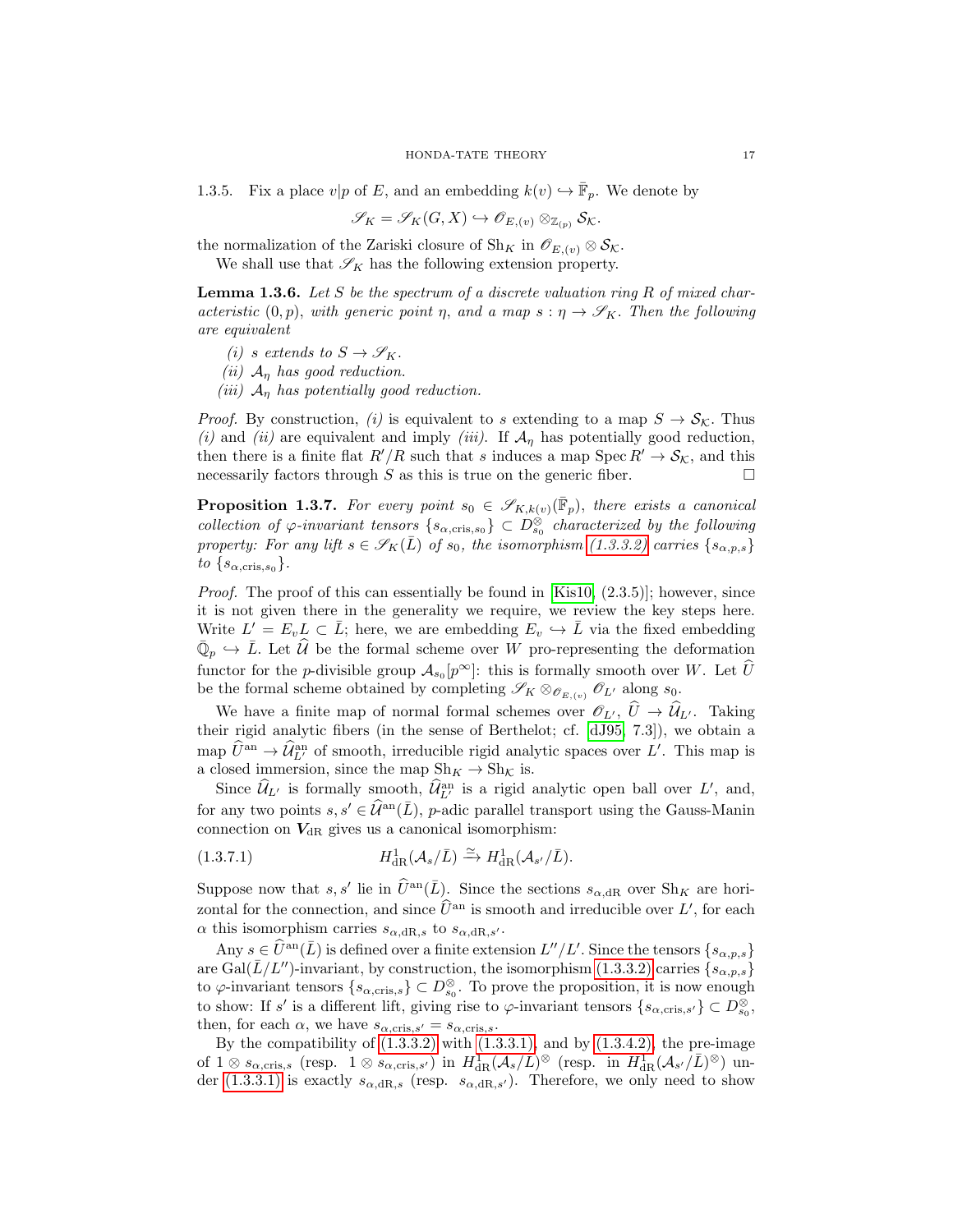that the composition:

$$
H^1_{\rm dR}(\mathcal{A}_s/\bar{L})\xrightarrow{\simeq}\bar{L}\otimes D_{s_0}\xrightarrow{\simeq} H^1_{\rm dR}(\mathcal{A}'_s/\bar{L})
$$

is the parallel transport isomorphism  $(1.3.7.1)$ . This follows from [\[BO83,](#page-38-4) 2.9].  $\Box$ 

<span id="page-17-2"></span>1.3.8. It follows from [\(1.3.7\)](#page-16-1) and [\(1.3.4.1\)](#page-15-1) that there exists an isomorphism  $L \otimes_{\mathbb{Q}}$  $V \stackrel{\simeq}{\to} D_{s_0}$  carrying  $\{1 \otimes s_\alpha\}$  to  $\{s_{\alpha,\text{cris},s_0}\}\$ . Indeed the scheme of such isomorphisms is a  $G$ -torsor by  $(1.3.4.1)$ , and a  $G$ -torsor over  $L$  is trivial by Steinberg's theorem. Under this isomorphism, the map  $\varphi: D_{s_0} \to D_{s_0}$  pulls back to an automorphism of  $L \otimes V$  of the form  $\sigma \otimes b_{s_0}$ , with  $b_{s_0} \in G(L)$  well-determined up to  $\sigma$ -conjugacy. Therefore,  $s_0$  determines a canonical class  $[b_{s_0}] \in B(G_{\mathbb{Q}_p})$ .

Assume that  $\iota_p : \overline{\mathbb{Q}} \hookrightarrow \overline{\mathbb{Q}}_p$  has been chosen such that the associated embedding  $E \hookrightarrow \overline{\mathbb{Q}}_p$  induces the place v.

<span id="page-17-0"></span>**Lemma 1.3.9.** The pair  $([b_{s_0}], {\mu_X^{-1}}_p)$  is admissible.

Proof. This is a consequence of a result of Wintenberger; cf. corollary to [\[Win97,](#page-40-9)  $4.5.3$ .

<span id="page-17-1"></span>**Proposition 1.3.10.** Assume hypothesis [\(1.1.3.1\)](#page-6-1) for  $G_{\mathbb{Q}_p}$  and [b]. Then the pair  $([b], {\mu_X^{-1}}_p)$  is admissible if and only if there exists  $s_0 \in \mathscr{S}_K(\bar{F}_p)$  such that  $[b] =$  $[b_{s_0}].$ 

Proof. The 'if' part is [\(1.3.9\)](#page-17-0)

Suppose that  $[b] \in B(G_{\mathbb{Q}_p})$  with  $([b], {\mu_X^{-1}}_p)$  admissible. Then  $(1.2.5)$  gives us a maximal torus  $T \subset G$  and an  $x \in X$  such that  $h_x$  factors through  $T_{\mathbb{R}}$ , and such that  $[b_{\text{bas}}(\mu_x^{-1})] \in B(T_{\mathbb{Q}_p})$  maps to  $[b] \in B(G_{\mathbb{Q}_p})$ .

Now, consider the 0-dimensional Shimura variety  $\text{Sh}_0 = \text{Sh}_{K\cap T(\mathbb{A}_f)}(T, h_x)$ : This is a finite étale scheme over the reflex field  $E_T = E(T, h_x)$ . Fix a place  $v'|p$  of  $E_T$ lying above v. The normalization of Spec  $\mathscr{O}_{E_T, (v')}$  in Sh<sub>0</sub> gives us a canonical normal integral model  $\mathscr{S}_0$  for Sh<sub>0</sub> over  $\mathscr{O}_{E_T, (v')}$ . Since all CM abelian varieties over number fields have everywhere potentially good reduction, the map  $\text{Sh}_0 \to E_T \otimes_E \text{Sh}_K$ extends to a map of  $\mathscr{O}_{E_T,(v')}$ -schemes  $\mathscr{S}_0 \to \mathscr{O}_{E_T,(v')} \otimes_{\mathscr{O}_{E,(v)}} \mathscr{S}_K$ , by Lemma [1.3.6.](#page-16-2)

Therefore, to prove the theorem, we may replace  $(G, [b], {\{\mu_X^{-1}\}})$  with the triple  $(T, [b_{\text{bas}}(\mu_x^{-1})], \mu_x^{-1}),$  and reduce to the case where  $G = T$  is a torus. Choose any point  $s_0 \in \mathscr{S}_0(\overline{\mathbb{F}}_p)$ . By [\(1.3.9\)](#page-17-0), the pair  $([b_{s_0}], \mu_x^{-1})$  is admissible for  $T_{\mathbb{Q}_p}$ . But then we must have  $[b_{s_0}] = [b]$ .  $]= [b].$ 

1.3.11. Given a scheme S in characteristic  $p$ , let  $F\text{-}Isoc(S)$  be the category of  $F$ -isocrystals over  $S$  (cf. [\[RR96,](#page-40-0) §3]): This is the isogeny category obtained by localizing the category of F-crystals over S. It is a  $\mathbb{Q}_p$ -linear (non-neutral) Tannakian category, whose identity object 1 corresponds to the structure sheaf on the crystalline site of S over  $\mathbb{Z}_p$ .

Recall that for G a reductive group over  $\mathbb{Q}_p$ , an F-isocrystal with G-structure over  $S$  [\[RR96,](#page-40-0) 3.3] is an exact faithful tensor functor

$$
\operatorname{Rep}_{\mathbb{Q}_p} G \to \operatorname{F-Isoc}(S).
$$

Here Rep<sub> $_{\mathbb{Q}_p}$ </sub> G denotes the category of finite dimensional  $\mathbb{Q}_p$ -representations of G.

The crystalline realization of the universal abelian scheme  $A$  over  $\mathscr{S}_K$  gives us a canonical object  $\mathcal D$  in F-Isoc( $\mathscr S_{K} \otimes_{\mathscr O_{E,(\nu)}} \bar{\mathbb F}_p$ ). For each point  $s_0 \in \mathscr S_K(\bar{\bar{\mathbb F}}_p)$ , the restriction of D over  $s_0$  is realized by the F-isocrystal  $D_{s_0}$ .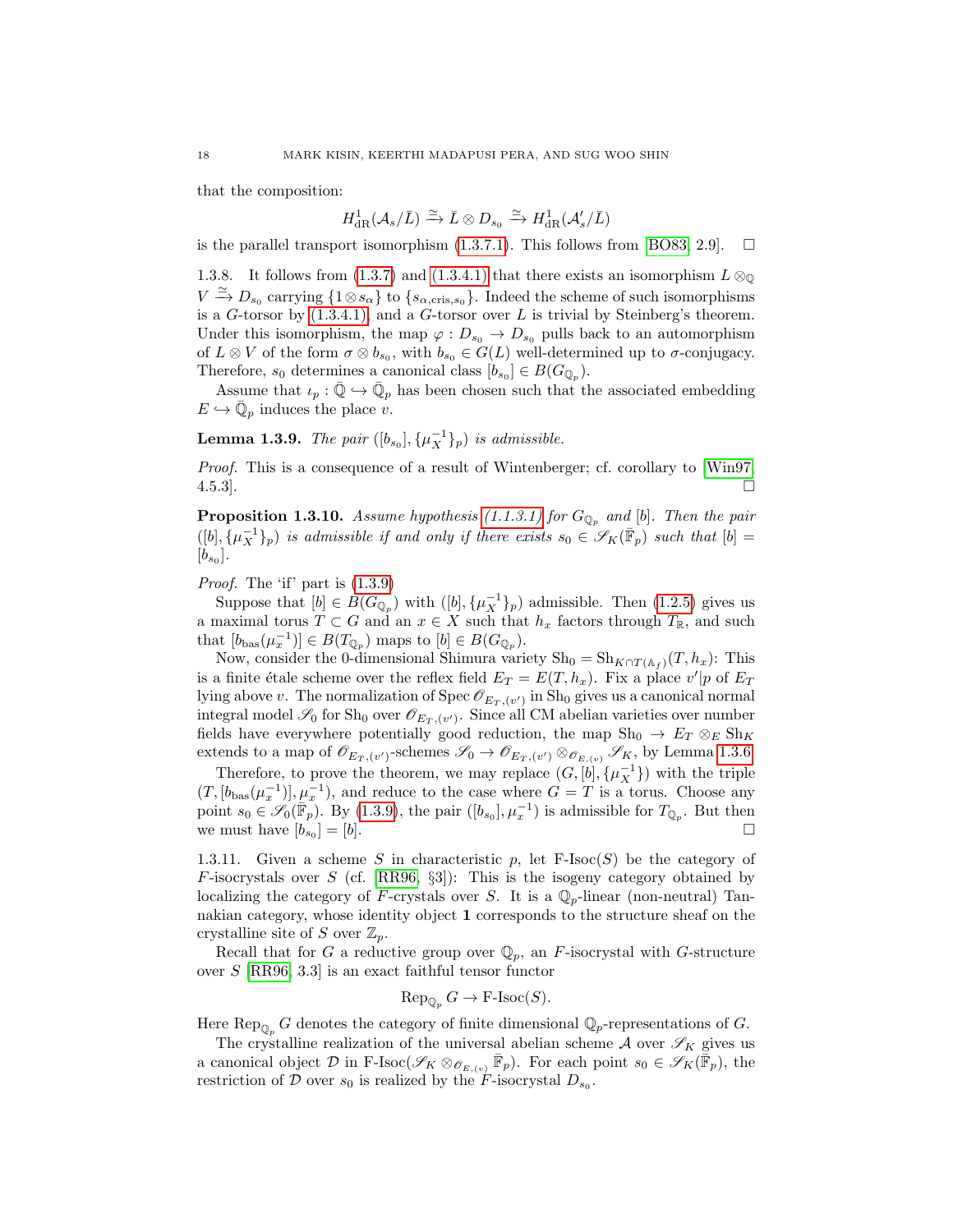The proof of the following proposition is rather technical. Since it is used only in [\(1.3.14\)](#page-18-0) and [\(1.3.16\)](#page-19-2) below, and the rest of the paper does not depend on it, we relegate it to an appendix, where we prove a stronger statement; see Corollary [A.7](#page-38-5) below.

<span id="page-18-1"></span>**Proposition 1.3.12.** For each  $\alpha$ , there exists a morphism

$$
\boldsymbol{s}_{\alpha}:\boldsymbol{1}\to\mathcal{D}^{\otimes}
$$

whose restriction to any point  $s_0 \in \mathscr{S}_K(\overline{\mathbb{F}}_p)$  is  $s_{\alpha, \text{cris}, s_0}$ .

<span id="page-18-3"></span>Corollary 1.3.13. The association  $V \mapsto \mathcal{D}$  extends to an F-isocrystal with Gstructure over  $\mathscr{S}_K \otimes \overline{\mathbb{F}}_p$ .

*Proof.* Let S be a connected component of  $\mathscr{S}_K$ . We shall again write D for  $\mathcal{D}|_S$ . Let  $C_{\mathcal{D}}$  be the smallest full Tannakian subcategory of F-Isoc(S) containing D. It suffices to construct, for each S, an exact faithful tensor functor  $\omega : \text{Rep}_{\mathbb{Q}_p} G \to C_{\mathcal{D}}$ which sends  $V$  to  $\mathcal{D}$ .

First consider the associated L-linear category  $C_{\mathcal{D},L} = C_{\mathcal{D}} \otimes L$ , which is obtained from  $C_{\mathcal{D}}$  by tensoring the Hom sets by  $L$ , and adjoining the direct summands corresponding to idempotents in the endomorphism algebra of each object [\[Del79a,](#page-38-6) 2.1]. Choose  $s_0 \in S(\overline{\mathbb{F}}_p)$ . Pulling isocrystals back to  $s_0$  induces an *L*-fibre functor  $\omega_{s_0} : C_{\mathcal{D},L} \to \text{F-Isoc}(s_0)$  which takes  $\mathcal{D}$  to  $D_{s_0}$ , and  $C_{\mathcal{D},L}$  is equivalent to the category  $\text{Rep}_L G_{s_0}$  where  $G_{s_0} = \text{Aut}_{\{s_{\alpha,\text{cris},s_0}\}} D_{s_0}$ , the group of automorphisms of  $D_{s_0}$  respecting the tensors  $s_{\alpha,\text{cris},s_0}$ .

Let  $P(s_0) = \underline{\text{Isom}}_{s_\alpha}(V_L, D_{s_0}),$  the scheme of L-linear maps from  $V_L$  to  $D_{s_0}$ taking  $s_{\alpha}$  to  $s_{\alpha,\text{cris},0}$ . Then  $P(s_0)$  is a G-torsor. (It is necessarily a trivial G-torsor by Steinberg's theorem.) If W is in Rep<sub>Q<sub>p</sub></sub> G, then  $W^D = G \setminus (W \times P(s_0))$  is an L-representation of  $G_{s_0}$ . We consider the composite functor

$$
\omega_L : \text{Rep}_{\mathbb{Q}_p} G \overset{W \mapsto W^{\mathcal{D}}}{\rightarrow} \text{Rep}_L G_{s_0} \simeq C_{\mathcal{D},L}.
$$

It remains to show that the above functor factors through  $C_{\mathcal{D}}$ . For this, note that any object of Rep<sub> $\mathbb{Q}_p$ </sub> G is the kernel of a map  $e : W \to W$  where W is a direct sum of objects of the form  $V_{m,n} := V^{\otimes n} \otimes V^{*\otimes m}$ . Now  $\omega_L(V_{m,n}) = \mathcal{D}^{\otimes m} \otimes \mathcal{D}^{*\otimes n}$  lies in  $C_{\mathcal{D}}$ . Since e can be considered as a morphism  $1 \to W^* \otimes W$ , we see that by Proposition [1.3.12,](#page-18-1)  $\omega_L(e)$  lies in  $C_{\mathcal{D}}$ , and so does its kernel. Similarly if  $e: W_1 \to W_2$  is any map in  $\text{Rep}_{\mathbb{Q}_p} G$ , then e may be regarded as a map  $1 \to W_1^* \otimes W_2$  so  $\omega_L(e)$  is in  $C_{\mathcal{D}}$  by Proposition [1.3.12.](#page-18-1)

# <span id="page-18-2"></span><span id="page-18-0"></span>Theorem 1.3.14.

 $(1.3.14.1)$  If  $s_0 \in \mathscr{S}_K(\overline{\mathbb{F}}_p)$ , then

$$
\{s_0' \in \mathscr{S}_K(\bar{\mathbb{F}}_p): \; \bar{\nu}_G([b_{s_0'}]) \preceq \bar{\nu}_G([b_{s_0}])\} \subset \mathscr{S}_K(\bar{\mathbb{F}}_p)
$$

is a Zariski closed subset.

<span id="page-18-4"></span> $(1.3.14.2)$  Let  $B(G_{\mathbb{Q}_p}, {\{\mu_X^{-1}\}_p}) \subset B(G_{\mathbb{Q}_p})$  be the subset consisting of those classes [b] such that  $([b], {\mu_X^{-1}}_p)$  is admissible. Then, for every  $[b] \in B(G_{\mathbb{Q}_p}, {\mu_X^{-1}}_p)$ satisfying hypothesis [\(1.1.3.1\),](#page-6-1) the subset:

$$
S_{[b]} = \{s_0 \in \mathscr{S}_K(\bar{\mathbb{F}}_p) : [b_{s_0}] = [b]\}
$$

is non-empty and locally closed in  $\mathscr{S}_K(\bar{\mathbb{F}}_p)$  for the Zariski topology.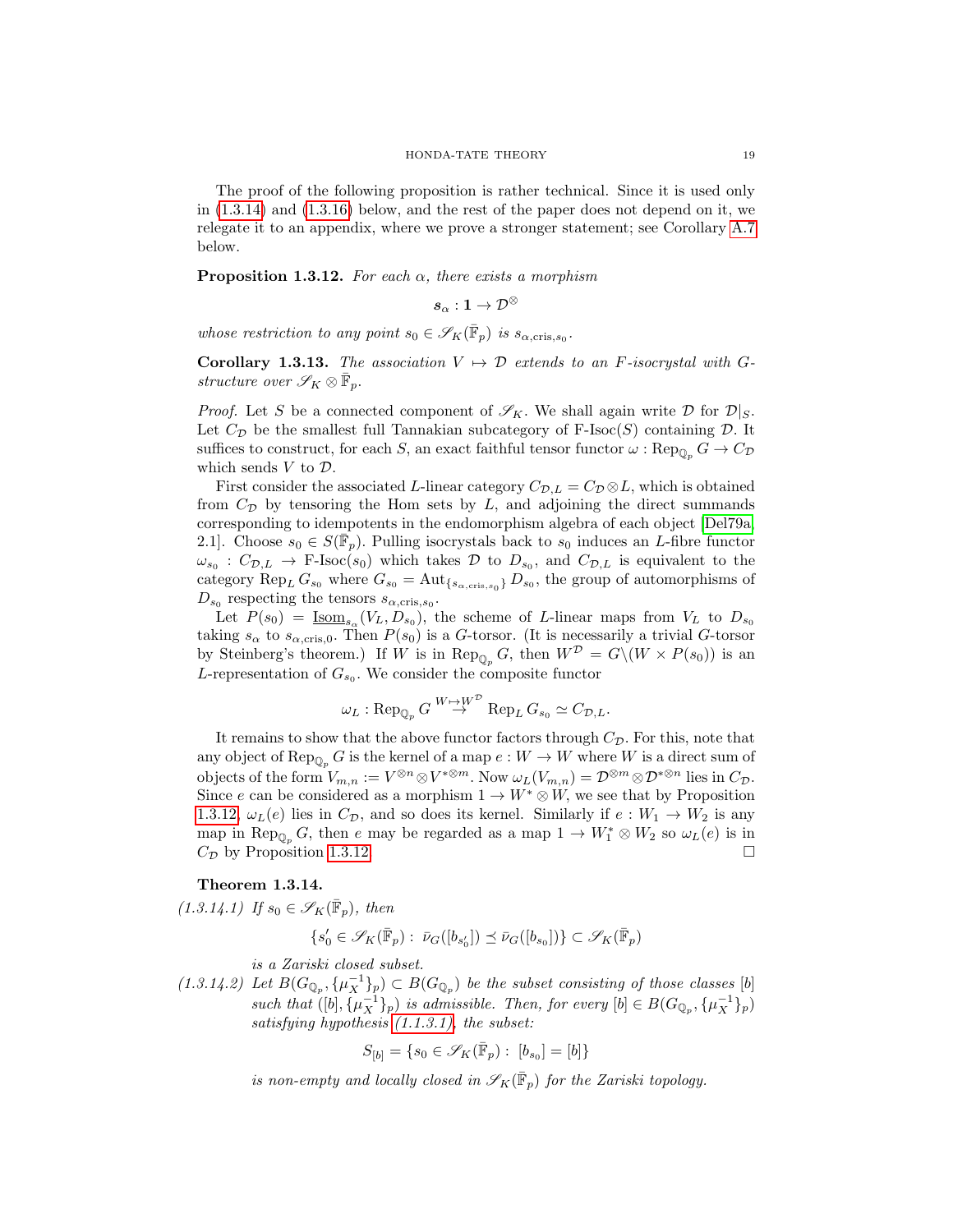<span id="page-19-3"></span> $(1.3.14.3)$  Let  $\overline{S}_{b}$  be the closure of  $S_{b}$  in  $\mathscr{S}_K(\overline{\mathbb{F}}_p)$ ; then we have an inclusion of Zariski closed subsets:

$$
\overline{S}_{[b]} \subset \bigsqcup_{\overline{\nu}_G([b']) \preceq \overline{\nu}_G([b])} S_{[b']}.
$$

*Proof.* Assertions  $(1.3.14.1)$  and  $(1.3.14.3)$  follow from Corollary [1.3.13](#page-18-3) and the ar-gument of [\[RR96,](#page-40-0) Thm. 3.6]: One reduces to the case  $G = GL_n$  using [RR96, Lem. 2.2(iv)], and applies Grothendieck's semicontinuity theorem for Newton poly-gons of F-isocrystals [\[Kat79,](#page-39-17) Thm. 2.3.1]. Assertion  $(1.3.14.2)$  follows from  $(1.3.14.1)$ and  $(1.3.10)$ .

As we noted in [\(1.1.3\)](#page-6-2), the second part of the theorem implies that the stratum  $S_{[b]}$  is non-empty if either [b] is basic or  $G_{\mathbb{Q}_p}$  is quasi-split.

1.3.15. As in [\(1.1.5\)](#page-6-0) we fix an inner twisting  $\xi: G_{\mathbb{Q}_p} \to G^*$  over  $\bar{\mathbb{Q}}_p$ , a Borel  $B^* \subset$  $G^*$ , and a maximal torus  $T^* \subset B^*$  over  $\mathbb{Q}_p$ . Let  $\mu$  be the  $B^*$ -dominant representative of  $\xi \circ {\{\mu_X\}}_p$ . There is a unique  $[b_\mu] \in B(G_{\mathbb{Q}_p}, {\{\mu^{-1}\}})$  with  $\mathcal{N}_\xi(\bar{\nu}_G([b_\mu])) = \bar{\mu}^{-1}$ (which, of course, does not depend on the choice of  $B^*$  or  $T^*$ ). The corresponding subset  $S_{[b_\mu]} \subset \mathscr{S}_K(\bar{\mathbb{F}}_p)$  is the  $\mu$ -ordinary stratum. By [\(1.3.10\)](#page-17-1) and [\(1.3.14\)](#page-18-0), this stratum is a non-empty Zariski open subspace.

<span id="page-19-2"></span>**Corollary 1.3.16.** Suppose that the special fiber  $\mathscr{S}_{K,k(v)}$  is locally integral. Then  $S_{[b_\mu]}$  is dense in  $\mathscr{S}_{K,k(v)}$ .

Proof. If the special fiber is locally integral, it follows from [\[MP19,](#page-39-18) Cor. 4.1.11] that every connected component of  $\mathscr{S}_K$  has irreducible special fiber. This implies that  $S_{[b_\mu]}$  is dense in any connected component of  $\mathscr{S}_{K,k(v)}$  it intersects, and since  $S_{[b_\mu]}$ is non-empty, it is dense in some connected component.

To see that it is dense in all connected components, suppose  $s, s' \in \mathscr{S}_K(\mathbb{Q})$  with reductions  $s_0, s'_0 \in \mathscr{S}_K(\overline{\mathbb{F}}_p)$ . If there is an isogeny  $\mathcal{A}_s \to \mathcal{A}_{s'}$  taking  $s_{\alpha,\text{\'et},s}$  to  $s_{\alpha,\text{\'et},s'}$ , then there is an induced isogeny  $A_{s_0} \to A_{s'_0}$  taking  $s_{\alpha,\text{cris},s_0}$  to  $s_{\alpha,\text{cris},s'_0}$ , so that if  $s_0 \in S_{[b_\mu]}$  then  $s'_0 \in S_{[b_\mu]}$ . Since the group  $G(\mathbb{A}_f)$  acts transitively on the set of connected components of  $\mathscr{S}_{K,k(v)}$ , this implies that  $S_{[b_\mu]}$  is dense in  $\mathscr{S}_{K,k(v)}$ . □

Remark 1.3.17. In the situation where  $p > 2$  and  $K_p$  is hyperspecial, so that it is of the form  $G_{(p)}(\mathbb{Z}_p)$  for a reductive model  $G_{(p)}$  of  $\hat{G}$  over  $\mathbb{Z}_{(p)}$ , the main theorem of [\[Kis10\]](#page-39-15) shows that  $\mathscr{S}_{K,k(v)}$  is smooth. So the corollary applies to give the density of the  $\mu$ -ordinary locus in this situation. This special case is already known due to D. Wortmann [\[Wor13\]](#page-40-2).

Using the results of one of us and Pappas, we can prove the following:

Corollary 1.3.18. Suppose that  $p > 2$ , and that G splits over a tamely ramified extension, and  $K_p$  is a special parahoric. Then the embedding  $G \hookrightarrow \mathcal{G}_V$  can be chosen such that  $S_{[b_\mu]}$  is dense in  $\mathscr{S}_{K,k(v)}$ .

*Proof.* This follows from Corollary [1.3.16](#page-19-2) and [\[KP18,](#page-39-19) Cor. 0.3].  $\Box$ 

#### 2. CM LIFTS AND INDEPENDENCE OF  $\ell$

<span id="page-19-1"></span><span id="page-19-0"></span>2.1. Tate's theorem with additional structures.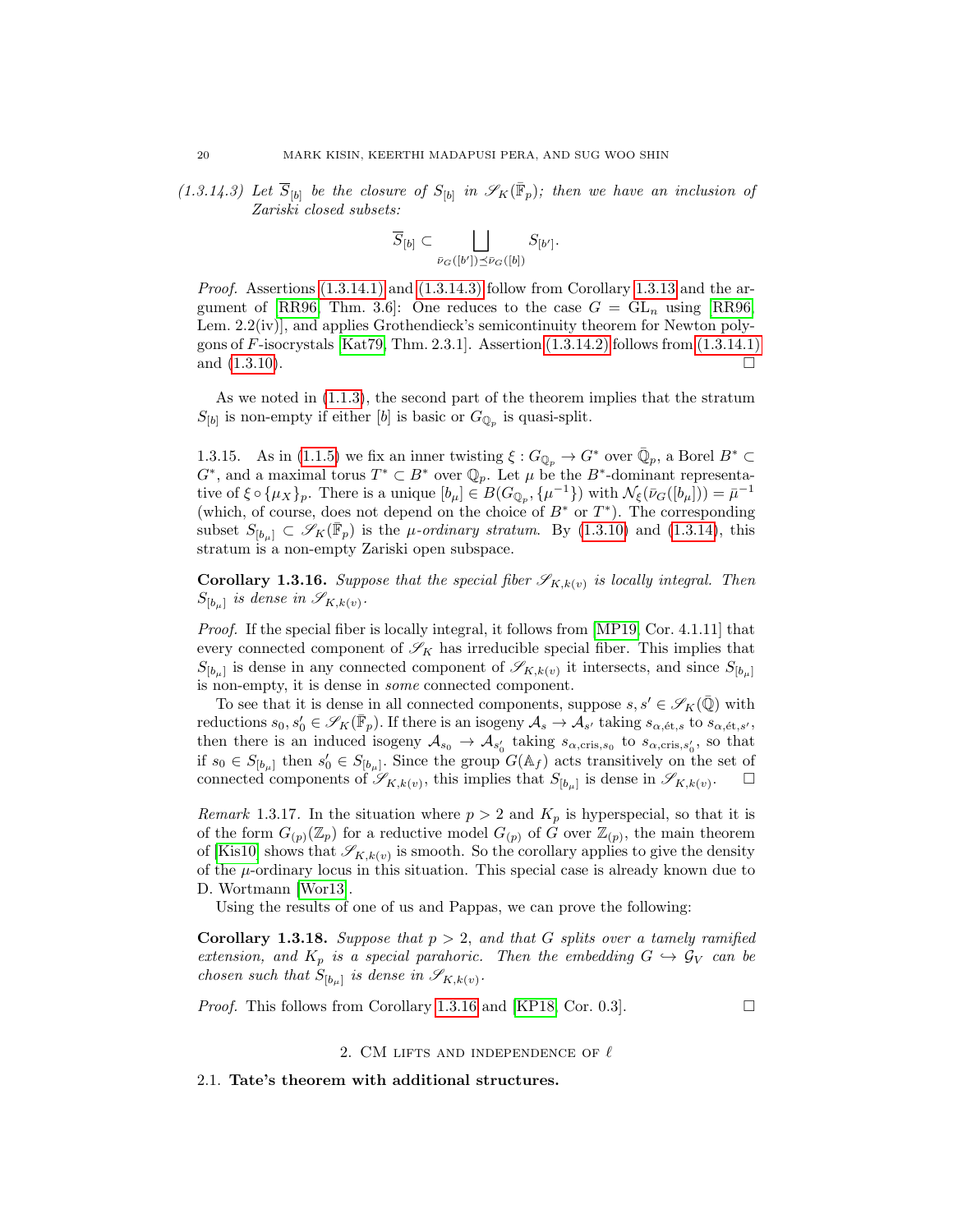2.1.1. We keep the notation introduced in §[1.3,](#page-14-0) so that  $(G, X)$  is a Shimura datum of Hodge type, equipped with an embedding of Shimura data  $\iota : (G, X) \hookrightarrow$  $(\mathcal{G}_V, \mathcal{H}_V)$ , and we have a finite map  $\mathscr{S}_K \to \mathscr{O}_{E,(v)} \otimes \mathcal{S}_K$ , which is an embedding on generic fibres.

We set

$$
\mathcal{S}_{\mathcal{K}_p} = \varprojlim_{\mathcal{K}^p \subset \mathcal{G}_V(\mathbb{A}_f^p)} \mathcal{S}_{\mathcal{K}^p \mathcal{K}_p} \; ; \; \mathscr{S}_{K_p} = \varprojlim_{K^p \subset G(\mathbb{A}_f^p)} \mathscr{S}_{K^p K_p}.
$$

The transition maps in the inverse systems are finite etale, and so the limits are schemes over  $\mathbb{Z}_{(p)}$  (resp.  $\mathscr{O}_{E,(v)}$ ). By construction, we have a map

$$
\iota_p: \mathscr{S}_{K_p} \to \mathscr{O}_{E,(v)} \otimes \mathcal{S}_{\mathcal{K}_p}.
$$

Since  $G(\mathbb{A}_f^p)$  acts naturally on the right on  $\mathcal{S}_{\mathcal{K}_p}$  and the generic fiber  $\mathrm{Sh}_{K_p}$  =  $E \otimes_{\mathscr{O}_{E,(v)}} \mathscr{S}_{K_p}$ , compatibly with the map  $\iota_p$ , this action extends to  $\mathscr{S}_{K_p}$ .

The scheme  $\mathcal{S}_{\mathcal{K}_p}$  is open and closed in the moduli space of triples  $(A, \lambda, \varepsilon)$ , where  $(A, \lambda)$  is a polarized abelian scheme up to prime-to-p isogeny and

$$
\varepsilon : \underline{\mathbb{A}}_f^p \otimes V \xrightarrow{\simeq} \widehat{V}^p(A)
$$

is an isomorphism of smooth  $\mathbb{A}_f^p$ -sheaves carrying the symplectic form  $\psi$  to an  $\underline{\mathbb{A}}^{p,\times}_f$ -multiple of the Weil pairing  $\widehat{T}^p(\lambda)$  on the prime-to- $p$  Tate module

$$
\widehat{V}^p(A) = (\varprojlim_{p \nmid n} A[n]) \otimes \mathbb{Q}.
$$

2.1.2. For each  $\alpha$ , let  $s_{\alpha,\mathbb{A}_f^p}$  be the projection of  $s_{\alpha,\text{\'et}}$  onto  $H^0(\text{Sh}_{K_p},(\widehat{V}^p(\mathcal{A}))^{\otimes}).$ Since  $\mathscr{S}_{K_p}$  is normal,  $s_{\alpha, \mathbb{A}_f^p}$  extends to a section over  $\mathscr{S}_{K_p}$ .

Over  $\mathscr{S}_{K_p}$ , the map  $\iota_p$  induces an isomorphism

(2.1.2.1) 
$$
\eta: \mathbb{A}_f^p \otimes V \xrightarrow{\simeq} \widehat{V}^p(\mathcal{A})
$$

carrying  $s_{\alpha}$  to  $s_{\alpha, \mathbb{A}_f^p}$  for each  $\alpha$ . In particular, for any  $s_0 \in \mathscr{S}_{K_p}(\bar{\mathbb{F}}_p)$ , the stabilizer of the collection  $\{s_{\alpha, \mathbb{A}_{f}^{p}, s_{0}}\}$  in  $GL(\widehat{V}^{p}(\mathcal{A}_{s_{0}}))$  is canonically identified with  $G(\mathbb{A}_{f}^{p})$ .

<span id="page-20-0"></span>2.1.3. Let  $\underline{\mathrm{Aut}}_{\mathbb{Q}}(\mathcal{A}_{s_0})$  be the algebraic group over  $\mathbb Q$  attached to the group of units in the endomorphism algebra  $\text{End}_{\mathbb{Q}}(\mathcal{A}_{s_0}) := \mathbb{Q} \otimes \text{End}(\mathcal{A}_{s_0})$ . We have the subgroup  $\mathbb{G}_m \subset \underline{\mathrm{Aut}}_{\mathbb{Q}}(\mathcal{A}_{s_0})$  which acts on  $\mathcal{A}_{s_0}$  by scalar multiplication. Let  $\underline{\mathrm{Aut}}_{\mathbb{Q},\psi}(\mathcal{A}_{s_0}) \subset$  $\underline{\mathrm{Aut}}_{\mathbb{Q}}(\mathcal{A}_{s_0})$  denote the subgroup which preserves the polarization on  $\mathcal{A}_{s_0}$ , up to a scalar. There is a map  $c: \underline{\text{Aut}}_{\mathbb{Q}, \psi}(\mathcal{A}_{s_0}) \to \mathbb{G}_m$  which takes an automorphism to its action on the polarization. The kernel of c and  $\underline{\mathrm{Aut}}_{\mathbb{Q}, \psi}(\mathcal{A}_{s_0})/\mathbb{G}_m$  are compact over R. In particular, any closed subgroup of  $\underline{\mathrm{Aut}}_{\mathbb{Q},\psi}(\mathcal{A}_{s_0})$  is a reductive group over  $\mathbb{Q}$ .

Now,  $\underline{\mathrm{Aut}}_{\mathbb{Q}}(\mathcal{A}_{s_0})$  acts naturally on  $\widehat{V}^p(\mathcal{A}_{s_0})$  and  $D_{s_0}$ . Let  $I^p_{s_0} \subset \underline{\mathrm{Aut}}_{\mathbb{Q}}(\mathcal{A}_{s_0})$  be the closed subgroup that fixes the tensors  $\{s_{\alpha, \mathbb{A}_f^p, s_0}\} \subset \widehat{V}^p(\mathcal{A}_{s_0})^{\otimes}$ , and let  $I_{s_0} \subset I_{s_0}^p$ be the largest closed subgroup that also fixes the tensors  $\{s_{\alpha,\text{cris},s_0}\}\subset D_{s_0}^{\otimes}$ . Since  $I_{s_0} \subset I_{s_0}^p \subset G(\mathbb{A}_f^p)$ , we have  $I_{s_0} \subset I_{s_0}^p \subset \underline{\rm Aut}_{\mathbb{Q}, \psi}(\mathcal{A}_{s_0})$ . In particular  $I_{s_0}$  and  $I_{s_0}^p$  are reductive groups, and their quotients by the subgroup of scalars  $\mathbb{G}_m$  are compact over R.

Recall that  $\mathcal{A}_{s_0}$  is an abelian variety up to prime-to-p isogeny (so the notion of automorphism is understood accordingly). Set

$$
I_{s_0}(\mathbb{Z}_{(p)}) = I_{s_0}(\mathbb{Q}_p) \cap \text{Aut}(\mathcal{A}_{s_0}).
$$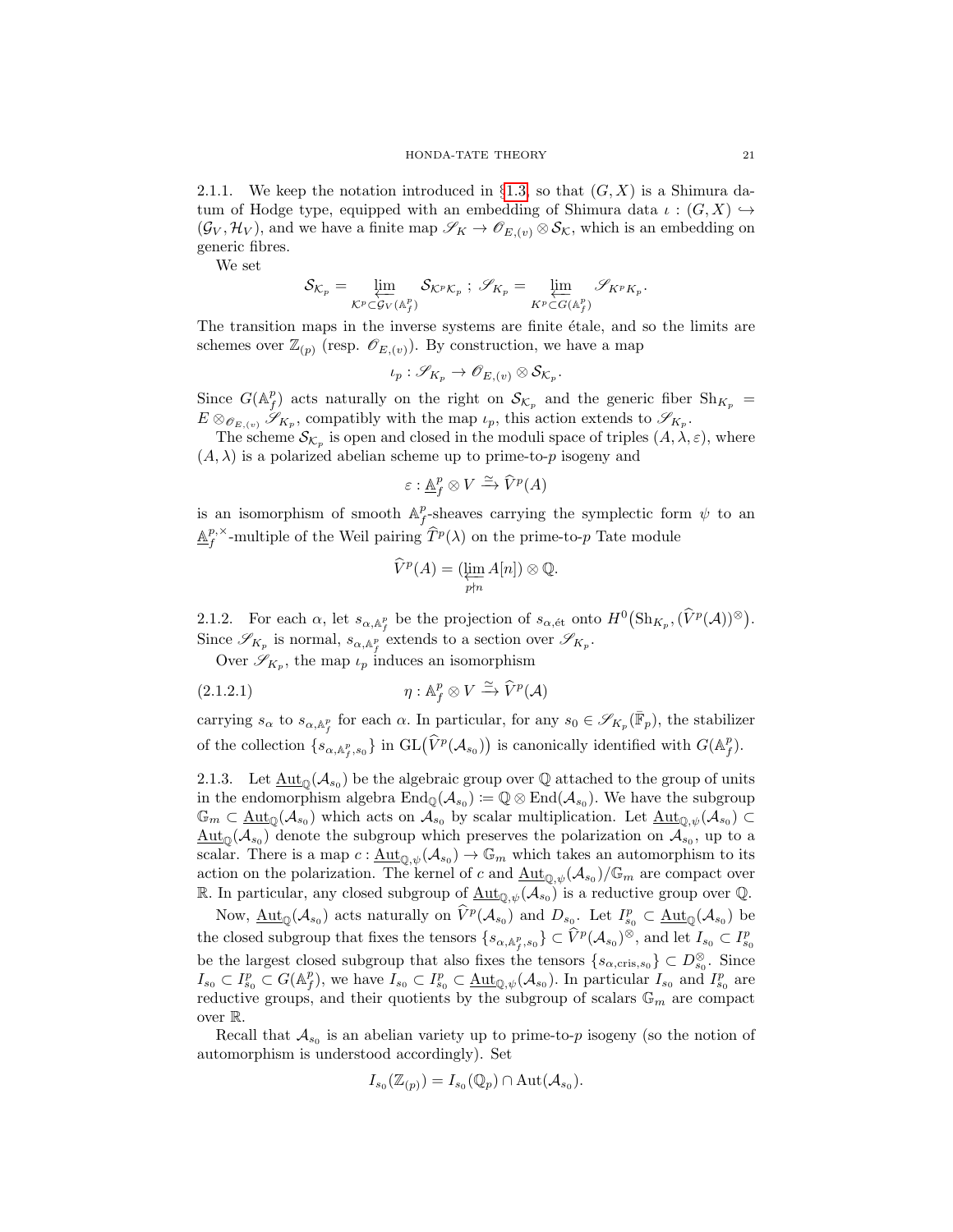We can view this as a subgroup of  $G(\mathbb{A}_f^p)$  via the embeddings:

$$
I_{s_0}(\mathbb{Z}_{(p)}) \subset I_{s_0}(\mathbb{A}_f^p) \subset I_{s_0}^p(\mathbb{A}_f^p) \subset G(\mathbb{A}_f^p).
$$

<span id="page-21-0"></span>**Lemma 2.1.4.** Suppose that  $g_1, g_2 \in G(\mathbb{A}_f^p)$  are such that

$$
s_0 \cdot g_1 = s_0 \cdot g_2 \in \mathscr{S}_{K_p}(\bar{\mathbb{F}}_p).
$$

Then  $g_1$  and  $g_2$  have the same image in  $I_{s_0}(\mathbb{Z}_{(p)})\backslash G(\mathbb{A}_f^p)$ .

Proof. The proof is essentially contained in [\[Kis17,](#page-39-6) 2.1.3].

The image of  $s_0$  in  $\mathcal{S}_{\mathcal{K}_p}(\bar{\mathbb{F}}_p)$  corresponds to the triple  $(\mathcal{A}_{s_0}, \lambda_{s_0}, \varepsilon_{s_0})$  over  $\bar{\mathbb{F}}_p$  under the moduli interpretation of  $\mathcal{S}_{\mathcal{K}_p}$ . For  $g \in G(\mathbb{A}_f^p)$ , the image of  $s_0 \cdot g$  in  $\mathcal{S}_{\mathcal{K}_p}(\bar{\mathbb{F}}_p)$ corresponds to the triple  $(A_{s_0}, \lambda_{s_0}, \varepsilon_{s_0} \circ g)$ . Therefore, if  $s_0 \cdot g_1 = s_0 \cdot g_2$ , then in particular, we have an isomorphism of triples:

$$
(A_{s_0}, \lambda_{s_0}, \varepsilon_{s_0} \circ g_1) \xrightarrow{\simeq} (A_{s_0}, \lambda_{s_0}, \varepsilon_{s_0} \circ g_2).
$$

This corresponds to an automorphism  $\phi \in Aut(\mathcal{A}_{s_0})$  (necessarily unique) such that

$$
\widehat{V}^p(\phi) \circ \varepsilon_{s_0} \circ g_1 = \varepsilon_{s_0} \circ g_2
$$

and  $\phi$  carries  $\{s_{\alpha,\text{cris},s_0,g_1}\}\subset D^{\otimes}_{s_0,g_1}$  to  $\{s_{\alpha,\text{cris},s_0,g_2}\}\subset D^{\otimes}_{s_0,g_2}$ . Note that here we are using [\(1.3.7\)](#page-16-1).

The first condition implies that  $\hat{V}^p(\phi)$  fixes  $\{s_{\alpha,\mathbb{A}_f^p,s_0}\}$ . Since under the natural identifications  $D_{s_0} = D_{s_0 \cdot g_i}$  induced by the identifications  $\mathcal{A}_{s_0} = \mathcal{A}_{s_0 \cdot g_i}$ , for  $i = 1, 2,$ the tensors  $\{s_{\alpha,\text{cris},s_0}\}\$  are carried to  $\{s_{\alpha,\text{cris},s_0\cdot g_i}\}\$ ,  $\phi$  preserves the  $\{s_{\alpha,\text{cris},s_0}\}\$ . Hence  $\phi$  must belong to

$$
I_{s_0}(\mathbb{Z}_{(p)}) = I_{s_0}(\mathbb{Q}) \cap \text{Aut}(\mathcal{A}_{s_0}).
$$

2.1.5. Choose a neat compact open  $K^p \subset G(\mathbb{A}_f^p)$ . Set  $K = K_p K^p$ , and suppose that the image of  $s_0$  in  $\mathscr{S}_K(\bar{\mathbb{F}}_p)$  is defined over  $\bar{\mathbb{F}}_q$ .

Then, for any  $m \in \mathbb{Z}_{\geq 1}$ , let  $\gamma_{m,s_0}$  denote the geometric,  $q^m$ -power Frobenius of  $\mathcal{A}_{s_0}$ . Then  $\gamma_{m,s_0}$  fixes the absolute Hodge cycle components  $\{s_{\alpha,\mathbb{A}_f^p,s_0}\},$  and it fixes the crystalline components  $\{s_{\alpha,\text{cris},s_0}\}\$ as these are  $\varphi$ -invariant. Hence  $\gamma_{m,s_0} \in$  $I_{s_0}(\mathbb{Q})$ . In particular,  $\gamma_{m,s_0}$  induces a semi-simple automorphism  $\gamma_{m,s_0}^p$  of  $\widehat{V}^p(\mathcal{A}_{s_0})$ which preserves  $\{s_{\alpha, \mathbb{A}_{f}^{p}, s_{0}}\}$ , and thus lies in  $G(\mathbb{A}_{f}^{p})$ . Set

$$
I_{\mathbb{A}_f^p,m,s_0}=\textnormal{Cent}_{G_{\mathbb{A}_f^p}}(\gamma_{m,s_0}^p).
$$

If  $m \mid m'$ , then  $\gamma_{m',s_0}^p = (\gamma_{m,s_0}^p)^{m'/m}$ , and so we have a natural inclusion:

$$
I_{\mathbb{A}_f^p,m,s_0}\subset I_{\mathbb{A}_f^p,m',s_0}.
$$

Set

$$
I_{\mathbb{A}_f^p, s_0} = \varinjlim_m I_{\mathbb{A}_f^p, m, s_0}.
$$

Then, for m sufficiently divisible, the Zariski closure of the subgroup of  $I_{s_0}$  generated by  $\gamma_{m,s_0}$  is a torus, and we have  $I_{\mathbb{A}_f^p,s_0} = I_{\mathbb{A}_f^p,m,s_0}$ , which is independent of choice of  $q$ .

For each  $\ell \neq p$ , write  $I_{\ell,s_0}$  for the projection of  $I_{\mathbb{A}_f^p,s_0}$  onto  $G_{\mathbb{Q}_\ell}$ : For m sufficiently divisible, this is the centralizer in  $G_{\mathbb{Q}_{\ell}}$  of the projection  $\gamma_{m,\ell,s_0}$  of  $\gamma_{m,s_0}^p$ .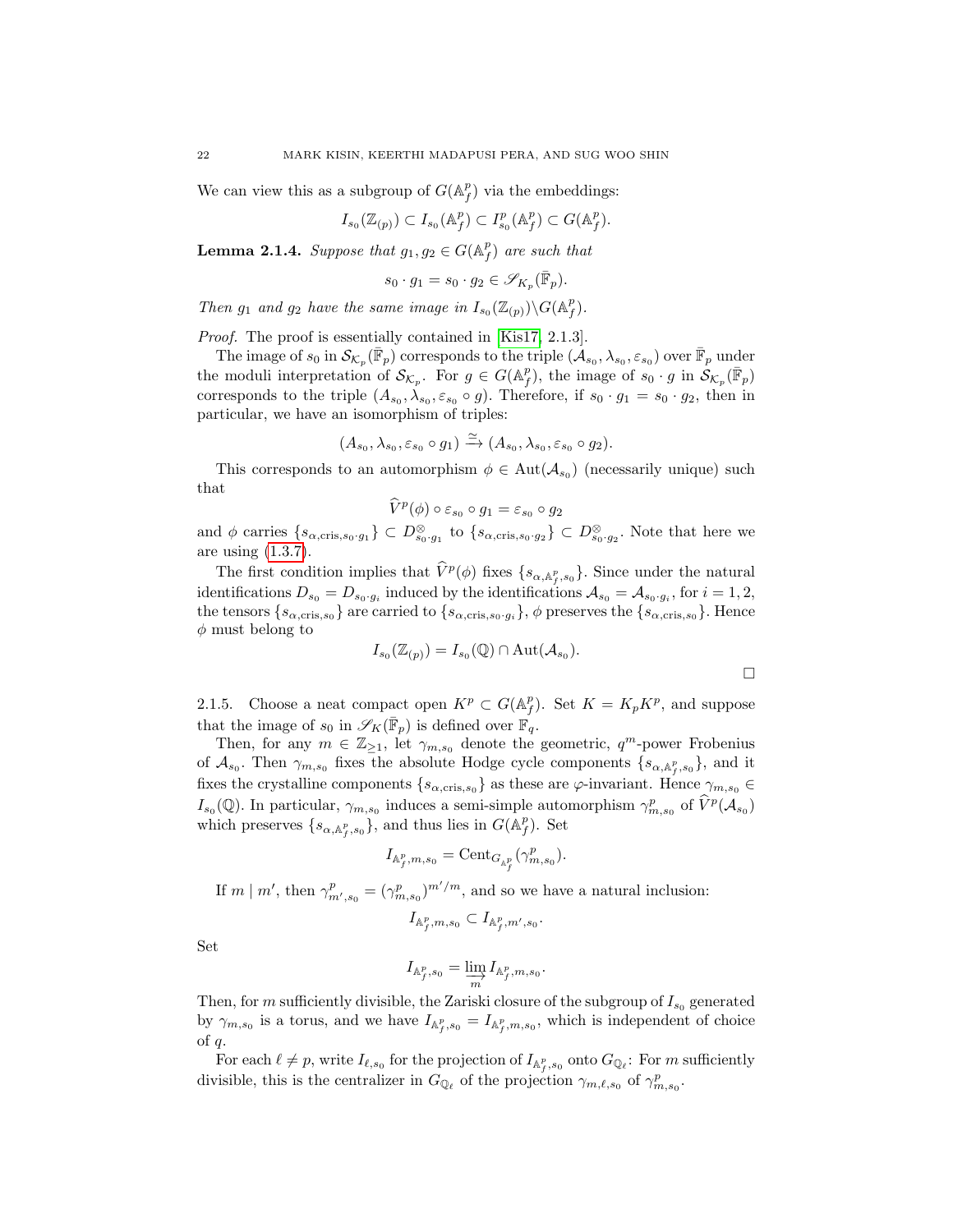For m sufficiently divisible, the Zariski closure in  $G_{\mathbb{A}_f^p}$  of the subgroup generated by  $\gamma_{m,s_0}^p$  is a torus. Therefore,  $I_{\ell,s_0}$  is a Levi subgroup of  $G_{\mathbb{Q}_\ell}$  (over  $\bar{\mathbb{Q}}_\ell$ ) and in particular connected, reductive.

The action of  $I_{s_0}$  on  $\widehat{V}^p(\mathcal{A}_{s_0})$  gives us a canonical map of  $\mathbb{A}_f^p$ -groups:

$$
\mathbb{A}_f^p\otimes I_{s_0}\to I_{\mathbb{A}_f^p,s_0}.
$$

For each  $\ell \neq p$ , this gives us a map  $i_{\ell} : \mathbb{Q}_{\ell} \otimes I_{s_0} \to I_{\ell,s_0}$ , which is injective.

<span id="page-22-0"></span>**Proposition 2.1.6.** Let  $\ell \neq p$  be a prime such that  $G_{\mathbb{Q}_{\ell}}$  is split and such that the characteristic polynomial of  $\gamma_{m,\ell,s_0}$  is split over  $\mathbb{Q}_\ell$ . Then  $i_\ell$  is an isomorphism.

Proof. By  $(2.1.4)$ , we have surjective maps

$$
G(\mathbb{A}_f^p) \to s_0 \cdot G(\mathbb{A}_f^p) \to I_{s_0}(\mathbb{Z}_{(p)}) \backslash G(\mathbb{A}_f^p),
$$

where the first map is the orbit map  $g \mapsto s_0 \cdot g$ , and the composite is the natural projection.

For any neat compact open  $K^p \subset G(\mathbb{A}_f^p)$  with  $\ell$ -primary factor  $K_\ell \subset G(\mathbb{Q}_\ell)$ , this implies that the image in  $\mathscr{S}_K(\bar{\mathbb{F}}_p)$  of  $s_0 \cdot I_{\ell,s_0}(\mathbb{Q}_\ell)$  surjects onto the quotient  $I_{s_0}(\mathbb{Q}_\ell)\backslash I_{\ell,s_0}(\mathbb{Q}_\ell)/(K_\ell \cap I_{\ell,s_0}(\mathbb{Q}_\ell)).$  Since  $I_{\ell,s_0}(\mathbb{Q}_\ell)$  commutes with  $\gamma_{m,\ell,s_0}$  for m sufficiently divisible, this image is in fact contained in  $\mathscr{S}_K(\mathbb{F}_{q^m})$ . In particular  $I_{s_0}(\mathbb{Q}_\ell)\backslash I_{\ell,s_0}(\mathbb{Q}_\ell)/(K_\ell\cap I_{\ell,s_0}(\mathbb{Q}_\ell))$  is finite.

The proposition is now deduced just as in [\[Kis17,](#page-39-6) 2.1.7].

$$
\Box
$$

<span id="page-22-1"></span>2.1.7. We will prove that  $i_\ell$  is an isomorphism for every  $\ell$ , including  $\ell = p$ . This will be done using a result of Noot. We first explain the definition of the  $I_{\ell,s_0}$  and  $i_{\ell}$  when  $\ell = p$ .

For any  $m \in \mathbb{Z}_{>0}$ , the crystalline realization of  $\mathcal{A}_{s_0}$  is defined over  $\mathbb{Q}_{q^m}$  =  $W(\mathbb{F}_{q^m})[p^{-1}]$ ; therefore, the isocrystal  $D_{s_0}$  has a natural descent to an F-isocrystal  $D_{m,s_0}$  over  $\mathbb{Q}_{q^m}$ , and the  $\varphi$ -invariant tensors  $\{s_{\alpha,\text{cris},s_0}\}\$  belong to  $D_{m,s_0}^{\otimes}$ . Write  $q = p^r$  and let  $\gamma_{m,\text{cris},s_0} = \varphi^{rm} : D_{m,s_0} \to D_{m,s_0}$  be the crystalline realization of  $\gamma_{m,s_0}$ . It is a  $\varphi$ -equivariant isomorphism fixing the tensors  $\{s_{\alpha,\text{cris},s_0}\}.$ 

As in [1.3.8,](#page-17-2) for  $m$  sufficiently divisible (which we now assume) we can find an isomorphism:

$$
(2.1.7.1) \t\t\t\t\mathbb{Q}_{q^m} \otimes V \xrightarrow{\simeq} D_{m,s_0}
$$

carrying, for each  $\alpha$ ,  $1 \otimes s_{\alpha}$  to  $s_{\alpha,cris,s_0}$ . Let  $\delta_{s_0} \in G(\mathbb{Q}_{q^m})$  be such that  $\varphi: D_{m,s_0} \to$  $D_{m,s_0}$  pulls back to the automorphism  $\delta_{s_0}(\sigma\otimes 1)$  of  $\mathbb{Q}_{q^m}\otimes V$  under this isomorphism. Then, by construction, the class  $[b_{s_0}] \in B(G_{\mathbb{Q}_p})$  associated with  $s_0$  is exactly the  $\sigma$ -conjugacy class of  $\delta_{s_0}$ .

Similarly, the automorphism  $\gamma_{m,\text{cris},s_0}$  of  $D_{m,s_0}$  pulls back to an element  $\gamma_{m,p,s_0} \in$  $G(\mathbb{Q}_{q^m})$ , whose conjugacy class under  $\varinjlim_m G(\mathbb{Q}_{q^m})$  is independent of all choices. We have the relation:

<span id="page-22-2"></span>
$$
(2.1.7.2) \qquad \gamma_{m,p,s_0} = \delta_{s_0} \sigma(\delta_{s_0}) \cdots \sigma^{rm-2}(\delta_{s_0}) \sigma^{rm-1}(\delta_{s_0}) \in G(\mathbb{Q}_{q^m}).
$$

Define an algebraic group  $I_{m,\delta_{s_0}}$  over  $\mathbb{Q}_p$  as follows: For any  $\mathbb{Q}_p$ -algebra R, we have:

$$
I_{m,\delta_{s_0}}(R) = \{ g \in G(\mathbb{Q}_{q^m} \otimes_{\mathbb{Q}_p} R) : g\delta_{s_0} = \delta_{s_0}\sigma(g) \}.
$$

Then  $\mathbb{Q}_{q^m} \otimes_{\mathbb{Q}_p} I_{m,\delta_{s_0}}$  is naturally identified with the centralizer in  $G_{\mathbb{Q}_{q^m}}$  of  $\gamma_{m,p,s_0}$ . Since  $\gamma_{m,p,s_0}$  is semisimple (which follows from semisimplicity of  $\gamma_{m,s_0}$ ),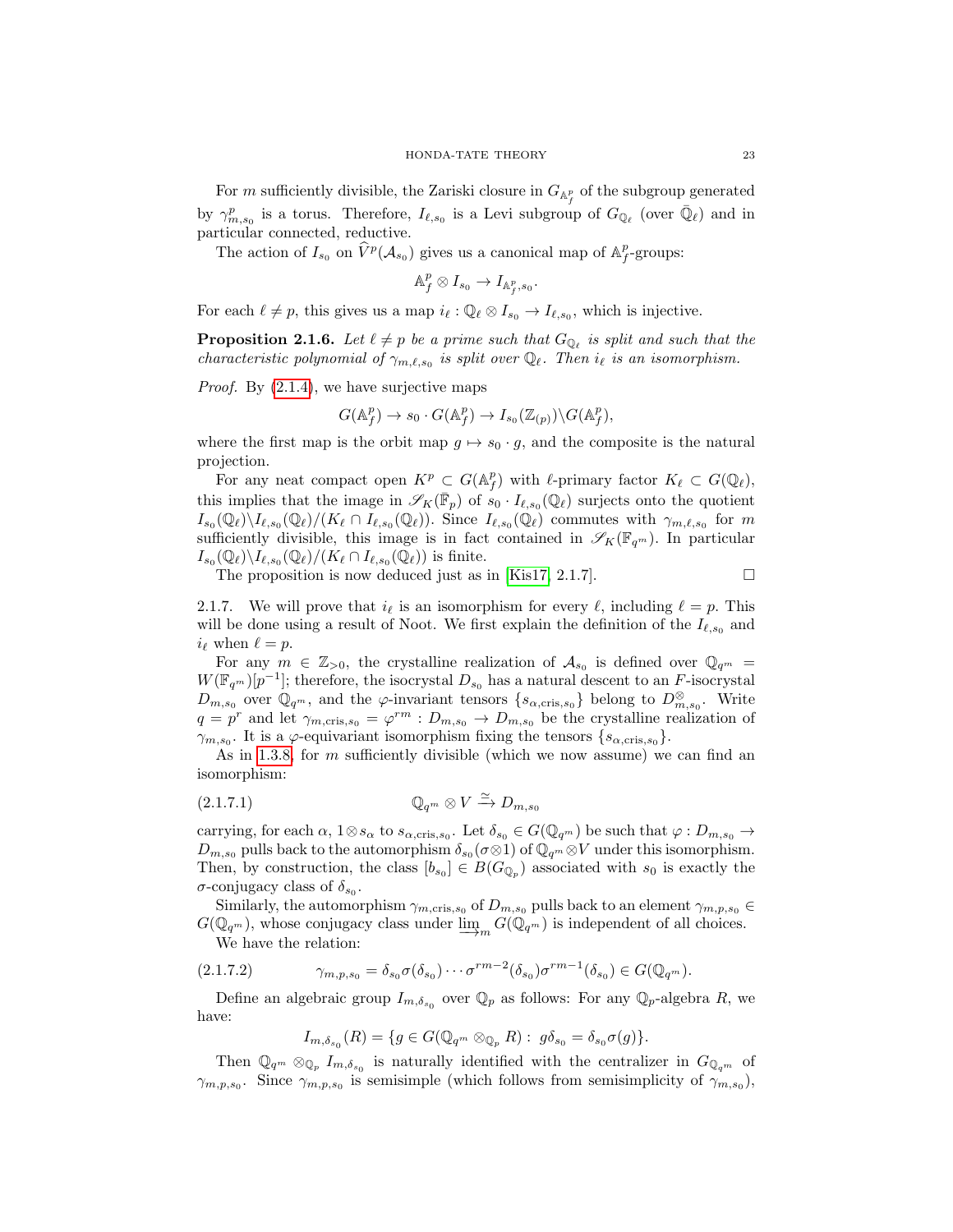$I_{m,\delta_{s_0}}$  is a reductive group over  $\mathbb{Q}_p$ , and is connected for m sufficiently divisible. Set:

$$
I_{p,s_0} = \varinjlim_m I_{m,\delta_{s_0}},
$$

which is equal to  $I_{m,\delta_{s_0}}$  for m sufficiently divisible. We have a canonical inclusion

$$
i_p: I_{s_0} \otimes_{\mathbb{Q}} \mathbb{Q}_p \hookrightarrow I_{p,s_0},
$$

and an inclusion  $I_{p,s_0} \hookrightarrow G$  defined over  $\mathbb{Q}_{q^m}$  for m sufficiently divisible.

Let  $J_{\delta_{s_0}}$  be the  $\mathbb{Q}_p$ -group defined in [\(1.1.4\)](#page-6-3). For any m, we have the obvious inclusion  $I_{m,\delta_{s_0}} \subset J_{\delta_{s_0}}$ , and in particular  $I_{p,s_0} \subset J_{\delta_{s_0}}$ .

<span id="page-23-2"></span>2.1.8. Given a connected reductive group  $H$  over a field  $F$  of characteristic 0, write Conj $(H)$  for the scheme over F parameterizing semi-simple conjugacy classes in H. More precisely, the conjugation action of  $H$  on itself induces an action on the Hopf algebra  $\mathscr{O}_H$ , and  $\text{Conj}(H) = \text{Spec}(\mathscr{O}_H)^H$ .

Following Noot [\[Noo09,](#page-39-20) 1.5], we will also define a certain quotient  $Conj'(H)$  of Conj $(H)$  as follows: Let  $\overline{F}$  be an algebraic closure of  $F$ ; then  $H_{\overline{F}}^{\text{der}}$  is an almost direct product of simple reductive factors  $H_i$  with i in some indexing set I.

Write  $I_D \subset I$  for the subset of indices i such that  $H_i \simeq SO(2n_i)$  for some  $n_i \geq 4$ . For each  $i \in I_D$ , set  $H'_i = O(2n_i)$ . Since  $I_D \subset I$  is  $Gal(\overline{F}/F)$ -stable, the finite  $\bar{F}$ -group scheme

$$
\mathrm{Out}'(H)_{\bar{F}} = \prod_{i \in I_D} H'_i / H_i
$$

descends to a finite group scheme  $Out'(H)$  over F, which acts canonically on Conj(H). We will write Conj'(H) for the quotient of Conj(H) for this action.

We call an element  $\gamma \in H(F)$  neat if  $\gamma$  is semi-simple and the Zariski closure of  $\langle x \rangle$ , the group of points generated by x, is connected (that is a torus).

<span id="page-23-1"></span>**Corollary 2.1.9.** For every  $\ell$ , the map

$$
i_{\ell}:\mathbb{Q}_{\ell}\otimes I_{s_0}\to I_{\ell,s_0}
$$

is an isomorphism.

*Proof.* Choose  $\ell_0 \neq p$  a prime satisfying the conditions of Proposition [2.1.6,](#page-22-0) so that  $i_{\ell_0}$  is an isomorphism. Let m be sufficiently divisible that  $\gamma_{m,s_0} \in \underline{\text{Aut}}_{\mathbb{Q}}(\mathcal{A}_{s_0})$  is neat, and that  $I_{\ell,s_0}$  is the centralizer of  $\gamma_{m,\ell,s_0}$  in  $G_{\mathbb{Q}_{\ell}}$  if  $\ell \neq p$ , (resp. in  $G_{\mathbb{Q}_{q^m}}$  if  $\ell = p$ , and  $I_{\ell_0,s_0}$  is the centralizer of  $\gamma_{m,\ell_0,s_0}$  in  $G_{\mathbb{Q}_{\ell_0}}$ .

By [\[Noo09,](#page-39-20) Thm 1.8, 4.2], the images of the elements  $\gamma_{m,\ell,s_0}$  and  $\gamma_{m,\ell_0,s_0}$  in Conj'(G) lie in Conj'(G)(Q), and are equal. In particular,  $I_{\ell,s_0}$  and  $I_{\ell_0,s_0}$  have the same dimension. Thus  $\mathbb{Q}_\ell \otimes I_{s_0}$  and  $I_{\ell,s_0}$  have the same dimension by Proposition [2.1.6,](#page-22-0) and since  $I_{\ell,s_0}$  is connected  $i_\ell$  is an isomorphism.

# <span id="page-23-0"></span>2.2. Independence of  $\ell$  and conjugacy classes.

2.2.1. Let l be a prime (possibly equal to p). An element  $\alpha \in \mathbb{Q}$  is called an l-Weil number of weight  $w \in \mathbb{Z}$  if  $\alpha$  is an *l*-unit and all its complex embeddings have absolute value  $l^{w/2}$ .

Let H be an algebraic group over Q. We call an element  $\gamma \in H(\mathbb{Q})$  an *l*-Weil point if for some faithful representation  $W$  of  $H$  (defined over any field of characteristic 0), the eigenvalues of  $\gamma$  on W are l-Weil numbers. If W' is any other representation of  $H$ , then  $W'$  is isomorphic to a representation in the Tannakian category generated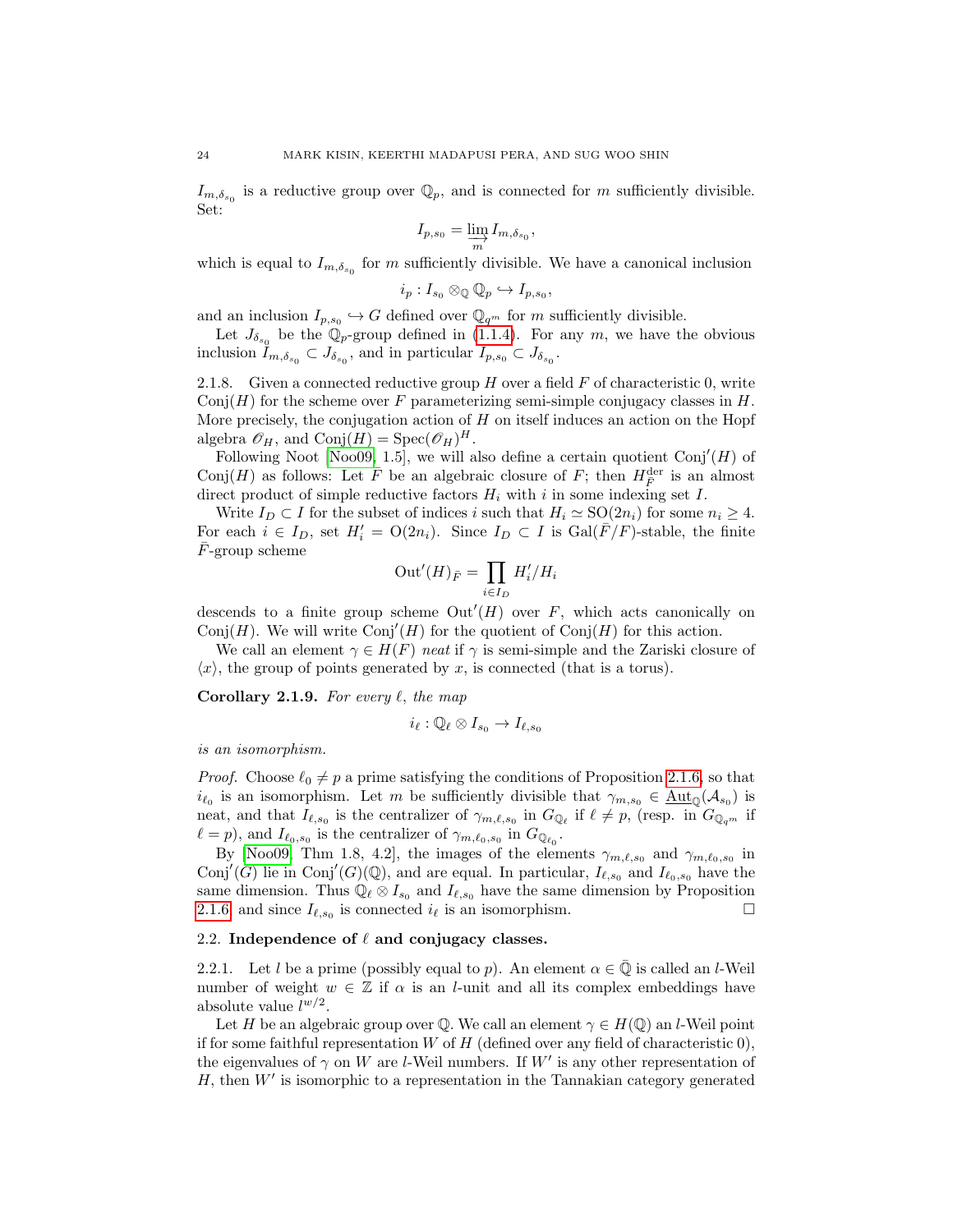by W. Hence the eigenvalues of  $\gamma$  acting on W' are also l-Weil numbers, and the definition does not depend on W.

We call  $\gamma \in H(\mathbb{Q})$  a Weil point if it is an *l*-Weil point for some *l*.

Keeping the notation introduced in §2.1, our first goal in this subsection is to prove the following analogue of the result of Noot on independence of Frobenius elements, used above.

<span id="page-24-0"></span>**Proposition 2.2.2.** Let  $\gamma \in I_{s_0}(\mathbb{Q})$  be a neat Weil point. For each  $\ell$ , the image of  $i_{\ell}(\gamma)$  in Conj'(G) lies in Conj'(G)(Q) and does not depend on  $\ell$ .

<span id="page-24-2"></span>2.2.3. To prepare for the proof of Proposition [2.2.2,](#page-24-0) we first show two lemmas. Recall that a  $\mathbb{Q}$ -torus T satisfies the *Serre condition* if its maximal R-split subtorus  $T_1 \subset T$  is  $\mathbb Q$ -split. For an algebraic  $\mathbb Q$ -group H, and F a number field, an element  $\gamma \in H(F)$  is called an *l-unit*, if for every place  $v \nmid l$  of F, the group  $\gamma$  generates is bounded in  $H(F_v)$ .

<span id="page-24-1"></span>**Lemma 2.2.4.** Let  $T$  be a  $\mathbb{Q}$ -torus which satisfies the Serre condition. An element  $\gamma \in T(\mathbb{Q})$  is an l-Weil point, if and only if it is an l-unit. In particular, an element  $\gamma \in I_{s_0}(\mathbb{Q})$  is an l-Weil point if and only if it is an l-unit.

*Proof.* An element  $\gamma \in T(\mathbb{Q})$  is an *l*-Weil point, if and only if  $\chi(\gamma)$  is an *l*-Weil number for any  $\chi \in X^*(T)$ , as the direct sum of a basis of  $X^*(T)$  is a faithful representation of T. In particular, if  $\gamma$  is an *l*-Weil point, then, for every  $\chi \in X^*(T)$ , the subgroup of  $\mathbb{Q}(\chi(\gamma))^{\times}$  generated by  $\chi(\gamma)$  is v-adically bounded for every place  $v \nmid l$  of  $\mathbb{Q}(\chi(\gamma))$ . Hence the subgroup generated by  $\gamma$  is bounded in  $T(\mathbb{Q}_v)$  for every place  $v \nmid l$  of  $\mathbb{Q}$ , and  $\gamma$  is an *l*-unit in  $T(\mathbb{Q})$ .

Conversely, if  $\gamma$  is an *l*-unit, let  $T_2 \subset T$  be the maximal subtorus such that  $T_2(\mathbb{R})$ is compact. Then  $T_2$  is defined over  $\mathbb Q$ . If we think of  $\chi$  as defined over  $\mathbb C$ , then  $\chi\bar{\chi}$  is trivial on  $T_2$ , and factors through  $T/T_2$ . Hence  $\chi\bar{\chi}(\gamma) \in \mathbb{Q}^{\times}$  is an *l*-unit and equal to  $l^w$  for some integer w. This shows that  $\chi(\gamma)$  has absolute value  $l^{w/2}$  under all complex embeddings.

The final statement follows from the fact that every  $\gamma \in I_{s_0}(\mathbb{Q})$  is semi-simple, so is contained in some maximal torus  $T \subset I_{s_0}$ . Any such maximal torus satisfies the Serre condition. In fact the maximal  $\mathbb{R}\text{-split}$  torus of T is either trivial, or the subtorus  $\mathbb{G}_m \subset I_{s_0}$ , consisting of scalars, as in [2.1.3.](#page-20-0)

**Lemma 2.2.5.** Let  $\gamma \in I_{s_0}(\mathbb{Q})$  be an l-Weil point. Then for  $\ell \neq p$  the set of eigenvalues of  $i_{\ell}(\gamma)$  acting on  $V_{\bar{\mathbb{Q}}_{\ell}}$  does not depend on  $\ell$ , and for some  $w \in \mathbb{Z}$ , these eigenvalues are all l-Weil numbers of weight w.

*Proof.* The independence of  $\ell$ , is standard and follows from the Lefschetz trace formula. Now recall, [2.1.3,](#page-20-0) that we have the homomorphism  $c: I_{s_0} \to \mathbb{G}_m$ , whose kernel  $I_{s_0}^1$  is compact over R. For the second claim, it suffices to replace  $\gamma$  by some power, when we can write  $\gamma = l^i \cdot \gamma^1$ , where  $\gamma^1 \in I^1_{s_0}(\mathbb{Q})$  is an *l*-Weil point, and  $l^i$ denotes scalar multiplication by  $l^i$  on  $\mathcal{A}_{s_0}$ . It suffices to show that for any  $i_{\ell}$ , the eigenvalues of  $i_{\ell}(\gamma^1)$  acting on  $V_{\bar{\mathbb{Q}}_{\ell}}$  have all their complex absolute values equal to 1.

Let  $T \subset I_{s_0}^1$  be a maximal torus containing  $\gamma^1$ . Fix an isomorphism,  $\mathbb{C} \simeq \bar{\mathbb{Q}}_\ell$ . For each eigenspace of T acting on  $V_{\mathbb{C}}$ , the corresponding  $\chi \in X^*(T)$ , satisfies  $\chi \bar{\chi} = 1$ , as T is compact over R. Thus  $\chi(\gamma^1)\bar{\chi}(\gamma^1) = 1$ , as  $\gamma^1 \in T(\mathbb{Q})$ .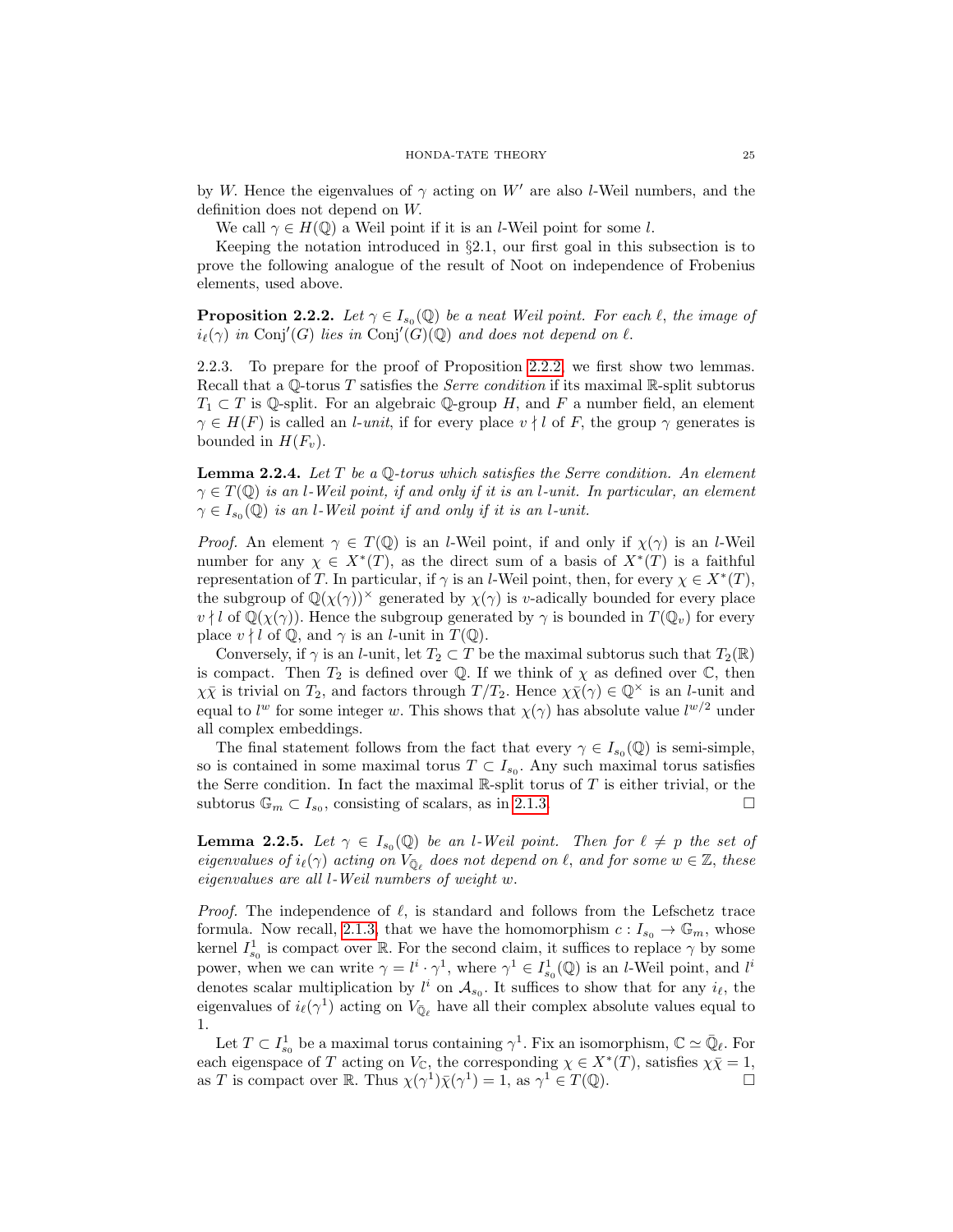2.2.6. The proof of the proposition [2.2.2](#page-24-0) will follow Noot's arguments with a modification at one point where we will need to use Corollary [2.1.9.](#page-23-1) We begin by recalling some definitions from [\[Noo09,](#page-39-20) 2.3].

Let  $H$  be an absolutely almost simple group of classical type over a field of characteristic 0, and W a finite-dimensional  $H$ -representation. We say that W is admissible if it is a multiple of one of the following:

- The direct sum of the standard representation and its dual if  $H$  is of type A.
- The spin representation if  $H$  is of type  $B$ .
- The standard representation if  $H$  is of type  $C$ .
- The standard representation if  $H$  is of type  $D$ .
- The direct sum of the two half-spin representations if  $H$  is of type  $D$ .

In the case of type D, in the fourth (resp. fifth) case we say that  $(H, W)$  is of type  $D^{\mathbb{H}}$  (resp.  $D^{\mathbb{R}}$ ).

Now recall our embedding of Shimura data  $\iota : (G, X) \hookrightarrow (\mathcal{G}_V, \mathcal{H}_V)$ . We say  $\iota$  is strictly accommodating if

- For some totally really field K,  $G^{\text{der}} = \text{Res}_{K/\mathbb{Q}} G^s$  with  $G^s$  absolutely almost simple, and the  $G^{\text{der}}$ -representation V has the form  $\text{Res}_{K/\mathbb{Q}} V^s$  for an admissible  $G<sup>s</sup>$ -representation  $V<sup>s</sup>$ .
- If  $(G^s, V^s)$  is of type  $D^{\mathbb{R}}$ , then every for any character  $\chi: Z_G \to \mathbb{G}_m$ , over  $\overline{Q}$ , the  $\chi$ -part of V is an admissible representation of a factor of  $G_{\overline{Q}}^{\text{der}}$ .
- For any proper, non-zero, G-stable subspace  $V' \subset V$ , if  $G'$  denote the image of G in Aut V', we require that  $(G', V')$ , not satisfy the first two conditions above.

Finally we say  $\iota$  is *accommodating* if there is a finite collection of accommodating embeddings of Shimura data,  $\iota_j : (G_j, X_j) \hookrightarrow (\mathcal{G}_{V_j}, \mathcal{H}_{V_j}), j = 1, \ldots, s$ , and an isomorphism of symplectic spaces  $\prod_{j=1}^{s} V_j \simeq V$  which induces a commutative diagram

$$
(G, X) \longrightarrow (G_V, \mathcal{H}_V)
$$
  
\n
$$
\downarrow \qquad \qquad \downarrow
$$
  
\n
$$
\prod_{j=1}^s (G_j, X_j) \longrightarrow (\prod_{j=1}^s \mathcal{G}_{V_j}, \prod_{j=1}^s \mathcal{H}_{V_j})
$$

such that the map on the left induces an isomorphism  $G^{\text{der}} \simeq \prod_{j=1}^{s} G_j^{\text{der}}$ .

Note that Noot's definitions are formulated for the Mumford-Tate group of an abelian variety, rather than for Shimura data. The embedding  $\iota$  is accommodating in our sense, if and only if for some (or equivalently any)  $y \in Sh_K(G, X)(\mathbb{C})$ such that the corresponding abelian variety  $A_y$  has Mumford-Tate group  $G$ ,  $A_y$  is accommodating in the sense of Noot.

2.2.7. Proof of Proposition [2.2.2.](#page-24-0) Suppose first that  $\iota : (G,X) \hookrightarrow (G_V, \mathcal{H}_V)$  is accommodating. In this case, the proof is the same as [\[Noo09,](#page-39-20) Thm. 2.4]. For the convenience of the reader, we indicate the argument.

Let  $V \otimes \bar{Q} = \bigoplus_{i=1}^n W_i$  be a decomposition of the G-representation V into its isotypic components over  $\overline{Q}$ . The subalgebra  $\mathbb{Q}^n \subset \text{End}_{\overline{Q}}V_{\overline{Q}}$  which acts by scalars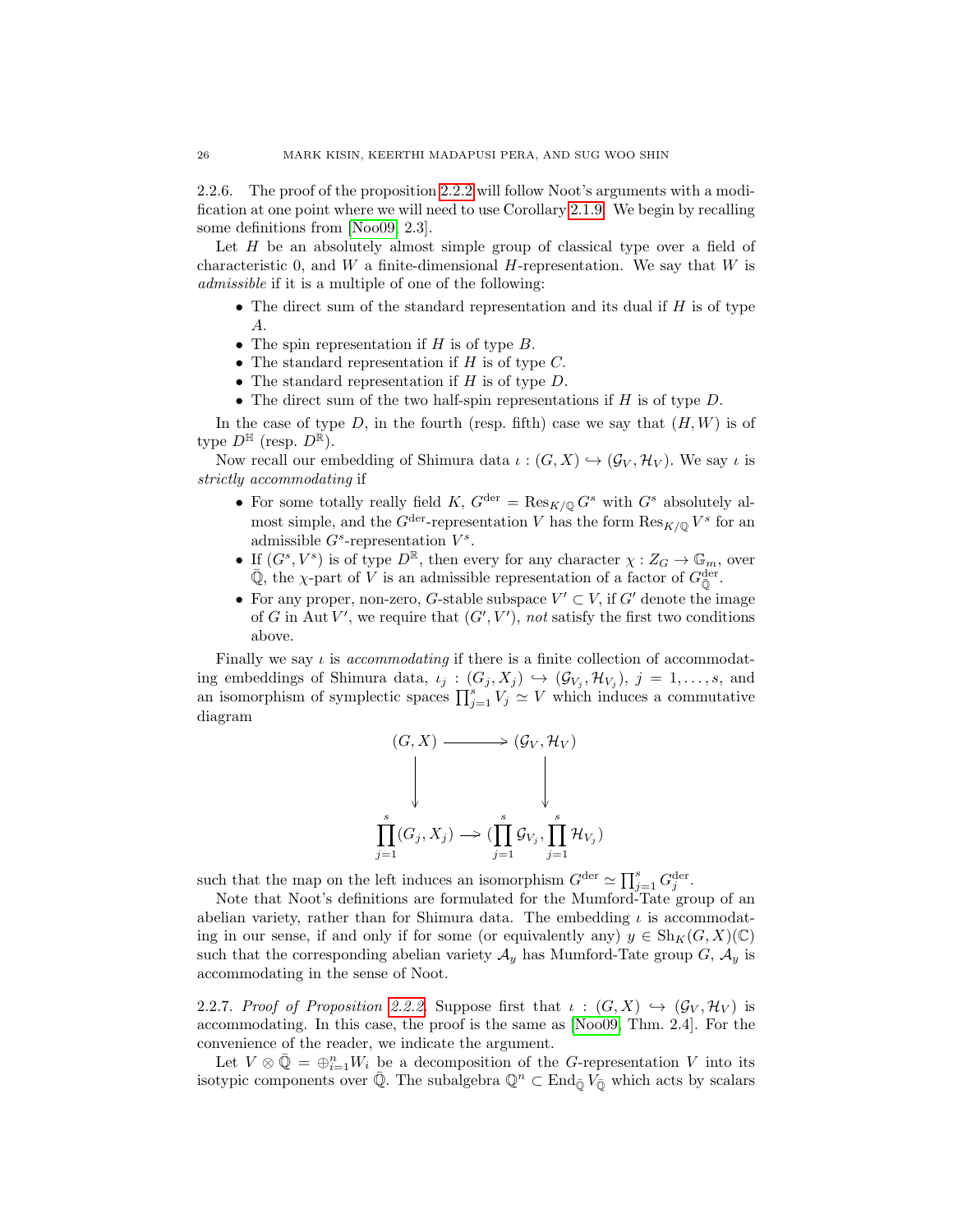on each factor  $W_i$ , descends to a product of fields  $L = \prod_{i=1}^k L_i \subset \text{End}_{\mathbb{Q}} V$ , which corresponds to a decomposition  $V = \prod_{i=1}^{k} V_i$ .

Let  $P_{i,\gamma,\ell}$  denote the characteristic polynomial of  $\gamma$  acting on  $V_{i,\bar{\mathbb{Q}}_{\ell}}$ . One first shows that  $P_{i,\gamma,\ell}$  does not depend on  $\ell$ ; see the proof of [\[Noo06,](#page-39-21) 6.13]. Note that, since  $\gamma$  is an *l*-Weil point, the eigenvalues of  $P_{i,\gamma,\ell}$  are *l*-Weil numbers. Since  $\gamma$  is neat, no two of these roots differ by a non-trivial root of 1; this is the condition Noot calls faiblement net. Then applying [\[Noo09,](#page-39-20) Lem. 2.5, 2.6], one finds that since  $P_{i,\gamma,\ell}$ , does not depend on  $\ell$ , the element  $i_{\ell}(\gamma) \in \text{Conj}'(G)(\bar{\mathbb{Q}}_{\ell})$  is also independent of  $\ell$ , and lies in Conj'(G)( $\overline{Q}$ ).

To reduce, to the accommodating case, we again follow Noot's argument [\[Noo09,](#page-39-20) §3], though we formulate them in terms of Shimura data rather than Mumford-Tate groups. Lift  $s_0$  to a point  $s \in Sh_K(G,X)(\overline{\mathbb{Q}}_p)$ . The statement of the proposition depends only on the abelian variety  $A_s$  equipped with the Hodge cycles corresponding to  $\{s_{\alpha}\}\)$ , and not on level structures. Thus, fixing an isomorphism  $\overline{\mathbb{Q}}_p \simeq \mathbb{C}$ , we may assume s is the image of a point of the form  $(h_0, 1) \in X \times G(\mathbb{A}_f)$ .

The results of Deligne [\[Del79b,](#page-38-7) 2.3.10], see also [\[Noo06,](#page-39-21) 2.12], imply that there exists an accommodating embedding  $\iota' : (G', X') \hookrightarrow (\mathcal{G}_{V'}, \mathcal{H}_{V'})$ , together with a map  $G^{\text{der}} \to G^{\text{der}}$  which induces an isomorphism of adjoint Shimura data  $(G^{\prime \text{ ad}}, X^{\prime \text{ ad}}) \simeq$  $(G<sup>ad</sup>, X<sup>ad</sup>)$ . Here V' denotes a Q-vector space, equipped with a symplectic form  $\psi'$ . By the real approximation theorem, applied to  $G<sup>ad</sup>$ , after conjugating the map  $G^{\text{der}} \to G^{\text{der}}$  by an element of  $G^{\text{ad}}(\mathbb{Q})$ , we may assume that the image of X' in  $X^{\text{ad}}$  contains  $h_0$ . Identifying  $G'^{\text{ad}}$  and  $G^{\text{ad}}$ , let  $G''$  be the connected component of the identity of  $G' \times_{G^{\mathrm{ad}}} G$ , and  $X''$  a  $G''(\mathbb{R})$ -orbit of  $(h_0, h_0) \in X \times_{X^{\mathrm{ad}}} X'$ . Finally, we set  $V'' = V \oplus V'$ , where V'' is equipped with the symplectic form  $\psi'' = \psi \oplus \psi'$ , and consider the embedding

$$
\iota'': (G'', X'') \to (\mathcal{G}_{V''}, \mathcal{H}_{V''})
$$

induced by  $\iota$  and  $\iota'$ .

Applying, our previous constructions to each of  $\iota'$  and  $\iota''$ , we obtain, a map of integral models

$$
\mathscr{S}_K(G,X) \leftarrow \mathscr{S}_{K''}(G'',X'') \to \mathscr{S}_{K'}(G',X'),
$$

where  $K''$  and  $K'$  are suitable level structures. Since  $h_0 \in X'', s$  lifts to a point  $s'' \in$  $\mathscr{S}_{K''}(G'', X'')(\bar{\mathbb{Q}}_p)$ . As in [\[Noo09,](#page-39-20) p68], using the Néron-Ogg-Shafarevich criterion one sees that  $\mathcal{A}_{s''}$  has good reduction so, by Lemma [1.3.6,](#page-16-2) s'' specializes to  $s''_0 \in$  $\mathscr{S}_{K''}(G'', X'')(\overline{\mathbb{F}}_p)$  lifting  $s_0$ . Let  $s'_0 \in \mathscr{S}_{K'}(G', X')(\overline{\mathbb{F}}_p)$  be the image of  $s''_0$ . By the construction of  $\iota'$  and  $\iota''$ , there are maps of abelian varieties

$$
\mathcal{A}_{s_0} \leftarrow \mathcal{A}_{s_0''} \rightarrow \mathcal{A}_{s_0'},
$$

corresponding to the projections of  $V''$  onto V and  $V'$ .

Note that the action of G'' on V'' respects the decomposition  $V \oplus V'$ . Thus, the projections  $V'' \to V'$ ,  $V'' \to V'$ , are G'' invariant elements of End(V''), and we may include them in the set of Hodge cycles used to define  $I_{s_0}$ . This shows that the surjections of  $G''$  onto G and  $G'$  induce maps

$$
I_{s_0} \leftarrow I_{s_0''} \rightarrow I_{s_0'}.
$$

By Corollary [2.1.9,](#page-23-1) these maps are surjective and induce isomorphisms

$$
I_{s_0}/Z_G \simeq I_{s_0''}/Z_{G''} \simeq I_{s_0'}/Z_{G'}
$$
.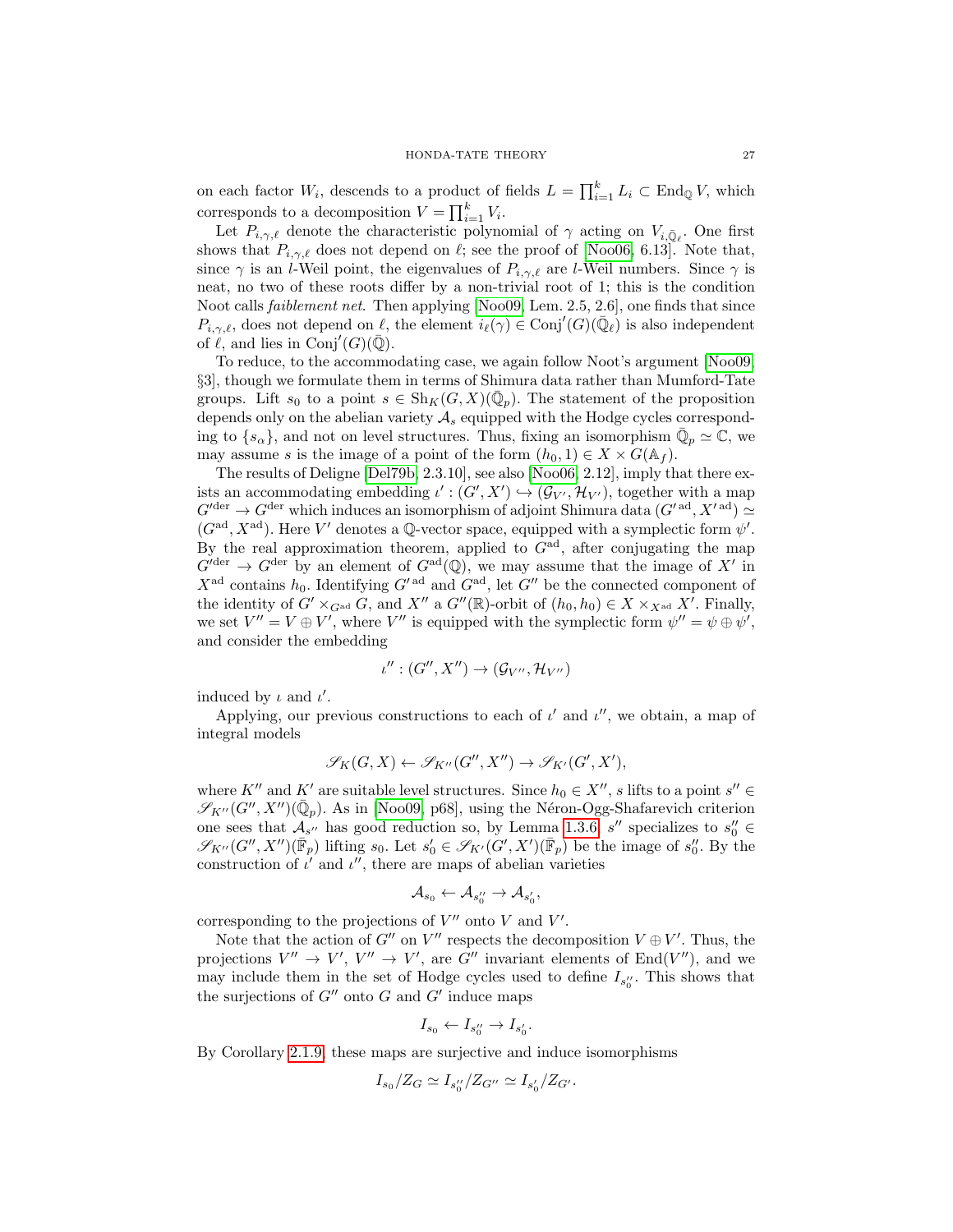Let  $T \subset I_{s_0}$ , be a maximal torus containing  $\gamma$ , and  $T'' \subset I_{s_0''}$  the preimage of T. For some positive integer n, there exists a map  $T \to T''$  whose composite with the projection  $T'' \to T$  is multiplication by n. Let  $\gamma'' = \gamma$  viewed in  $T''(\mathbb{Q})$  via the above map. This is an *l*-unit in  $T(\mathbb{Q})$ , and hence a neat Weil point in  $I_{s''_0}(\mathbb{Q})$  by Lemma [2.2.4.](#page-24-1) It suffices to show the Proposition for  $\gamma''$ , as the result then follows from  $\gamma^n$ , and  $\gamma$  by [\[Noo09,](#page-39-20) Prop. 3.2].

By Lemma [2.2.8,](#page-27-0) below, there is a map over  $\mathbb{Q}$ -groups,  $I_{s_0''}\to G''^{ab}$  which agrees with the map induced by  $i_\ell$  for any  $\ell$ . Replacing  $\gamma''$  by a power, as above, we may assume that  $\gamma''^{ab} \in G''^{ab}(\mathbb{Q})$ , the image of  $\gamma$ , lifts to  $z \in Z_{G''}(\mathbb{Q})$  and write  $\gamma'' = \gamma''_1 z$ . Note that  $\gamma''$ <sup>ab</sup> is a Weil, point as is z, for example using Lemma [2.2.4.](#page-24-1) Since z and  $\gamma$  commute,  $\gamma''_1$  is again a Weil point. It suffices to show that the image of  $i_{\ell}(\gamma''_1)$  in Conj'(G''der)  $\subset$  Conj'(G'') is a Q-point which is independent of  $\ell$ . Since  $G''<sup>def</sup> \simeq G'^{der}$ , this is a consequence of the corresponding statement for the image of  $\gamma_1''$  in  $I_{s_0'}$ , which is the accommodating case considered above.

<span id="page-27-0"></span>**Lemma 2.2.8.** There is a map of  $\mathbb{Q}$ -groups  $I_{s_0} \to G^{ab}$  which agrees with the map induced by  $i_\ell$  for any  $\ell$ .

*Proof.* Recall that for  $\ell \neq p$ , we have the composite

$$
I_{s_0}\otimes \mathbb{Q}_{\ell}\simeq I_{\ell,s_0}\rightarrow G_{\mathbb{Q}_{\ell}}\rightarrow G_{\mathbb{Q}_{\ell}}^{\text{ab}}
$$

.

Similarly, we have a map  $I_{s_0,\mathbb{Q}_q m} \to G_{\mathbb{Q}_q m}^{ab}$  defined for m sufficiently divisible, and we have to show that all these maps are induced by a map of  $\mathbb{Q}$ -groups  $I_{s_0} \to G^{ab}$ .

Consider a special point on  $\text{Sh}_K(G, X)$ , corresponding to a pair  $(T, h_T)$ , where  $T \subset G$ , is a maximal torus, and  $h_T : \text{Res}_{\mathbb{C}/\mathbb{R}} \mathbb{G}_m \to T$  is a cocharacter. Let  $G' =$  $G \times T$ , equipped with the symplectic representation  $V' = V \oplus V$ . Let  $X' = X \times \{h_T\}$ . Then we have  $(G', X') \hookrightarrow (\mathcal{G}_{V'}, H_{V'})$ . Applying, our constructions, we obtain a map of integral models  $\mathscr{S}_{K'}(G', X') \to \mathscr{S}_{K}(G, X)$ . As in the proof of Proposition [2.2.2,](#page-24-0) after possibly conjugating the map  $T \to G$ , by a point of  $G^{ad}(\mathbb{Q})$ , we may assume that  $s_0$  lifts to  $s'_0 \in \mathscr{S}_{K'}(G',X')(\bar{\mathbb{F}}_p)$ .

By construction,  $\mathcal{A}_{s_0'}$  is isogenous to  $\mathcal{A}_{s_0} \times \mathcal{A}_T$ , where  $\mathcal{A}_T$  is the reduction of a CM abelian variety with T-action. The action of  $I_{s'_0}$  on  $A_{s_0} \times A_T$  preserves this decomposition. This follows, for example, from the fact that the action of  $G(\mathbb{Q}_\ell)$ preserves the corresponding decomposition on  $\ell$ -adic Tate modules for any  $\ell \neq p$ . Restricting the action of  $I_{s'_0}$  to  $\mathcal{A}_T$  induces a map of Q-groups  $I_{s'_0} \to T$ , and we consider the composite  $I_{s_0'} \to T \to G^{ab}$ . By Corollary [2.1.9,](#page-23-1)  $I_{s_0'} \to I_{s_0}$ , is surjective, so the map  $I_{s'_0} \to G^{ab}$  factors through  $I_{s_0}$ , as this is true over  $\mathbb{Q}_\ell$  for any  $\ell \neq p$ . This gives us the map  $I_{s_0} \to G^{ab}$ . One checks easily, using the construction, that it has the required property.

2.2.9. In the remainder of this subsection we will apply Proposition [2.2.2](#page-24-0) to show a kind of prerequisite for the existence of special points which reduce into a given isogeny class. This asserts that maximal tori in  $I_{s_0}$  transfer to G, when G is quasisplit at  $p$ . We begin with two lemmas.

<span id="page-27-1"></span>**Lemma 2.2.10.** Let T be a torus over  $\mathbb{Q}$ , satisfying the Serre condition. If l is a prime such that  $T_{\mathbb{Q}_l}$  is a split torus, then the set of l-Weil points in  $T(\mathbb{Q})$  forms a Zariski dense subgroup of T. Moreover, the set of neat l-Weil points contains a Zariski dense subgroup of T.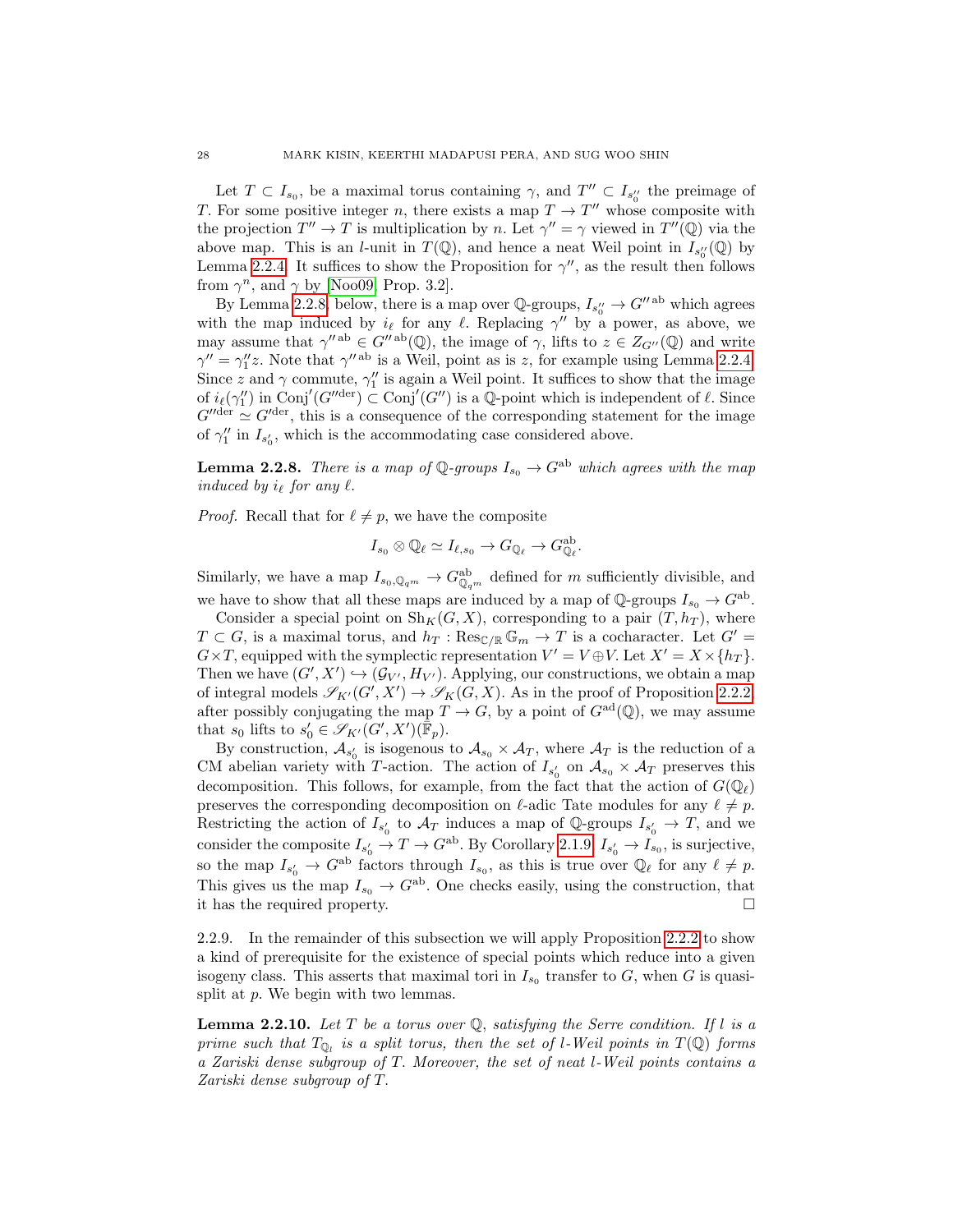*Proof.* It is clear that the *l*-Weil points form a subgroup, and we denote by  $T' \subset T$ its Zariski closure. Then  $T/T'$  is again a torus which is split at l. Suppose that  $T/T'$  is non-trivial. Then there is a non-trivial  $\chi \in X^*(T/T') \subset X^*(T)$ .

Let  $y_l \in T(\mathbb{Q}_l)$  be a point such that  $\chi(y_l) \in \mathbb{Q}_l^{\times}$  has positive valuation, and let  $y \in T(\mathbb{A}_f)$  be the point with component  $y_l$  at l and trivial components away from l. For any compact open subgroup  $K_T \subset T(\mathbb{A}_f)$  the quotient  $T(\mathbb{Q})\backslash T(\mathbb{A}_f)/K_T$  is finite. Hence there exists  $x \in T(\mathbb{Q})$  and a positive integer m with  $x = y^m \text{ mod } K_T$ . Then x is an l-Weil point by Lemma [2.2.4,](#page-24-1) and  $\chi(x) \in \mathbb{Q}_l^{\times}$  has positive valuation, so  $x \notin T'(\mathbb{Q})$ , a contradiction. It follows that  $T' = T$ , and the subgroup of *l*-Weil points is dense in T.

For the second claim, let  $k$  be a number field which splits  $T$ , and let  $n$  denote the number of roots of unity in k. Suppose that  $x \in T(\mathbb{Q})$  is an l-Weil point, and let  $\tilde{S} \subset T$  be the Zariski closure of  $\langle x \rangle$  and  $S \subset \tilde{S}$  the connected component of 1. Then  $n \cdot \tilde{S}/S = \{0\}$ , so  $x^n$  is a neat *l*-Weil point. As multiplication by *n* induces an isogeny on T, this implies that the set of neat l-Weil points contains a Zariski dense subgroup of T.

<span id="page-28-0"></span>**Lemma 2.2.11.** Let S be an irreducible scheme of finite type over a field  $k$ , and  $\Gamma \subset S(k)$  a Zariski dense subset. Let  $W \subset \text{Aut}_k S$  be a finite subgroup, and  $\sigma \in$ Aut<sub>k</sub> S. Suppose that for every  $\gamma \in \Gamma$ , there exists  $w \in W$  such that  $w(\gamma) = \sigma(\gamma)$ . Then  $\sigma = w$  for some  $w \in W$ .

Proof. We are grateful to the referee for supplying the following proof, which is simpler and more general than our original one. For  $w \in W$  let  $\Gamma_w = \{ \gamma \in \Gamma :$  $w(\gamma) = \sigma(\gamma)$ . Then  $\Gamma = \bigcup_{w \in W} \Gamma_w$ , and  $\bigcup_{w \in W} \overline{\Gamma_w} = \overline{\Gamma} = S$ , where  $\overline{\Gamma_w}$  and  $\overline{\Gamma}$  denote the closures of  $\Gamma_w$  and  $\Gamma$  in S, respectively. Since S is irreducible, this implies  $\Gamma_{w_0}$ is dense in S for some  $w_0 \in W$ , and it follows that  $\sigma = w_0$ .

2.2.12. Suppose that C and H are reductive algebraic groups over a field  $F$  of characteristic 0. We denote by  $Aut'(H)$ , the preimage of  $Out'(H)$  in the group scheme of automorphisms Aut H. (Recall Out<sup> $\prime$ </sup>(H) from  $(2.1.8)$ .) Consider two maps  $i_1, i_2 : C \to H$  defined over some extensions  $F_1, F_2$  respectively, of F. We say that  $i_1$  and  $i_2$  are conjugate (resp. conjugate by an element of Aut'(H)) if there exists an extension  $F_3/F$  containing  $F_1$  and  $F_2$  as well as  $g \in H(F_3)$  (resp.  $g \in \text{Aut}'(H)(F_3)$  such that  $i_2 = gi_1g^{-1}$  (resp.  $i_2 = g(i_1) := g \circ i_1$ ).

<span id="page-28-1"></span>**Proposition 2.2.13.** The maps  $i_{\ell} : I_{s_0} \to G$ , defined over  $\mathbb{Q}_{\ell}$  if  $\ell \neq p$  and over  $\mathbb{Q}_{q^m}$  for m sufficiently divisible if  $\ell = p$ , are all conjugate by elements of Aut'(G). In particular, if  $G^{\text{ad}}$  has no factors of type D then the  $i_{\ell}$  are all conjugate.

*Proof.* We consider all maps of groups over an algebraically closed field  $k$  containing all  $\mathbb{Q}_{\ell}$  for  $\ell \neq p$  and  $\mathbb{Q}_{q^m}$  for all m. Let us write  $I = I_{s_0}$  for simplicity.

Suppose that  $T_1, T_2 \subset G$  are maximal tori over k, and  $\gamma \in T_1(k) \cap T_2(k)$ . Then there exists  $g \in G(k)$  conjugating  $T_1$  into  $T_2$  and fixing  $\gamma$ . Indeed, let M be the connected component of the identity in the centralizer of  $\gamma$  in G. Then M is a Levi subgroup of G, and  $T_1, T_2 \subset M$  are maximal tori, so conjugate in M. Now if  $\gamma_1 \in T_1(k)$ ,  $\gamma_2 \in T_2(k)$ , and if  $\sigma(\gamma_1) = \gamma_2$  for some  $\sigma \in \text{Aut}'(G)(k)$ , then there exists  $\sigma' \in \text{Aut}'(G)(k)$  taking  $\gamma_1$  to  $\gamma_2$  and  $T_1$  to  $T_2$ . To see this, apply the previous remark to  $\sigma(\gamma_1) = \gamma_2 \in \sigma(T_1) \cap T_2$ . We will use this observation below.

Choose m sufficiently divisible that  $\gamma_{m,s_0}$  is neat. By the Weil conjecture for abelian varieties,  $\gamma_{m,s_0} \in I(\mathbb{Q})$  is a Weil point. Hence, by Proposition [2.2.2](#page-24-0) (or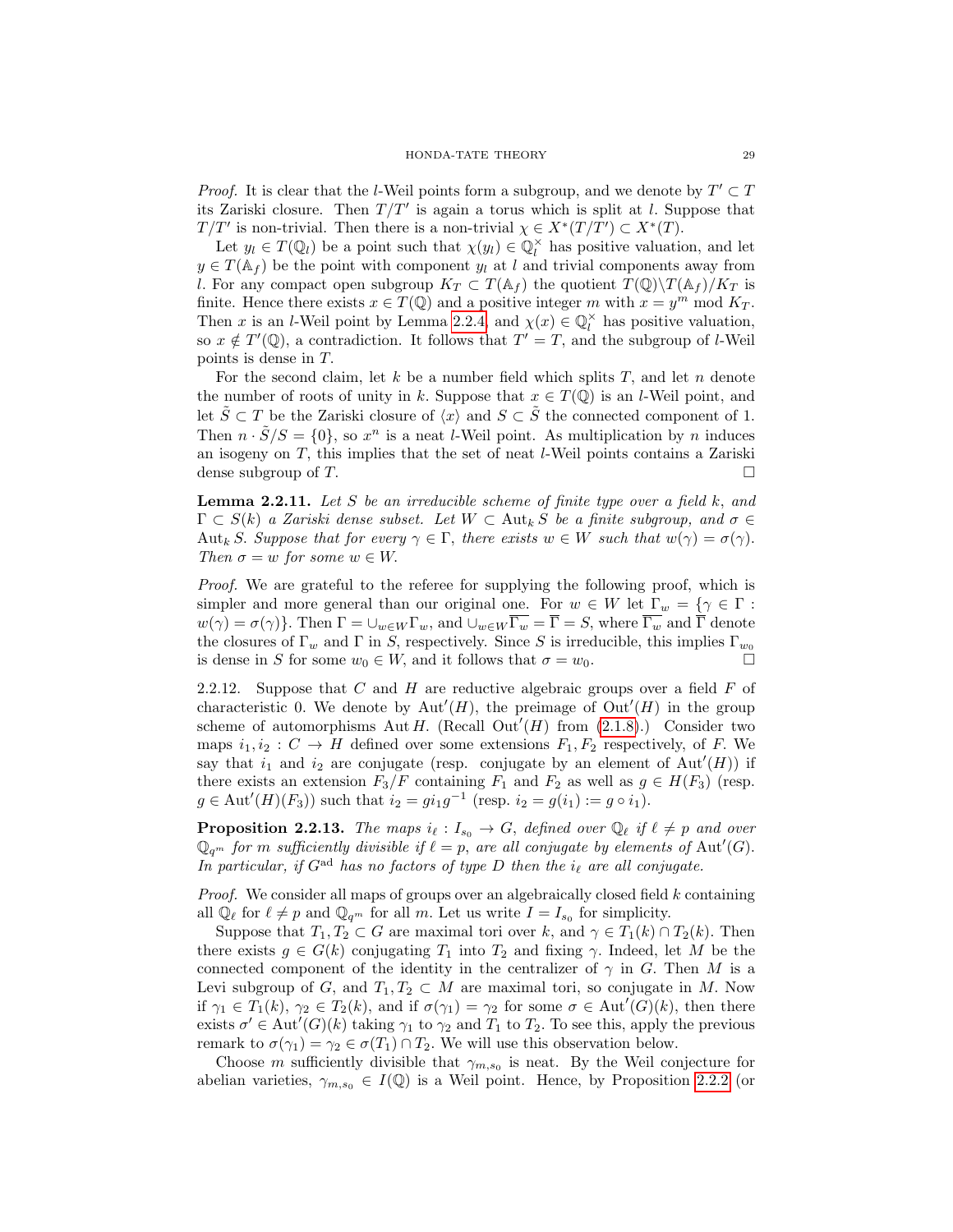Noot's original result), there is a  $\gamma_0 \in G(k)$  such that for each  $\ell$ ,  $i_{\ell}(\gamma_{m,s_0})$  differs from  $\gamma_0$  by an element of Aut' $(G)(k)$ . Let  $I_0 \subset G$  denote the centralizer of  $\gamma_0$ . After modifying  $i_{\ell}$  by an element of Aut<sup> $\ell(G)$ </sup>, we obtain maps  $j_{\ell} : I \to I_0$  taking  $\gamma_{m,s_0}$ to  $\gamma_0$ . Choose  $T \subset I$  and  $T_0 \subset I_0$  maximal tori. By the observation above, applied with I in place of G, after conjugating each  $j_{\ell}$  by an element of  $I_0(k)$  we may also assume that  $j_{\ell}$  maps T to  $T_0$ .

Now fix primes  $\ell, \ell'$  and set  $\sigma = j_{\ell'} \circ j_{\ell}^{-1}$ . Let  $\gamma \in T(\mathbb{Q})$  be a Weil point. By Proposition [2.2.2,](#page-24-0) there exists an element  $g \in \text{Aut}'(G)(k)$  which conjugates  $j_{\ell}(\gamma)$ to  $j_{\ell'}(\gamma)$ . By the observation above (applied with  $T_1 = T_2 = T_0$ ), we may assume that g induces an automorphism of  $T_0$ . Note that the group of automorphisms of  $T_0$ induced by an element of  $\text{Aut}'(G)$  is finite. By Lemma [2.2.10,](#page-27-1) the set of neat Weil points in  $T(\mathbb{Q})$  is Zariski dense. It follows by Lemma [2.2.11](#page-28-0) that  $\sigma|_T$  is induced by a point  $g \in Aut'(G)(k)$ .

By construction  $\sigma$  fixes  $\gamma_0$ , so g does also, and so g induces an automorphism of I<sub>0</sub>. As  $\sigma$  and g are automorphisms of I<sub>0</sub> which agree on T, they differ by conjugation by an element of  $t \in T(k)$ . Replacing g by gt, we may assume g induces  $\sigma$  on  $I_0$ . This implies that  $i_\ell$  and  $i_{\ell'}$  are conjugate by an element of Aut<sup> $\ell(G)(k)$ </sup>.

<span id="page-29-1"></span>**Corollary 2.2.14.** Let  $T \subset I_{s_0}$  be a maximal torus, and suppose that G is quasisplit at p and has no factors of type  $D$ . Then there is an embedding of  $\mathbb{Q}$ -groups  $i^T : T \hookrightarrow G$  which is conjugate to each of the embeddings  $i_{\ell}|_T$ . In particular, for each  $m > 0$ , there is an element  $\gamma_{m,0,s_0} \in G(\mathbb{Q})$  conjugate to  $\gamma_{m,\ell,s_0}$  in  $G(\bar{\mathbb{Q}}_{\ell})$  for  $each \ell.$ 

*Proof.* Let  $G^*$  be the quasi-split inner form of  $G$ , and choose an inner twisting  $G \stackrel{\simeq}{\to} G^*$  over  $\bar{\mathbb{Q}}$ . Let  $i_{\ell}^{T*}: T \hookrightarrow G^*$  be the embedding over  $\bar{\mathbb{Q}}_{\ell}$  induced by  $i_{\ell}|_T$ and the chosen inner twisting. By Proposition [2.2.13,](#page-28-1) there exists an embedding  $\bar{i}^T : T \hookrightarrow G^*$  defined over  $\bar{\mathbb{Q}}$  and conjugate to each of the  $i^{T*}_\ell$ . For  $\ell \neq p$ ,  $i_\ell$  is defined over  $\mathbb{Q}_\ell$  so the conjugacy class of  $i_\ell^{T*}$  is invariant by  $\text{Gal}(\bar{\mathbb{Q}}_\ell/\mathbb{Q}_\ell)$ . Hence, by Cebotarev density, the stabilizer of the conjugacy class of  $\bar{i}^T$  in Gal( $\bar{\mathbb{Q}}/\mathbb{Q}$ ) is an open subgroup which meets every conjugacy class in  $Gal(\bar{Q}/\mathbb{Q})$ . This implies that the conjugacy class of  $\bar{i}^T$  is invariant by Gal( $\bar{\mathbb{Q}}/\mathbb{Q}$ ). It follows by [\[Kot82,](#page-39-22) Cor. 2.2] that  $\overline{i}^T$  is conjugate to an embedding  $i^{T*}: T \hookrightarrow G^*$  defined over Q. We view T as a subgroup of  $G^*$  via  $i^{T*}$ .

Now T transfers to G at every prime  $\ell \neq p, \infty$  as  $i_{\ell}$  is defined over  $\mathbb{Q}_{\ell}$ . It transfers to  $G$  at  $p$ , since  $G$  is quasi-split at  $p$ , and it transfers to  $G$  at infinity as the image of T in  $G<sup>ad</sup>$  is anisotropic at infinity. Hence T transfers to G by [\[LR87,](#page-39-3) Lem. 5.6].

For the final statement, writing  $i^T : T \hookrightarrow G$  for the transfer, we take  $\gamma_{m,0,s_0} =$  $i^T(\gamma_{m,s_0}$ ).  $\Box$ 

## <span id="page-29-0"></span>2.3. CM lifts and the conjugacy class of Frobenius.

2.3.1. We again return to the notation and assumptions of  $\S 2.1$ . Let  $s_0, s'_0 \in$  $\mathscr{S}_{K_p}(\bar{\mathbb{F}}_p)$ . Then  $s_0, s'_0$  are defined over  $\mathbb{F}_q$  for some q, and we use the notation of [2.1.7.](#page-22-1)

Write  $\underline{\text{Hom}}_{\mathbb{Q}}(\mathcal{A}_{s_0}, \mathcal{A}_{s'_0})$  for the scheme over  $\mathbb Q$  that assigns to any  $\mathbb Q$ -algebra R, the group  $R \otimes \text{Hom}(\mathcal{A}_{s_0}, \mathcal{A}_{s'_0})$ . (Here the Hom-spaces are taken in the prime-to-p isogeny categories.) For any Q-algebra R, an R-isogeny from  $A_{s_0}$  to  $A_{s'_0}$  is an element

$$
f \in \underline{\mathrm{Hom}}_{\mathbb{Q}}(\mathcal{A}_{s_0}, \mathcal{A}_{s'_0})(R)
$$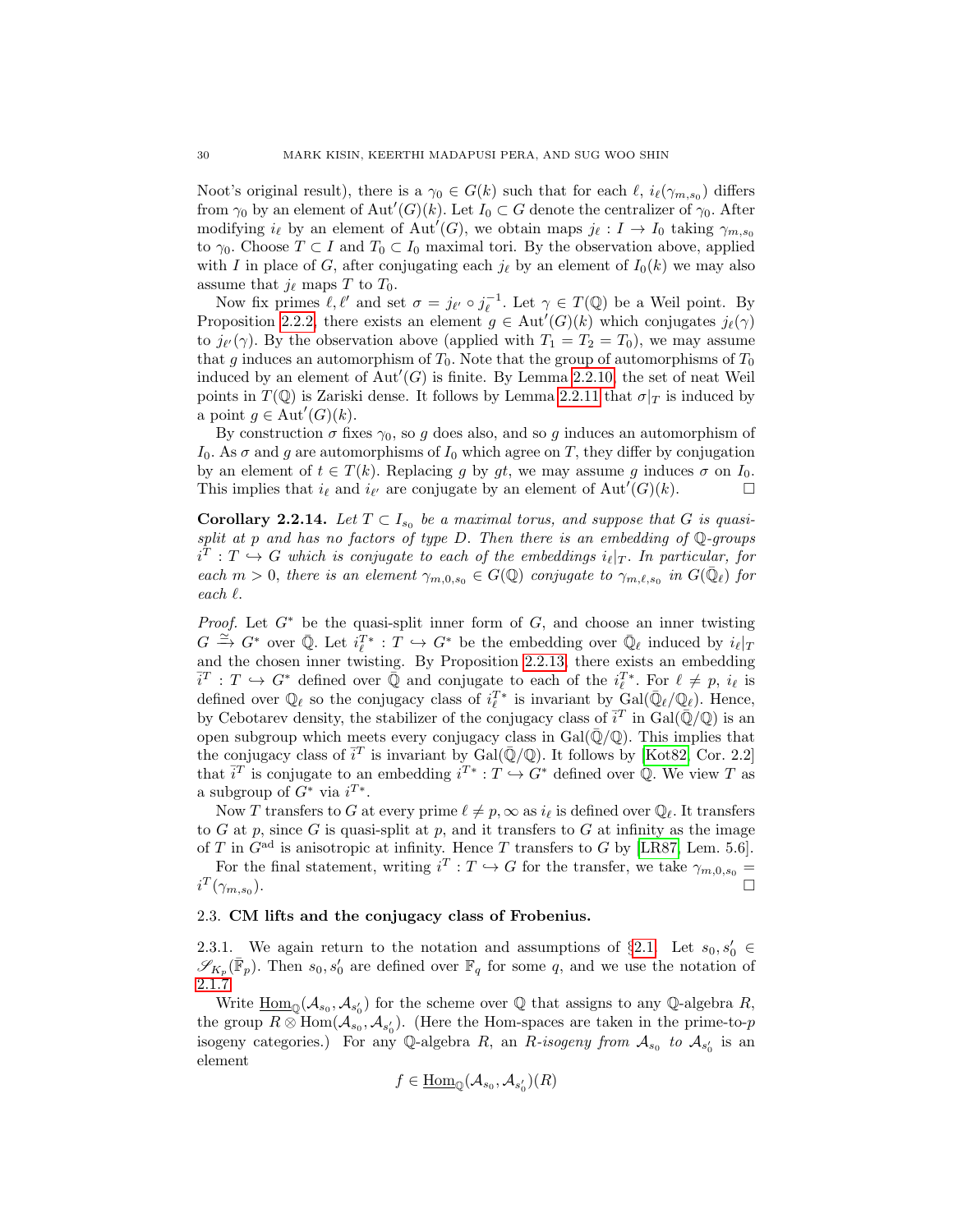such that there exists

$$
f'\in \underline{\mathrm{Hom}}_{\mathbb{Q}}(\mathcal{A}_{s'_0},\mathcal{A}_{s_0})(R)
$$

with  $f' \circ f \in \underline{\mathrm{Aut}}_{\mathbb{Q}}(\mathcal{A}_{s_0})(R)$ .

Let  $\underline{\text{Isog}}(\mathcal{A}_{s_0}, \check{\mathcal{A}}_{s'_0})$  be the functor on Q-algebras that assigns to any Q-algebra R the set of R-isogenies from  $\mathcal{A}_{s_0}$  to  $\mathcal{A}_{s'_0}$ . Note that this functor is either empty or representable by a torsor over  $\overline{Q}$  under  $\underline{\text{Aut}}_{\mathbb{Q}}(\mathcal{A}_{s_0}).$ 

2.3.2. For any prime  $\ell \neq p$ , denote by  $V_{\ell}(\mathcal{A}_{s_0})$  be the  $\ell$ -adic Tate module of  $\mathcal{A}_{s_0}$ , and let  $\underline{\text{Isog}}_{\ell}(\mathcal{A}_{s_0}, \mathcal{A}_{s'_0})$  be the  $\mathbb{Q}_{\ell}$ -scheme that assigns to any  $\mathbb{Q}_{\ell}$ -algebra R the set of R-linear isomorphisms

$$
R\otimes_{\mathbb{Q}_{\ell}} V_{\ell}(\mathcal{A}_{s_0}) \xrightarrow{\simeq} R\otimes_{\mathbb{Q}_{\ell}} V_{\ell}(\mathcal{A}_{s_0'})
$$

that carry  $1 \otimes \gamma_{m,\ell,s_0}$  to  $1 \otimes \gamma_{m,\ell,s_0'}$  for all m sufficiently divisible.

For any  $\ell \neq p$ , cohomological realization gives us a natural map of  $\mathbb{Q}_{\ell}$ -schemes:

 $i_{\ell}(s_0, s'_0) : \mathbb{Q}_{\ell} \otimes \underline{\text{Isog}}(\mathcal{A}_{s_0}, \mathcal{A}_{s'_0}) \to \underline{\text{Isog}}_{\ell}(\mathcal{A}_{s_0}, \mathcal{A}_{s'_0}).$ 

Similarly, let  $\underline{\text{Isog}}(D_{s_0}, D_{s'_0})$  be the  $\mathbb{Q}_p$ -scheme that assigns to every  $\mathbb{Q}_p$ -algebra R the set of  $1 \otimes \varphi$ -equivariant,  $R \otimes L$ -linear isomorphisms  $R \otimes_{\mathbb{Q}_p} D_{s'_0} \xrightarrow{\simeq} R \otimes_{\mathbb{Q}_p} D_{s_0}$ which carries  $D_{m,s_0}$  to  $D_{m,s_0}$  for m sufficiently large. We have a natural map of  $\mathbb{Q}_p$ -schemes:

$$
i_p(s_0,s'_0): \mathbb{Q}_p \otimes \underline{\mathrm{Isog}}(\mathcal{A}_{s_0},\mathcal{A}_{s'_0}) \to \underline{\mathrm{Isog}}(D_{s_0},D_{s'_0}).
$$

By Tate's theorem on endomorphisms of abelian varieties and its crystalline analogue,  $i_{\ell}(s_0, s'_0)$  is an isomorphism for all  $\ell$ .

<span id="page-30-1"></span>2.3.3. For  $\ell \neq p$  let  $P_{\ell}(s_0, s'_0) \subset \underline{\text{Isog}}_{\ell}(\mathcal{A}_{s_0}, \mathcal{A}_{s'_0})$  (resp.  $P_p(s_0, s'_0) \subset \underline{\text{Isog}}(D_{s_0}, D_{s'_0})$ ) be the closed subscheme parameterizing isomorphisms that carry, for each  $\alpha$ , 1 ⊗  $s_{\alpha,\ell,s_0}$  to  $1\otimes s_{\alpha,\ell,s'_0}$  (resp.  $1\otimes s_{\alpha,\text{cris},s'_0}$  to  $1\otimes s_{\alpha,\text{cris},s_0}$ ). Let  $P(s_0,s'_0) \subset \underline{\text{Isog}}(\mathcal{A}_{s_0},\mathcal{A}_{s'_0})$ be the largest closed subscheme (defined over  $\mathbb{Q}$ ) that maps into  $P_{\ell}(s_0, s'_0)$  for every  $\ell$ , including  $\ell = p$ . Note that  $P(s_0, s'_0)$  is either empty or an  $I_{s_0}$ -torsor.

We make the following

<span id="page-30-0"></span>Conjecture 2.3.4. For every  $\ell$ , the map

$$
P(s_0, s'_0) \otimes \mathbb{Q}_{\ell} \to P_{\ell}(s_0, s'_0)
$$

induced by  $i_{\ell}$  is an isomorphism.

When  $s'_0 = s_0$  this is simply Corollary [2.1.9.](#page-23-1)

<span id="page-30-2"></span>**Lemma 2.3.5.** The schemes  $P(s_0, s'_0)$  and  $P_{\ell}(s_0, s'_0)$  depend only on  $s_0$  and  $s'_0$  and not on the choice of the collection of Hodge cycles  $\{s_{\alpha}\}\$ . In particular, the truth of Conjecture [2.3.4](#page-30-0) depends only on  $s_0$ ,  $s'_0$  and not on  $\{s_\alpha\}$ .

If  $(G, X)$  is PEL of type A or C then Conjecture [2.3.4](#page-30-0) holds.

*Proof.* From the definitions it suffices to prove the first statement for  $P_{\ell}(s_0, s'_0)$ for each  $\ell$ . If  $\{t_\beta\}$  is another collection of Hodge cycles defining G, it suffices to consider the case  $\{s_{\alpha}\}\subset \{t_{\beta}\}\$ . If  $P_{\ell,1}(s_0, s'_0)$  is the analogue of  $P_{\ell}(s_0, s'_0)$  defined using  $\{t_\beta\}$  then  $P_{\ell,1}(s_0, s'_0) \subset P_{\ell}(s_0, s'_0)$  and it suffices to show that if one scheme is non-empty then so is the other, as then each is an  $I_{\ell}$ -torsor. However each scheme is non-empty if and only if  $\gamma_{m,s_0,\ell}$  and  $\gamma_{m,s_0',\ell}$  are conjugate in  $G(\bar{\mathbb{Q}}_{\ell})$  (even for  $\ell = p$ ).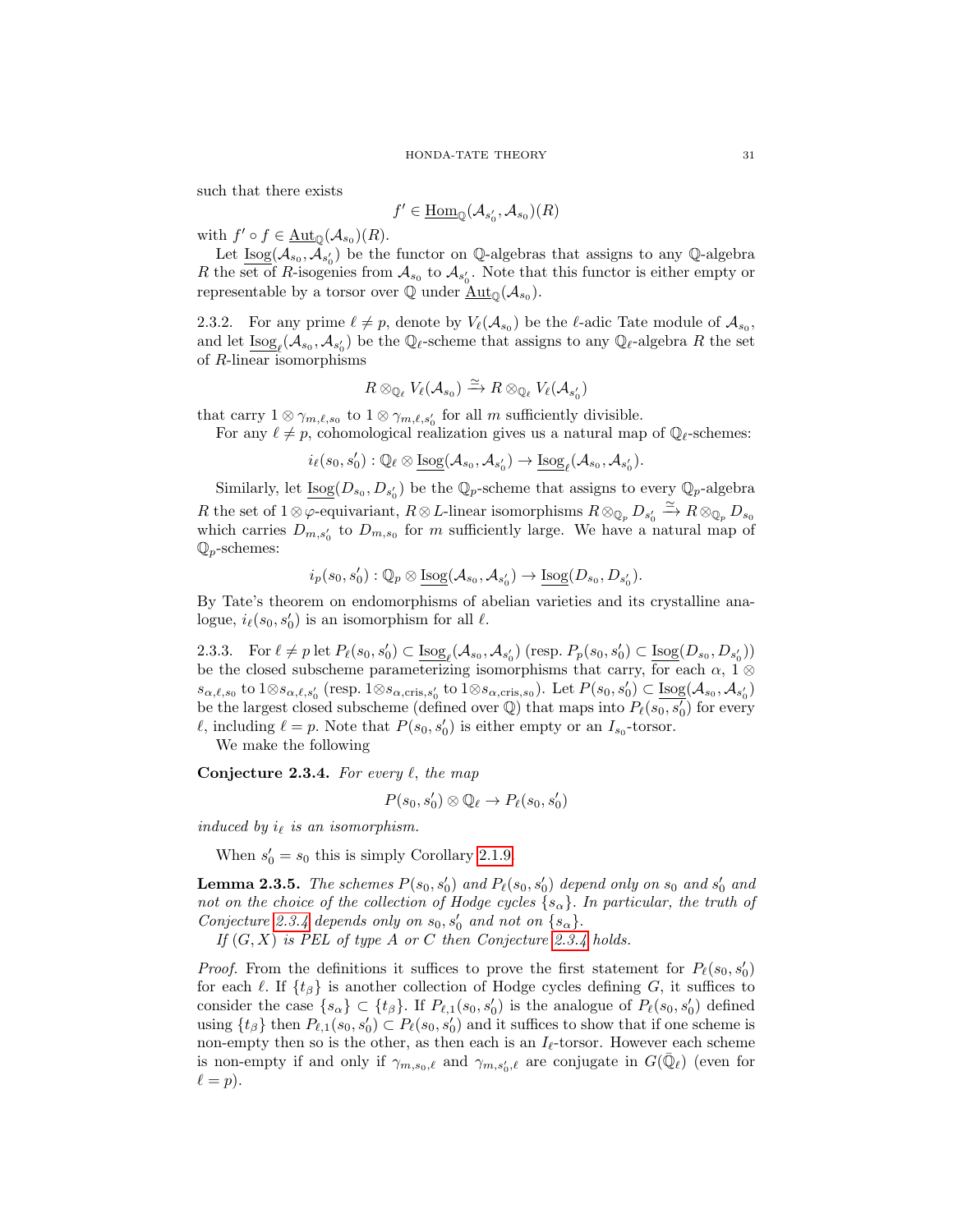Now suppose that  $(G, X)$  is PEL of type A or C. In this case G is the group preserving a collection of endomorphisms  $\{t_\beta\}$  together with the polarization  $\psi$  up to a scalar. (Note that  $\psi$  does not have weight 0, so does not quite fit into our formalism involving  $\{s_{\alpha}\}\)$ . Then  $\psi$  induces a pairing

$$
V_{\ell}(\mathcal{A}_{s_0}) \times V_{\ell}(\mathcal{A}_{s_0}) \to \mathbb{Q}_{\ell}(1),
$$

well defined up to a non-zero scalar, and similarly for  $D_{m,s_0}$ . We refer to these pairings as polarizations.

Define  $P_1(s_0, s'_0)$  to be the subscheme of  $\underline{\text{Isog}}(\mathcal{A}_{s_0}, \mathcal{A}_{s'_0})$  which preserves the  $\{t_\beta\}$ and polarizations up to a scalar. For  $\ell \neq p$  let  $P_{\ell,1}(s_0, s'_0) \subset \underline{\text{Isog}}_{\ell}(\mathcal{A}_{s_0}, \mathcal{A}_{s'_0})$ (resp.  $P_{p,1}(s_0, s'_0) \subset \underline{\text{Isog}}(D_{s_0}, D_{s'_0})$ ) be the closed subscheme parameterizing isomorphisms that carry, for each  $\beta$ ,  $1 \otimes t_{\beta,\ell,s_0}$  to  $1 \otimes t_{\beta,\ell,s_0'}$  (resp.  $1 \otimes t_{\beta,\text{cris},s_0'}$  to  $1 \otimes t_{\beta,\text{cris},s_0}$  and which preserve polarizations up to a scalar.

By Tate's theorem, for each  $\ell$  the map

$$
P_1(s_0, s'_0) \otimes \mathbb{Q}_{\ell} \xrightarrow{\sim} P_{\ell,1}(s_0, s'_0)
$$

is an isomorphism. An argument as in the proof of the first part of the lemma shows that this map can be identified with the map of Conjecture [2.3.4.](#page-30-0)  $\Box$ 

<span id="page-31-0"></span>2.3.6. In the PEL case, when G is unramified at  $p$ , the above result is due to Kottwitz - see [\[Kot92,](#page-39-7) Lem. 17.1, 17.2] and their proofs.

The restriction that  $(G, X)$  be of type A or C in the lemma above is in some sense a question of definitions. When  $(G, X)$  is PEL of type D, one cannot actually define  $G \subset \text{GSp}(V)$  using endomorphisms and polarizations. Instead, there is a collection  $\{t_\beta\} \subset V^\otimes$  of a polarization and endomorphisms which define a group  $G' \subset \text{GSp}(V)$  whose connected component is G [\[Kot92,](#page-39-7) p393]. An analogue of the last statement of the lemma then holds for  $G'$ .

We will say that  $s_0$  and  $s'_0$  are  $\overline{\mathbb{Q}}$ -isogenous if the space  $P(s_0, s'_0)$  of  $(2.3.3)$  is non-empty. We will say that they are *isogenous* if  $P(s_0, s'_0)(\mathbb{Q})$  is non-empty. If  $s_0, s'_0 \in \mathscr{S}_{K_p}(\bar{\mathbb{F}}_p)$  we will say that  $s'_0$  and  $s_0$  are  $\bar{\mathbb{Q}}$ -isogenous (resp. isogenous) if this condition holds when  $s_0, s'_0$  are viewed as  $\mathbb{F}_q$  points for some  $q = p^r$ .

2.3.7. Let  $s_0 \in \mathscr{S}_{K_p}(\bar{\mathbb{F}}_p)$ . Suppose that  $T \subset I_{s_0}$  is a maximal torus. Let h:  $\operatorname{Res}_{\mathbb{C}/\mathbb{R}}\mathbb{G}_m \to G_{\mathbb{R}}$  be an R-morphism. Let  $\operatorname{Sh}_{K_{T,p}}(h)$  be the pro-Shimura variety associated with  $(T, \{h\})$  and  $K_{T, p} = K_p \cap T(\mathbb{Q}_p)$ . An *isogeny CM lift* (resp. a  $\overline{\mathbb{Q}}$ -isogeny CM lift) of  $s_0$  with respect to T will consist of a triple  $(j, x, s'_0)$ , where:

•  $j : T \hookrightarrow G$  is an embedding defined over Q, such that for each  $\ell, j$  is conjugate over  $\bar{\mathbb{Q}}_{\ell}$  to the embedding

$$
i_{\ell}: T_{\mathbb{Q}_{\ell}} \hookrightarrow I_{\ell,s_0} \hookrightarrow G_{\mathbb{Q}_{\ell}};
$$

- $x \in X$  is a point with  $h_x$  factoring through  $j(T_{\mathbb{R}})$ ; and
- $s'_0 \in \mathscr{S}_{K_p}(\bar{\mathbb{F}}_p)$  is a point admitting a lift to  $\mathrm{Sh}_{K_{T,p}}(h_x)$ ;

such that  $s'_0$  is isogenous (resp.  $\overline{\mathbb{Q}}$ -isogenous) to  $s_0$ .

Of course isogeny CM lifts can exist only when the  $i_\ell$  are conjugate for all  $\ell$ . We make the following conjecture:

<span id="page-31-1"></span>**Conjecture 2.3.8.** If G is quasi-split at p, then for any  $s_0 \in \mathscr{S}_{K_p}(\bar{\mathbb{F}}_p)$  and any maximal torus  $T \subset I_{s_0}$ ,  $s_0$  admits an isogeny CM lift with respect to T.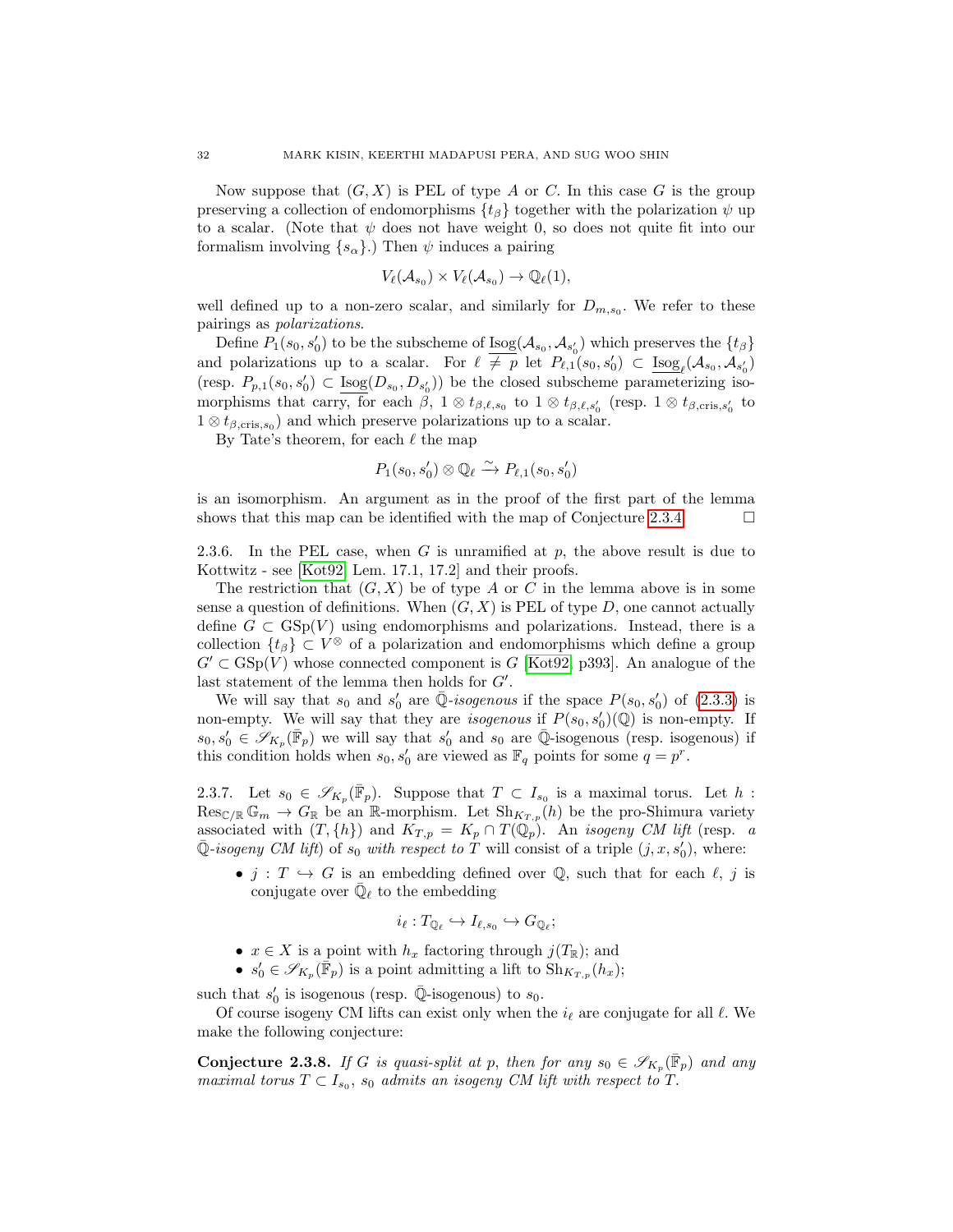When  $K_p$  is hyperspecial this conjecture is proved in [\[Kis10\]](#page-39-15). The main point of this section is to show that Conjecture [2.3.4](#page-30-0) implies a version of Conjecture [2.3.8](#page-31-1) with  $\overline{\mathbb{Q}}$ -isogenies, when  $G^{\text{ad}}$  has no factors of type D. In particular, we will show a  $\overline{\mathbb{Q}}$ -version of this conjecture holds for  $(G, X)$  of PEL type A or C.

2.3.9. Let  $T \subset G$  be a maximal torus and  $x \in X$  with  $h_x$  factoring through T. Let  $s_0 \in \mathscr{S}_{K_p}(\bar{\mathbb{F}}_p)$  be defined over  $\mathbb{F}_q$  for some  $q = p^r$ . Suppose that  $s_0$  is a reduction of a  $\overline{\mathbb{Q}}_p$ -valued point s of  $\text{Sh}_{K_{T,p}}(h_x)$ .

For any  $m \in \mathbb{Z}_{>0}$ , the  $q^m$ -Frobenius acts on  $\mathcal{A}_{s_0}$ , and the corresponding automorphism  $\gamma_{m,s_0} \in \underline{\text{Aut}}_{\mathbb{Q}}(\mathcal{A}_{s_0})$  lies in  $I_{s_0}(\mathbb{Q})$ . Since T contains the Mumford-Tate group of  $\mathcal{A}_s$  (defined via some embedding  $\overline{\mathbb{Q}}_p \hookrightarrow \mathbb{C}$ ), there are natural embeddings:

$$
T \hookrightarrow \underline{\rm Aut}_{\mathbb{Q}}(\mathcal{A}_s) \hookrightarrow \underline{\rm Aut}_{\mathbb{Q}}(\mathcal{A}_{s_0}).
$$

It follows from the definitions that this embedding exhibits  $T$  as a subtorus of  $I_{s_0}.$ 

Recall, [2.2.3](#page-24-2) that an element  $\gamma \in T(\mathbb{Q})$  is called a *p*-unit if the subgroup it generates is contained in a compact subset of  $T(\mathbb{Q}_\ell)$  for all  $\ell \neq p$ .

<span id="page-32-2"></span>**Lemma 2.3.10.** The element  $\gamma_{m,s_0}$  lies in  $T(\mathbb{Q}) \subset I_{s_0}(\mathbb{Q})$ . It has the following properties:

<span id="page-32-1"></span> $(2.3.10.1)$   $\gamma_{m,s_0}$  is a p-unit.

<span id="page-32-0"></span>(2.3.10.2) Set  $\mu = \mu_x^{-1} \in X_*(T)$ . Under the composition

$$
T(\mathbb{Q}) \to T(\mathbb{Q}_p) \to B(T) \xrightarrow{\kappa_T} X_*(T)_{\Gamma_p},
$$

 $\gamma_{m,s_0}$  is mapped to  $m \log_p q \cdot \mu^{\sharp}$ .

Given any other element  $\gamma \in T(\mathbb{Q})$  satisfying the two conditions above, there exists  $r \in \mathbb{Z}_{>0}$  such that  $\gamma_{m,s_0}^r = \gamma^r$ .

*Proof.* It was already remarked in the proof of Proposition [2.2.13,](#page-28-1) that  $\gamma_{m,s_0} \in$  $I_{s_0}(\mathbb{Q})$  is a Weil point, hence a *p*-unit by Lemma [2.2.4.](#page-24-1)

Let us show  $(2.3.10.2)$ . First, we note that, for m sufficiently large, the embedding:

$$
T_{\mathbb{Q}_p} \hookrightarrow \mathbb{Q}_p \otimes I_{s_0} \hookrightarrow \underline{\mathrm{Aut}}(D_{m,s_0})
$$

arises from an isomorphism  $\mathbb{Q}_{q^m} \otimes V \xrightarrow{\simeq} D_{m,s_0}$ . We can choose this isomorphism so that the semi-linear map  $\varphi: D_{m,s_0} \to D_{m,s_0}$  is identified with the automorphism  $\delta_{s_0}(\sigma\otimes 1)$  of  $\mathbb{Q}_{q^m}\otimes V$ , for some element  $\delta_{s_0} \in T(\mathbb{Q}_{q^m})$ . By  $(1.3.9)$ , the image of  $\delta_{s_0}$  in  $X_*(T)_{\Gamma_p}$  is  $\mu^{\sharp}$ . The assertion now follows from [\(2.1.7.2\)](#page-22-2).

For the final assertion, note that, since  $(T/\mathbb{G}_m)_{\mathbb{R}}$  is compact,  $T(\mathbb{Q})$  is a discrete subgroup of  $T(\mathbb{A}_f)$ . Given  $\gamma$  satisfying [\(2.3.10.1\)](#page-32-1) and [\(2.3.10.2\),](#page-32-0) set  $\beta = \gamma^{-1} \gamma_{m, s_0}$ . We have to show that  $\beta^r = 1$  for some  $r \in \mathbb{Z}_{>0}$ .

For  $\ell \neq p$ , the eigenvalues of  $\beta$  acting on  $V_{\ell}(\mathcal{A}_{s_0})$  all belong to  $\mathbb{Z}_{\ell}^{\times}$ ; therefore,  $\beta$ lies in a compact subgroup of  $T(\mathbb{A}_f^p)$ . Moreover,  $\beta$  is in the kernel of  $\widetilde{T}(\mathbb{Q}_p) \to B(T)$ , and so it lies in the compact subgroup in  $T(\mathbb{Q}_p)$  consisting of elements  $\sigma$ -conjugate to 1 over L. In sum, we find that  $\beta$  lies in both the discrete subgroup  $T(\mathbb{Q})$  and a compact subgroup of  $T(\mathbb{A}_f)$ , and must therefore be of finite order.

<span id="page-32-3"></span>**Proposition 2.3.11.** Suppose that G is quasi-split at p, that  $G^{ad}$  has no factors of type D, and that Conjecture [2.3.4](#page-30-0) holds for  $(G, X)$ . Then for any maximal torus  $T \subset I_{s_0}$ ,  $s_0$  admits a  $\overline{\mathbb{Q}}$ -isogeny CM lift with respect to T.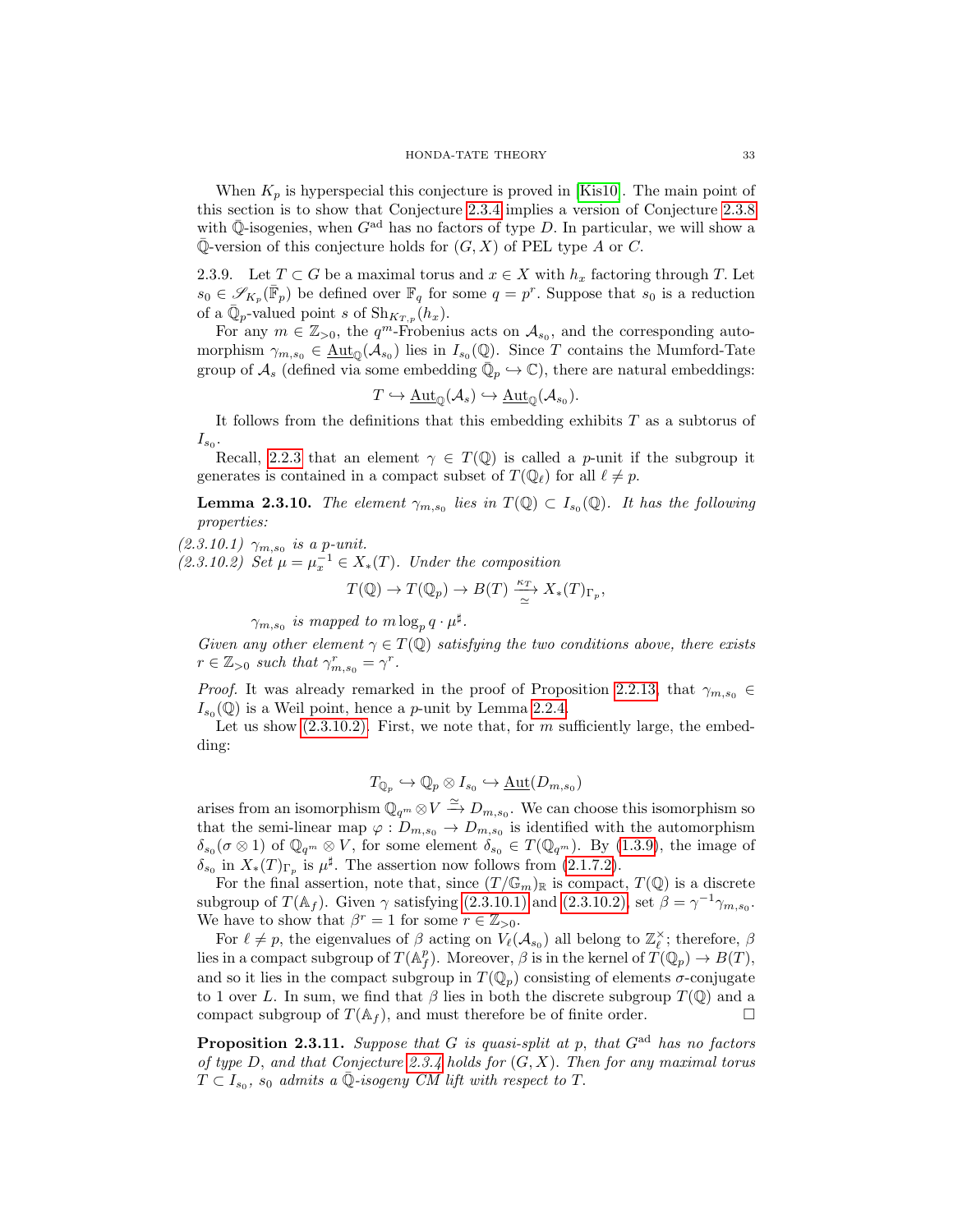*Proof.* We can view  $T_{\mathbb{Q}_p}$  as a maximal torus in  $I_{p,s_0}$ . By [\(1.1.17\)](#page-11-0), there exists a cocharacter  $\mu_T \in X_*(T)$  defined over  $\overline{Q}$  whose image in  $G_{\overline{Q}}$  lies in the conjugacy class  $\{\mu_X\}_p$ , and such that  $\nu_{\delta_{s_0}} = N\mu_T \in X_*(T)^{\Gamma_p}_{\mathbb{Q}}$ .

By Corollary [2.2.14](#page-29-1) there is an embedding  $i : T \hookrightarrow G$  such that for all  $\ell$ , i is  $G(\bar{\mathbb{Q}}_l)$ -conjugate to the embeddings

$$
i_{\ell}: T_{\mathbb{Q}_{\ell}} \hookrightarrow I_{\ell,s_0} \hookrightarrow G_{\mathbb{Q}_{\ell}}.
$$

The cocharacter

$$
\mu_{T,\infty}: \mathbb{G}_{m,\mathbb{C}} \to T_{\mathbb{C}}
$$

obtained from  $\mu_T$  via the embedding  $\iota_\infty : \overline{\mathbb{Q}} \hookrightarrow \mathbb{C}$  is  $G(\mathbb{C})$ -conjugate to  $\mu_y$ , for  $y \in X$ . By modifying i within its  $G(\mathbb{Q})$ -conjugacy class, as in [\(1.2.5\)](#page-13-2), we can assume that  $\mu_{T,\infty}$  is  $G(\mathbb{R})$ -conjugate to  $\mu_y$ , and so arises from a homomorphism  $h_x : \mathbb{S} \to T_{\mathbb{R}}$ , for  $x \in X$ .

Let  $s'_0 \in \mathscr{S}_{K_p}(\bar{\mathbb{F}}_p)$  be the reduction of a point of  $\text{Sh}_{K_{T,p}}(h_x)$ . Recall from the preceding lemma that the  $q^m$ -Frobenius  $\gamma_{m,s_0} \in I_{s_0}(\mathbb{Q})$  is contained in  $T(\mathbb{Q})$ . We claim that for  $m$  sufficiently divisible,

$$
\gamma_{m,s_0} = \gamma_{m,s'_0} \in T(\mathbb{Q}).
$$

Here we view  $s_0, s'_0 \in \mathscr{S}_{K_p}(\mathbb{F}_{q^m})$ . Assuming this, we see that, since i and  $i_{\ell}$  are conjugate for any  $\ell, \gamma_{m,\ell,s_0}$  and  $\gamma_{m,\ell,s_0'}$  are conjugate in  $G(\bar{\mathbb{Q}}_\ell)$ . This implies that  $P_{\ell}(s_0, s'_0)$  is non-empty, and hence  $\tilde{P}(s_0, s'_0)$  is non-empty by Conjecture [2.3.4,](#page-30-0) which implies that  $s'_0$  is a  $\overline{\mathbb{Q}}$ -isogeny CM lift of  $s_0$  with respect to T.

To see the claim, note that the eigenvalues of  $\gamma_{m,s_0}$  acting on  $V_{\ell}(\mathcal{A}_{s_0})$  for  $\ell \neq p$ are  $q^m$ -Weil numbers. So  $\gamma_{m,s_0} \in T(\mathbb{Q})$  is a p-unit as in Lemma [2.3.10.](#page-32-2) We have

$$
\gamma_{m,p,s_0} = \delta_{s_0} \sigma(\delta_{s_0}) \cdots \sigma^{rm-2}(\delta_{s_0}) \sigma^{rm-1}(\delta_{s_0})
$$

so using [\(1.1.2.4\)](#page-5-2) we see that the image of  $\gamma_{m,p,s_0}$  under the composite

$$
T(\mathbb{Q}_p) \xrightarrow{\kappa} X_*(T)_{\Gamma_p} \to X_*(T)_{\Gamma_p} \otimes \mathbb{Q} \xrightarrow[N]{\simeq} X_*(T)_{\mathbb{Q}}^{\Gamma_p}.
$$

is equal to the image of  $rm\nu_{\delta_{s_0}}(p) = rmN\mu_T(p)$ , which is just the image of  $rm\mu_T =$  $m \log_p q \cdot \mu_T$  in  $X_*(T)_{\Gamma_p} \otimes \mathbb{Q}$  by [\(1.1.2.4\).](#page-5-2) Hence for m divisible enough the image of  $\gamma_{m,s_0}$  in  $X_*(T)_{\Gamma_p}$  is  $m \log_p q \cdot \mu^{\sharp}$ . It follows by Lemma [2.3.10](#page-32-2) that  $\gamma_{m,s_0} = \gamma_{m,s'_0}$ for *m* sufficiently divisible.

2.3.12. We will show that in some cases, the result of Proposition [2.3.11](#page-32-3) can be improved to produce  $\mathbb Q$ -isogeny lifts of  $s_0$ . To do that we need the following.

<span id="page-33-0"></span>**Lemma 2.3.13.** Suppose that  $s_0 \in \mathscr{S}_{K_p}(\bar{\mathbb{F}}_p)$ ,  $T \subset I_{s_0}$  a maximal torus, and that  $s_0$  admits a  $\overline{\mathbb{Q}}$ -isogeny CM lift  $(j, x, s'_0)$  with respect to T. Let  $P^T = P^T(s_0, s'_0)$  be the subscheme of  $P(s_0, s'_0)$  consisting of isomorphisms which respect the action of T. Then  $P^T$  is a T-torsor, whose class in  $H^1(\mathbb{Q}_v,G)$  is trivial for every place v of G.

*Proof.* By construction  $\mathcal{A}_{s_0}$  and  $\mathcal{A}_{s'_0}$  are equipped with an action of T, so the subscheme  $P^T$  is well defined. For each  $\ell$ , we denote by  $P_\ell^T(s_0, s'_0)$  the subscheme of  $P_{\ell}(s_0, s'_0)$  consisting of isomorphisms which respect the action of T. Since j is conjugate to  $i_{\ell}$  by an element of  $G(\bar{\mathbb{Q}}_{\ell}), P_{\ell}^{T}(s_0, s'_0)$  is non-empty. Hence by Tate's theorem  $P^T := P^T(s_0, s'_0)$  is non-empty, and thus is a T-torsor, which is a reduction of the  $I_{s_0}$ -torsor  $P(s_0, s'_0)$ .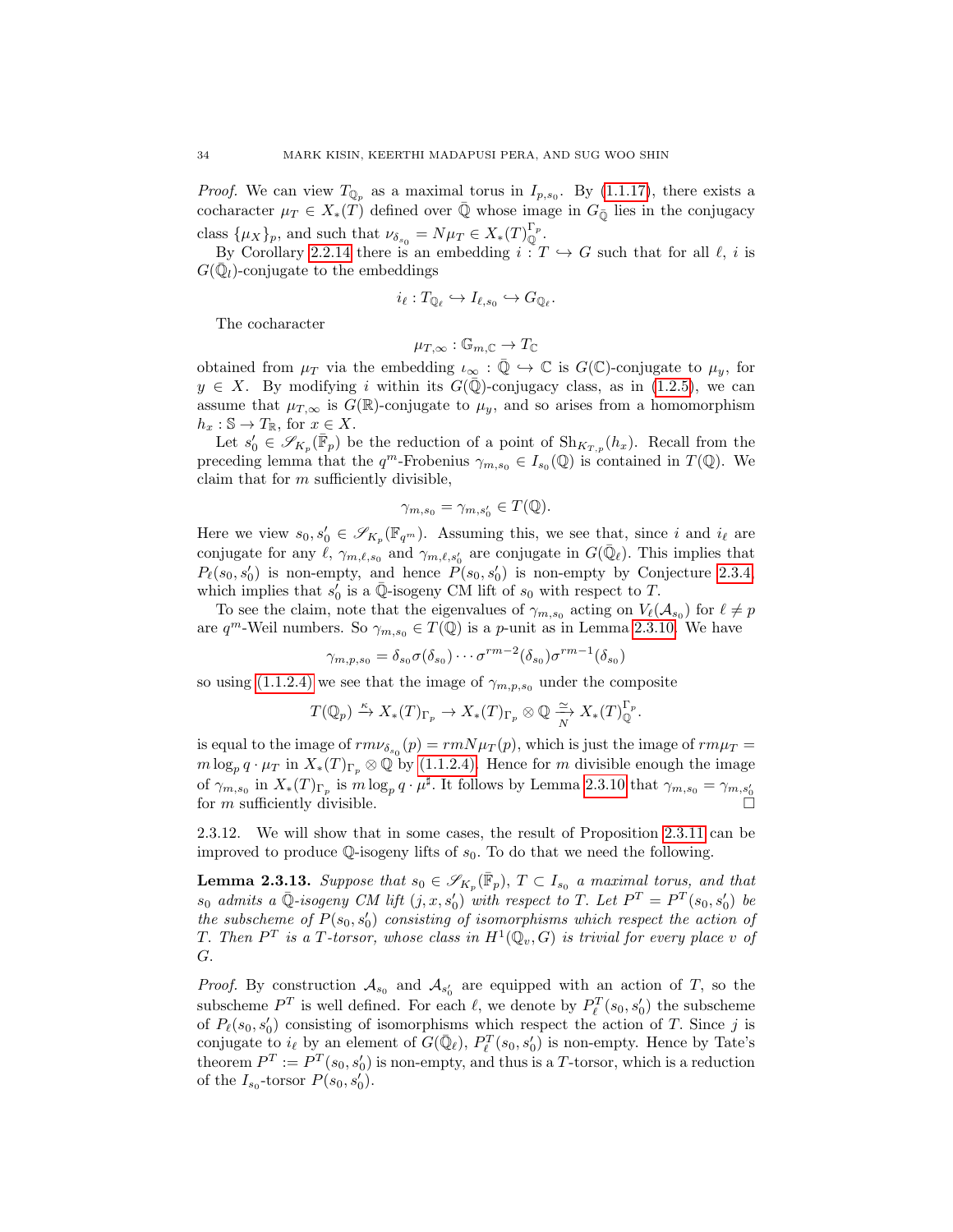Let  $I'_{s_0}$  denote the group of automorphisms of  $\mathcal{A}_{s_0}$  respecting polarizations up to a  $\mathbb{Q}^{\times}$ -scalar. Consider the subscheme  $P \subset \underline{\text{Isog}}(\mathcal{A}_{s_0}, \mathcal{A}_{s'_0})$  parametrizing isogenies respecting polarizations up to a  $\mathbb{Q}^{\times}$ -scalar. Then P is an  $I'_{s_0}$ -torsor. By [\[Kot92,](#page-39-7) Lem. 17.1], the class of P in  $H^1(\mathbb{R}, I'_{s_0})$  is trivial, so the class of  $P^T$  in  $H^1(\mathbb{R}, T)$  is trivial by [\[Kis17,](#page-39-6) Lem. 4.4.5]. In particular, the class of  $P^T$  in  $H^1(\mathbb{R}, G)$  is trivial.

Next for  $\ell \neq p$  a finite prime, consider  $\underline{\mathrm{Isom}}_{\{s_{\alpha}\}}(V_{\ell}(\mathcal{A}_{s_0}), V_{\ell}(\mathcal{A}_{s'_0}))$ , the scheme of isomorphisms which take  $s_{\alpha,\ell,s_0}$  to  $s_{\alpha,\ell,s_0'}$ . (Note that we do not require that the isomorphisms respect Frobenius.) This scheme is a  $G$ -torsor over  $\mathbb{Q}_\ell$ , obtained from  $P^T$  via the natural map  $T \to G$  over  $\mathbb{Q}_\ell$ . If  $\tilde{s}_0, \tilde{s}'_0 \in \mathscr{S}_{K_p}$  are lifts of  $\tilde{s}_0, \tilde{s}'_0$  then this G-torsor may also be identified with  $\underline{\mathrm{Isom}}_{\{s_\alpha\}}(V_{\ell}(\mathcal{A}_{\tilde{s}_0}), V_{\ell}(\mathcal{A}_{\tilde{s}'_0}))$ . However, from the definition of the universal abelian scheme over  $\mathscr{S}_{K_p}$ , one sees that this last torsor is trivial.

It remains to check that the image of  $P^T$  in  $H^1(\mathbb{Q}_p, G)$  is trivial. Fix q such that  $s_0, s'_0$  are defined over  $\mathbb{F}_q$ . As above, by Steinberg's theorem, for m sufficiently large, we may fix isomorphisms

$$
D_{m,s_0} \simeq \mathbb{Q}_{q^m} \otimes V \simeq D_{m,s'_0}
$$

which take  $s_{\alpha}$  to  $s_{\alpha,\text{cris},s_0}$  and  $s_{\alpha,\text{cris},s_0'}$  respectively and respect the action of T. Then  $\varphi$  on  $D_{m,s_0}$  and  $D_{m,s'_0}$  are given by  $\delta_{s_0}(\sigma \otimes 1), \delta_{s'_0}(\sigma \otimes 1)$  respectively for  $\delta_{s_0}$ ,  $\delta_{s'_0} \in T(\mathbb{Q}_{q^m}).$ 

Recall that for any reductive group H over  $\mathbb{Q}_p$  we have isomorphisms [\[Kot85\]](#page-39-8)

$$
H^1(\mathbb{Q}_p, H) \simeq H^1(\text{Gal}(\mathbb{Q}_p^{\text{ur}}/\mathbb{Q}_p), H) \simeq (\pi_1(H)_{\Gamma_p})_{\text{tors}}.
$$

Here the first isomorphism is given by Steinberg's theorem, and the second isomorphism takes a cocycle c to  $\kappa_H(c_\sigma)$ ,  $\sigma$  the Frobenius.

The class of  $P^T$  in  $H^1(\mathbb{Q}_p, T)$  corresponds to the cocycle sending  $\sigma$  to  $\delta_{s'_0}\delta_{s_0}^{-1}$ . By Lemma [1.3.9,](#page-17-0)  $\delta_{s_0}$  and  $\delta_{s'_0}$  have the same image in  $\pi_1(G)_{\Gamma_p}$ , so that the class of this torsor in  $H^1(\mathbb{Q}_p, G)$  is trivial, as required.

<span id="page-34-0"></span>Corollary 2.3.14. With the assumptions of Proposition [2.3.11,](#page-32-3) suppose that  $G^{der}$ is simply connected and that  $G^{ab}$  satisfies the Hasse principle:

$$
\ker^1(\mathbb{Q},G^{\text{ab}}) := \ker(H^1(\mathbb{Q},G^{\text{ab}}) \to \prod_v H^1(\mathbb{Q}_v,G^{\text{ab}})) = 0.
$$

Then for any maximal torus  $T \subset I_{s_0}$ ,  $s_0$  admits a Q-isogeny CM lift with respect to T.

*Proof.* By Corollary [2.3.11](#page-32-3)  $s_0$  admits a Q-isogeny CM lift with respect to T, say  $(j, x, s'_0)$ . Let  $P^T$  be as in Lemma [2.3.13.](#page-33-0) For every place v of Q, the class of  $P^T$ is trivial in  $H^1(\mathbb{Q}_v, G)$  and hence in  $H^1(\mathbb{Q}_v, G^{\text{ab}})$ . Since  $G^{\text{ab}}$  satisfies the Hasse principle the class of  $P^T$  in  $H^1(\mathbb{Q}, G^{\text{ab}})$  is trivial.

As  $P^T$  has trivial image in  $H^1(\mathbb{R}, G)$  and  $H^1(\mathbb{Q}, G^{\text{ab}})$ , and  $G^{\text{der}}$  is simply connected,  $P^T$  has trivial image in  $H^1(\mathbb{Q}, G)$  by [\[Bor98,](#page-38-0) Thm. 5.12], so  $P^T$  arises from a point  $\omega \in (G/T)(\mathbb{Q})$ . Now let  $j' = \omega^{-1}j\omega$ . Then  $j': T \to G$  is defined over  $\mathbb{Q}$ . Since the image of  $\omega$  in  $H^1(\mathbb{R}, T)$  is trivial,  $\omega^{-1} h_x \omega$  corresponds to a point  $x' \in X$ and factors through  $j'(T_{\mathbb{R}})$  (cf. [\[Kis17,](#page-39-6) 4.2.2]). If  $s''_0 \in \mathscr{S}_{K_p}(\bar{\mathbb{F}}_p)$  is a point admitting a lift to  $\mathrm{Sh}_{K_{T,p}}(h_x)$ , then  $P(s_0, s_0'')$  is a trivial  $I_{s_0}$ -torsor by [\[Kis17,](#page-39-6) Prop. 4.2.6], so  $(j', x', s_0'')$  is an isogeny CM lift with respect to T.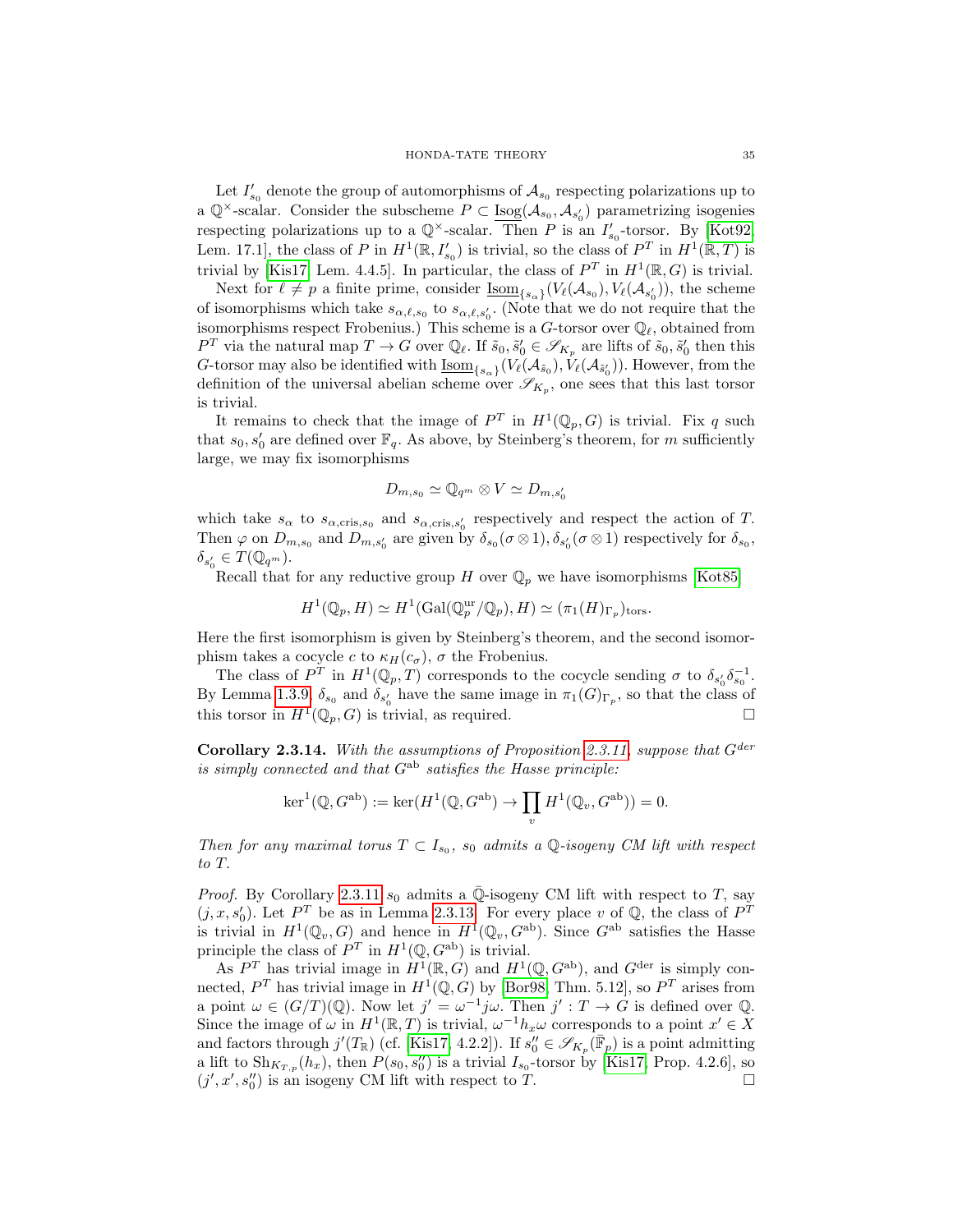<span id="page-35-1"></span>**Corollary 2.3.15.** Suppose that G is quasi-split at p, and that  $(G, X)$  is of PEL type A or C. Then for any maximal torus  $T \subset I_{s_0}$ ,  $s_0$  admits a  $\overline{\mathbb{Q}}$ -isogeny CM lift with respect to T. Moreover,  $s_0$  admits a Q-isogeny CM lift with respect to T unless G is of type  $A_n$  with n even.

Proof. The first statement follows from Proposition [2.3.11,](#page-32-3) and Lemma [2.3.5.](#page-30-2) For the second statement note that if  $(G, X)$  is of PEL type A or C then  $G^{\text{der}}$  is simply connected, and  $G^{ab}$  satisfies the Hasse principle unless G is of type  $A_n$  with n even [\[Kot92,](#page-39-7)  $\S7$ ]. Hence the second statement follows from Corollary [2.3.14.](#page-34-0)

<span id="page-35-0"></span>Remarks 2.3.16. (1) In fact the corollary can be shown for certain groups G of type  $A_n$  with n even. Namely if it is a unitary similitude group (in  $n + 1$  variables) arising from a CM quadratic extension F of a totally real field  $F^+$  with  $[F^+ : \mathbb{Q}]$ odd, then the Hasse principle holds for  $G$  by the proof of Lemma 3.1.1 of [\[Shi11\]](#page-40-10), so the above proof goes through.

(2) As in [2.3.6,](#page-31-0) one can extend the proof of the first statement of the last corollary to the case of type  $D$  if one works with the disconnected group  $G'$ . For an algebraically closed field k, two points of  $G(k)$  give rise to the same point of  $Conj'(G)$ if and only if they are conjugate in  $G'(k)$ . Using this one can deduce a version of Corollary [2.2.14](#page-29-1) from Proposition [2.2.13,](#page-28-1) and use it to deduce an analog of the first part of Corollary [2.3.15,](#page-35-1) but where  $\mathbb Q$ -isogeny is defined using the tensors  $\{t_\beta\}$ . We leave this as an exercise for the reader.

(3) In [\[Zin83\]](#page-40-6), Zink proves that for PEL Shimura varieties, and primes of good reduction, every point has an isogeny CM lift with respect to T. However, his definition of isogeny is required to respect only endomorphisms and not polarizations. In that case the analogue of  $P(s_0, s'_0)$  is a torsor under the group of units in a product of (possibly skew) fields. Any such torsor is trivial, for example because a Q-vector space has a Zariski dense set of rational points, or alternatively because in this case the group is a product of inner forms of  $GL_n$ .

Thus, the first part of Corollary [2.3.15](#page-35-1) recovers Zink's result in this case. However, the second part is really stronger. Even for the moduli space of principally polarized abelian varieties the deduction of this statement using Honda-Tate theory does not quite seem to be in the literature. Although it is a special case of a result of [\[Kis17\]](#page-39-6), the techniques used there are quite different.

(4) The condition on  $G^{ab}$  in Corollary [2.3.14](#page-34-0) and the second part of Corollary [2.3.15](#page-35-1) is used to show that the class of  $P^T$  in  $H^1(\mathbb{Q}, G^{\text{ab}})$  is trivial. In fact this should follow from the fact that  $s_0, s'_0$  lie on the same Shimura variety, since the motive obtained from  $A_{s_0}$  and any representation of G which factors through  $G^{ab}$ should be constant; for example this holds in characteristic 0 at the level of variations of Hodge structure. Even when  $G^{\text{der}}$  is not simply connected, there is a corresponding cohomology group  $H^1(\mathbb{Q}, G/\tilde{G})$ , in which the image of  $P^T$  should be trivial (here  $\tilde{G}$  is the simply connected cover of  $G^{\text{der}}$ ), which would be enough for the argument of Corollary [2.3.14.](#page-34-0) Unfortunately we do not know how to make these motivic heuristics rigorous.

(5) We have not thought seriously about which of these results can be generalized to the case of abelian type Shimura varieties. Integral models for these are usually defined using those for an auxiliary Shimura variety of Hodge type. Thus, it is quite plausible that one can directly deduce analogues of our results on non-emptiness of Newton strata and special point liftings. Of course in this case the construction of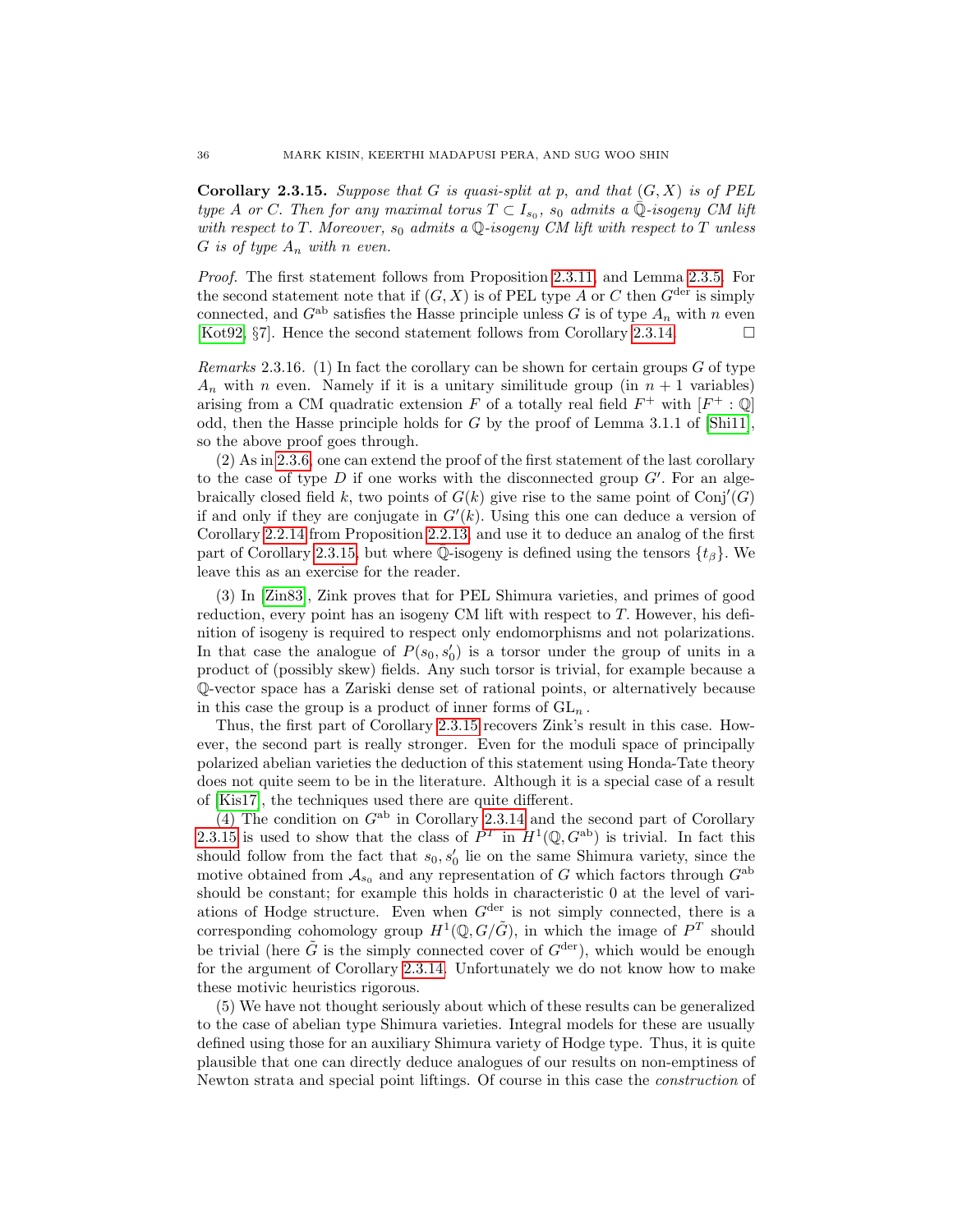the Newton strata would usually also involve the auxiliary Shimura variety. A more interesting problem is the definition and non-emptiness of the torsors  $P(s_0, s'_0)$ , given the lack of a good general definition of an isogeny of motives - see the recent paper of Yang [\[Yan\]](#page-40-11) for the case of K3-surfaces.

## Appendix A. Construction of isocrystals with G-structure

<span id="page-36-0"></span>The purpose of this appendix is to prove Proposition [1.3.12.](#page-18-1) The main tool is Faltings' comparison theorem [\[Fal02\]](#page-39-23) p. 62, as well as de Jong's theorem on alterations [\[dJ96\]](#page-39-24) and a result of Ogus on proper descent for convergent isocrystals [\[Ogu84\]](#page-39-25).

A.1. Let k be a perfect field of characteristic p, and  $W = W(k)$ . We equip k and W with the trivial log structure.

Let X be a scheme over W, equipped with a fine saturated log structure. A p-adic formal log scheme T over W, is a p-adic formal scheme  $T/W$  together with the data of a compatible system of log structures on  $T_n = T \otimes_{\mathbb{Z}} \mathbb{Z}/p^n \mathbb{Z}$  for  $n \geq 1$ , such that the inclusions  $T_n \hookrightarrow T_{n+1}$  are exact.

An enlargement of X is a triple  $(T, I, i_T)$  consisting of a p-adic formal log scheme T over W, an ideal of definition I of T, and a map of log schemes  $i_T : T_0 \to X$ , where  $T_0$  is the subscheme of T defined by I. We say that  $(T, I, i_T)$  is reduced if  $T_0$ is reduced. We say that  $(T, I, i_T)$  is a PD-enlargement if I is equipped with divided powers extending the divided powers on pW.

As in [\[Ogu84,](#page-39-25) 2.7], using the definition of an enlargement we can define the category of convergent log isocrystals (cf. [\[Ogu95,](#page-39-26) §3]). This category does not change if we allow I to be any p-adically closed ideal as in [\[Fal02,](#page-39-23) p. 258]. Indeed, the value of a convergent log isocrystal on such an enlargement can be defined as the inverse limit of its values on  $(T,(I,p^n), i_{T,n})$  for  $n \geq 1$ , where  $I_{T,n}$  is the composite  $T_n \hookrightarrow T_0 \stackrel{i_T}{\rightarrow} X$  and  $T_n$  is defined by  $(I, p^n)$ .

The category of convergent log isocrystals also does not change if we define it using only reduced enlargements. In particular it depends only on  $X \otimes_{\mathbb{Z}} \mathbb{Z}/p\mathbb{Z}$ , and not on  $X$ , and is equipped with a Frobenius pullback functor  $F^*$ . Thus, we have the notion of a convergent log F-isocrystal (again cf. [\[Ogu95,](#page-39-26) §3]). When the log structure on X is trivial, this agrees with the definition of convergent isocrystal and F-isocrystal in [\[Ogu84\]](#page-39-25).

The log crystalline site of  $X$  is the site whose objects consist of PD-enlargements. As in [\[MP19,](#page-39-18) 1.3.3] a log Dieudonné crystal over X is a crystal M in the log crystalline site of X together with maps  $F^*M \to M$  and  $M \to F^*M$  whose composite in either order is multiplication by p. As in [\[Ogu84,](#page-39-25) 2.18] or [\[Ogu95,](#page-39-26) Rem. 16], a log Dieudonné crystal over X gives rise to a convergent  $F$ -isocrystal on X.

<span id="page-36-1"></span>A.2. Let S be a flat, normal, finite type W-scheme,  $D \subset S$  a relative Cartier divisor, and  $j : U = D - S \hookrightarrow S$ , the inclusion. We consider S as a log scheme equipped with the log structure  $j_*\mathscr{O}_U$ , and for  $n \geq 1$ , we give  $S \otimes_{\mathbb{Z}} \mathbb{Z}/p^n\mathbb{Z}$  the induced log structure.

Let  $\pi : A \to U$  be an abelian scheme, which extends to a semi-abelian scheme over S. We denote by L the étale local system  $R^1\pi_*\mathbb{Q}_p$  on  $U_{K,\text{\'et}}$ . We denote by  $\mathcal E$ the convergent F-isocrystal on U attached to the p-divisible group  $\mathcal{A}[p^{\infty}]$ .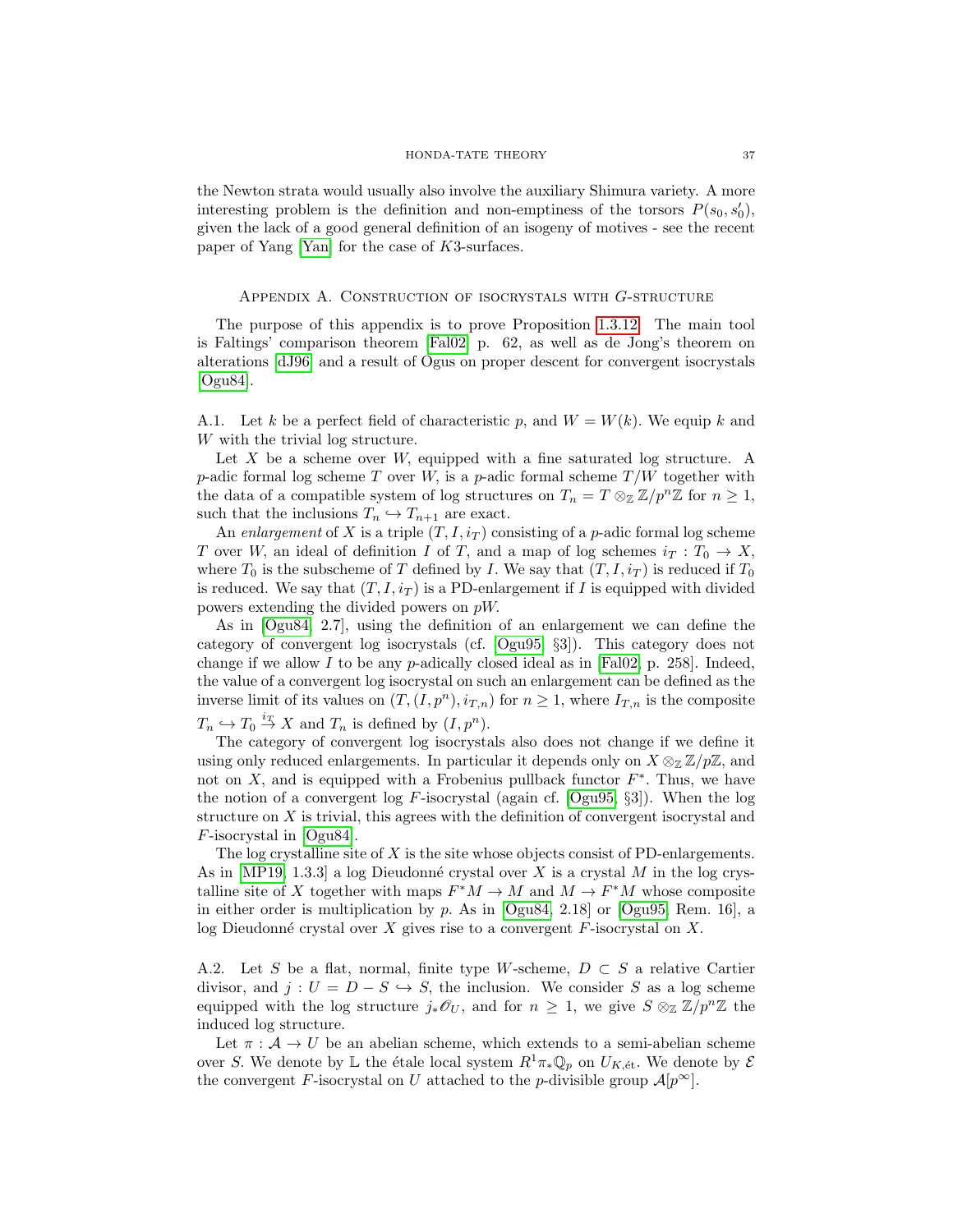By [\[MP19,](#page-39-18) 1.3.5] there is a log Dieudonné crystal on S attached to  $A$ , and hence a convergent log F-isocrystal  $\mathcal{E}^{\log}$  on S, whose restriction to U is  $\mathcal{E}$ , and whose formation is compatible with Cartier duality.

A.3. Let  $K_0 = W[1/p]$ , and  $K/K_0$  a finite extension. Fix an algebraic closure  $\bar{K} \supset K$ , and let  $G_K = \text{Gal}(\bar{K}/K)$ . We keep the above notation, but we now assume that S is semi-stable over  $\mathscr{O}_K$ , and that  $S_0 \cup D \subset S$  is a normal crossing divisor. Here  $S_0 = S \otimes_{\mathscr{O}_K} k$ .

Above we considered S with the log structure given by  $D$ . We denote by  $S<sup>vlog</sup>$ the scheme S considered with the log structure given by  $S_0 \cup D$ . There is a map of log schemes  $i: S^{\text{vlog}} \to S$ . We set  $\mathcal{E}^{\text{vlog}} = i^*(\mathcal{E}^{\text{log}})$ , a convergent F-isocrystal on  $S^{\text{vlog}}$ .

<span id="page-37-0"></span>**Lemma A.4.** With the above notation,  $\mathbb{L}$  and  $\mathcal{E}^{\text{vlog}}$  are associated in the sense of [\[Fal02,](#page-39-23) p. 258].

*Proof.* As already remarked in [\[Fal02\]](#page-39-23),  $\mathcal{E}^{\text{vlog}}$  gives rise to a convergent isocrystal in the sense of loc. cit. p. 258. The proof of the lemma is entirely analogous to the argument given in [\[Fal99,](#page-39-27) §6], cf. also [\[MP19,](#page-39-18) A2.2] for the case of log schemes.

A.5. We now return to the assumptions of [A.2,](#page-36-1) so we no longer assume that  $S$  is semi-stable.

Let  $s: \mathbf{1} \to \mathbb{L}^{\otimes}$  be a map of étale local systems over U. That is, s is a global section of  $\mathbb{L}^{\otimes}$ . For any finite  $K'/K$  in  $\overline{K}$ , with residue field  $k'$ , and any  $\xi \in U(\mathscr{O}_{K'})$ ,  $\xi^*(s)$  corresponds to a section

$$
s_{0,\xi} = D_{\mathrm{cris}}(\xi^*(s)) : \mathbf{1} \to \xi^*(\mathcal{E})^{\otimes}.
$$

<span id="page-37-1"></span>**Proposition A.6.** If S is proper and semi-stable over  $\mathcal{O}_K$ , and  $S_0 \cup D \subset S$  is a normal crossing divisor, then there is a morphism of convergent log F-isocrystals  $s_0: \mathbf{1} \to \mathcal{E}^{\log \otimes}$  over S such that  $\xi^*(s_0)(W(k')) = s_{0,\xi}$  for all  $K'/K$ ,  $k'$ , and  $\xi$  as above

*Proof.* Let  $\pi \in \mathscr{O}_K$  be a uniformizer and  $E(T)$  an Eisenstein polynomial for  $\pi$ . Let  $R = W[T]$ , and for  $n \ge 1$  let  $R_n$  be the p-adic completion of  $W[T, E(T)^{ni}/i!]$ . We view  $\mathscr{O}_K$  as an  $R_n$ -algebra, and so an  $R$ -algebra via  $T \mapsto \pi$ . It suffices to construct  $s_0$  étale locally on S.

Let  $Spec A$  be an étale neighborhood of  $S$ , which admits an étale map

$$
\varpi : \operatorname{Spec} A \to \mathscr{O}_K[t_1, \ldots, t_d]/(t_1 \cdots t_e - \pi)
$$

for some  $e \leq d$ , and such that the log structure on Spec A is given by the preimage of the Cartier divisor defined by  $t_1 \cdots t_r$  for some  $e \leq r \leq d$ . Let A<sup>†</sup> be the padic completion of A. Thus Spf  $\hat{A}$  is a p-adic formal log scheme over  $\mathscr{O}_K$ , which is formally smooth when  $\mathscr{O}_K$  is equipped with the log structure  $\mathscr{O}_K$  – {0}. Lift Spf  $\tilde{A}$ , to a formally smooth  $(p, T)$ -adic formal log scheme  $Y_R = Spf \hat{A}_R$  over R (defined as in the p-adic case). Thus,  $\hat{A}_R$  is formally étale over the  $(p, T)$ -adic completion of  $R[t_1, \dots, t_d]/(t_1 \dots t_e - T)$ , with the log structure given by the preimage of the Cartier divisor defined by  $t_1 \cdots t_r$ .

We consider the Frobenius lift F on  $\hat{A}_R$  induced by  $t_i \mapsto t_i^p$ , and  $T \mapsto T^p$ . Let  $Y_n$  be the base change of  $Y_R$  to  $R_n$ . Then F induces a lift of Frobenius on  $Y_n$ . Note that  $Y_n$  is an enlargement of  $S<sup>olog</sup>$ , and so we may evaluate  $\mathcal{E}<sup>olog</sup>$  on it.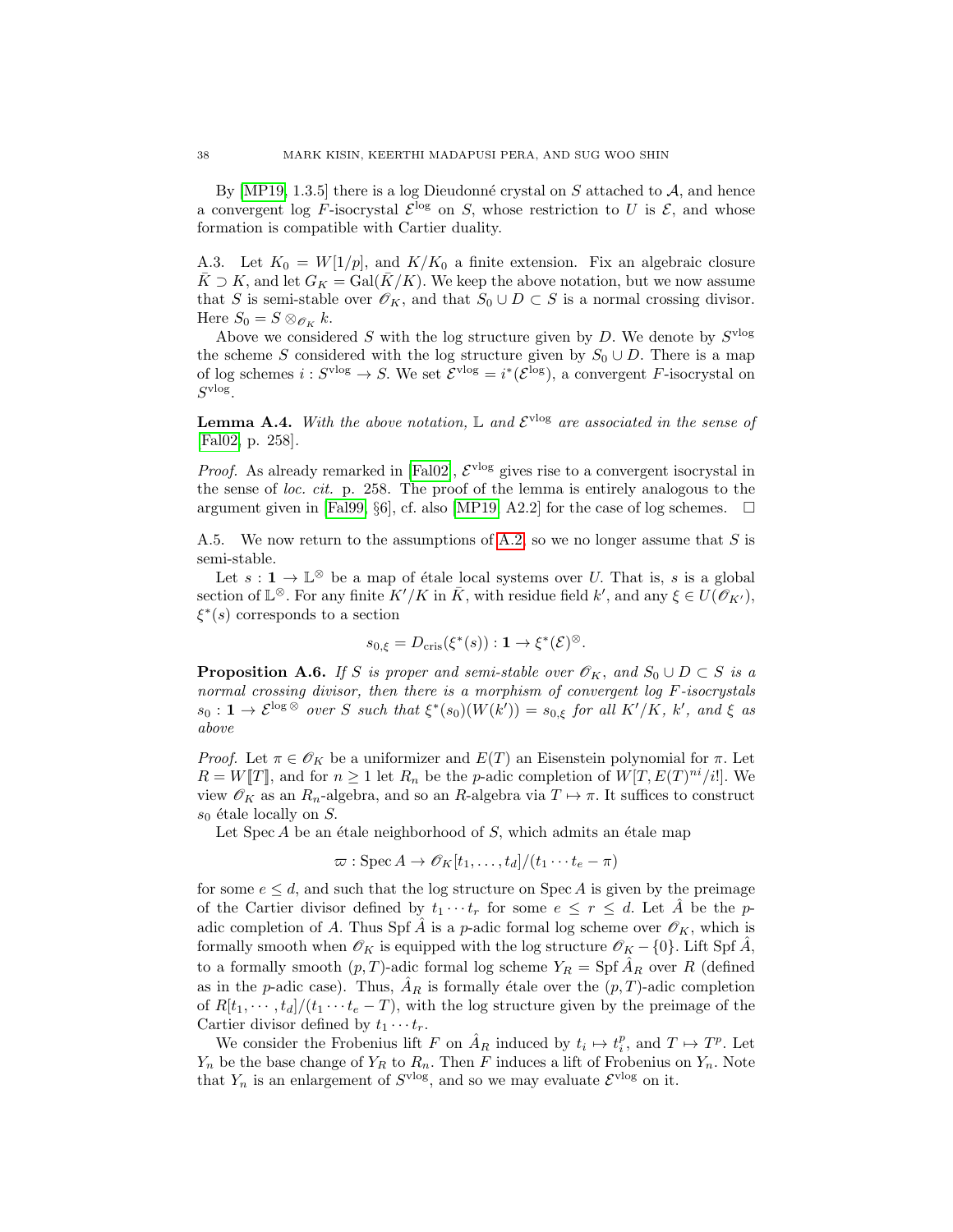By [\(A.4\)](#page-37-0) and [\[Fal02,](#page-39-23) §5, Cor. 4, Rem. 1)], s gives rise to a Frobenius invariant, parallel section  $s_0$  of  $\mathcal{E}^{\text{vlog}}(Y_1)^\otimes$ . Note that the result of loc. cit applies, because  $\mathcal{E}^{\text{vlog}}$  arises from a log Dieudonné crystal on  $S^{\text{vlog}}$ . Hence for any  $m, n$  we can apply that result to the log F-crystal obtained by multiplying the Frobenius on  $\mathcal{E}^{\text{vlog} \otimes n} \otimes \mathcal{E}^{\text{vlog} \ast \otimes m}$  by a high enough power of p, and replacing  $\mathbb{L}^{\otimes n} \otimes \mathbb{L}^{*\otimes m}$  by a suitable Tate twist. Since  $s_0$  is Frobenius invariant, it gives rise to a section of  $\mathcal{E}^{\text{vlog}}(Y_n)^\otimes$  for any  $n \geq 1$ .

Now let  $Y_n^h$  be the p-adic formal log scheme with the same underlying formal scheme as  $Y_n$ , but with the log structure defined by  $t_{e+1} \cdots t_r$ . Then  $Y_n^h$  is an enlargement of S, and from the definitions we have  $\mathcal{E}^{\log}(Y_n^h) = \mathcal{E}^{\text{vlog}}(Y_n)$ . Since  $Y_R$ is formally smooth over W, as in [\[Ogu84,](#page-39-25) Thm 2.11], the sections  $s_0 \in \mathcal{E}^{\log}(Y_n^h)$ <sup>⊗</sup> give rise to a morphism of convergent F-isocrystals  $s_0 : \mathbf{1} \to \mathcal{E}^{\log \otimes}$  over Spec A. The relation  $\xi^*(s_0)(W(k')) = s_{0,\xi}$  follows from the functoriality of the map constructed in [\[Fal02\]](#page-39-23).  $\Box$ 

<span id="page-38-5"></span>**Corollary A.7.** For any S (not assumed proper or semi-stable), and  $s: 1 \to \mathbb{L}^{\otimes}$ as above, there exists a unique morphism of convergent F-isocrystals over U

$$
s_0: \mathbf{1} \to \mathcal{E}^\otimes
$$

such that for every  $K'/K$  finite, and  $\xi$  as above  $\xi^*(s_0)(W(k')) = s_{0,\xi}$ .

*Proof.* By [\[dJ96,](#page-39-24) Thm 6.5], after replacing K by a finite extension, there exists a proper truncated hypercovering

$$
U_1 \rightrightarrows U_0 \to U
$$

such that for  $i = 0, 1$  there is a dense open immersion  $U_i \hookrightarrow S_i$ , with  $S_i$  proper and semi-stable, and  $(S_i \backslash U_i) \cup S_i \otimes_{\mathscr{O}_K} k$  is a normal crossings divisor in  $S_i$ . By proper descent for convergent isocrystals [\[Ogu84,](#page-39-25) Thm 4.6], it suffices to prove the proposition with  $U_i$  in place of U. Thus we may replace U by  $U_i$ , and S by  $S_i$ , and assume that S is proper and semi-stable, and  $S_0 \cup D \subset S$  is a normal crossing divisor. Then the required map is obtained by restricting the map  $s_0 : 1 \to \mathcal{E}^{\log \otimes}$ of Proposition [A.6](#page-37-1) to U. The uniqueness is easily deduced from [\[Ogu84,](#page-39-25) Thm 4.1].  $\Box$ 

#### **REFERENCES**

- <span id="page-38-2"></span>[Bla94] D. Blasius, A p-adic property of Hodge classes on abelian varieties, Motives, 1994, pp. 293–308.
- <span id="page-38-4"></span>[BO83] P. Berthelot and A. Ogus, f-isocrystals and de Rham cohomology. I, Invent. Math. 72 (1983), no. 2, 159–199.
- <span id="page-38-0"></span>[Bor98] M. Borovoi, Abelian Galois cohomology of reductive groups, Mem. Amer. Math. Soc., vol. 132, American Mathematical Society, 1998.
- <span id="page-38-1"></span>[CKV15] M. Chen, M. Kisin, and E. Viehmann, Connected components of affine Deligne-Lusztig varieties in mixed characteristic, Compos. Math. 151 (2015), no. 9, 1697–1762.
- <span id="page-38-6"></span>[Del79a] P. Deligne, Valeurs de fonctions L et périodes d'intégrales, Automorphic forms, representations and L-functions (Proc. Sympos. Pure Math., Oregon State Univ., Corvallis, Ore., 1977), Part 2, 1979, pp. 313–346. With an appendix by N. Koblitz and A. Ogus.
- <span id="page-38-7"></span><span id="page-38-3"></span>[Del79b] , Variétés de Shimura: interprétation modulaire, et techniques de construction de modeles canoniques, Automorphic forms, representations and L-functions (Proc. Sympos. Pure Math., Oregon State Univ., Corvallis, Ore., 1977), Part 2, 1979, pp. 247– 289.
	- [dJ95] A. J. de Jong, Crystalline Dieudonné module theory via formal and rigid geometry. Inst. Hautes Études Sci. Publ. Math.  $82$  (1995), no. 1, 5–96.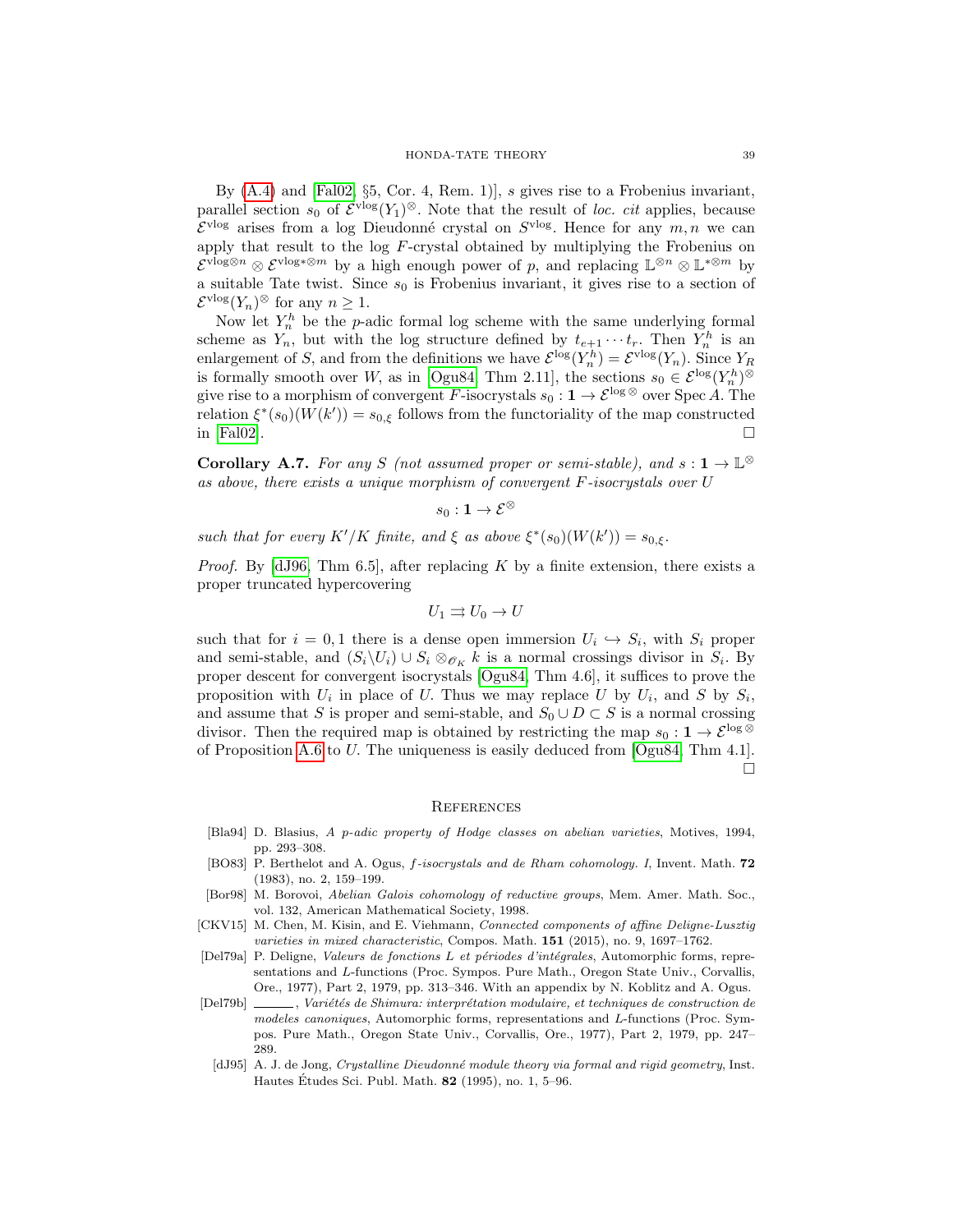- <span id="page-39-24"></span>[dJ96] , Smoothness, semi-stability and alterations, Inst. Hautes Études Sci. Publ. Math. 83 (1996), 51–93.
- <span id="page-39-23"></span>[Fal02] G. Faltings, Almost étale extensions, Astérisque 279 (2002), 185–270. Cohomologies  $p$ -adiques et applications arithmétiques, II.
- <span id="page-39-27"></span>[Fal99] , Integral crystalline cohomology over very ramified valuation rings, J. Amer. Math. Soc. **12** (1999), no. 1, 117–144.
- <span id="page-39-0"></span>[Far04] Laurent Fargues, Cohomologie des espaces de modules de groupes p-divisibles et correspondances de Langlands locales, 2004, pp. 1-199. Variétés de Shimura, espaces de Rapoport-Zink et correspondances de Langlands locales.
- <span id="page-39-14"></span>[Har66] G. Harder, über die Galoiskohomologie halbeinfacher Matrizengruppen. II, Math. Z. 92 (1966), 396–415.
- <span id="page-39-5"></span>[HK19] Paul Hamacher and Wansu Kim, *l-adic étale cohomology of Shimura varieties of Hodge* type with non-trivial coefficients, Math. Ann. 375 (2019), no. 3-4, 973–1044.
- <span id="page-39-2"></span>[HR17] X. He and M. Rapoport, Stratifications in the reduction of Shimura varieties, Manuscripta Math. 152 (2017), no. 3-4, 317–343.
- <span id="page-39-17"></span>[Kat79] N. Katz, Slope filtration of F-crystals, Journées de Géométrie Algébrique de Rennes (Rennes, 1978), Vol. I, 1979, pp. 113–163.
- <span id="page-39-15"></span>[Kis10] M. Kisin, Integral models for Shimura varieties of abelian type, J. Amer. Math. Soc. 23 (2010), no. 4, 967–1012.
- <span id="page-39-6"></span>[Kis17] , mod p points on Shimura varieties of abelian type, J. Amer. Math. Soc. 30 (2017), no. 3, 819–914.
- <span id="page-39-10"></span>[Kot03] Robert E. Kottwitz, On the Hodge-Newton decomposition for split groups, Int. Math. Res. Not. 26 (2003), 1433–1447.
- <span id="page-39-22"></span>[Kot82] R. Kottwitz, Rational conjugacy classes in reductive groups, Duke Math. J. 49 (1982), no. 4, 785–806.
- <span id="page-39-8"></span>[Kot85] , Isocrystals with additional structure, Compos. Math. **56** (1985), no. 2, 201–220.
- <span id="page-39-12"></span>[Kot86] , Stable trace formula: Elliptic singular terms, Math. Ann. 275 (1986), no. 3, 365–399.
- <span id="page-39-7"></span>[Kot92] , Points on some Shimura varieties over finite fields, J. Amer. Math. Soc. 5 (1992), no. 2, 373–444.
- <span id="page-39-9"></span>[Kot97] , Isocrystals with additional structure. II, Compos. Math. 109 (1997), no. 3, 255–339.
- <span id="page-39-19"></span>[KP18] M. Kisin and G. Pappas, Integral models of Shimura varieties with parahoric level structure, Publ. Math. Inst. Hautes Études Sci.  $128$  (2018), 121–218.
- <span id="page-39-16"></span>[Lan00] Erasmus Landvogt, Some functorial properties of the Bruhat-Tits building, J. Reine Angew. Math. 518 (2000), 213–241.
- <span id="page-39-13"></span>[Lan83] R. Langlands, Les débuts d'une formule des traces stable, Publications Mathématiques de l'Université de Paris VII, vol. 13, Université de Paris VII, U. E. R. de Mathématiques, Paris, 1983.
- <span id="page-39-11"></span>[Lan89] , On the classification of irreducible representations of real algebraic groups, Representation theory and harmonic analysis on semisimple Lie groups, 1989, pp. 101– 170.
- <span id="page-39-4"></span>[Lee18] Dong Uk Lee, Nonemptiness of Newton strata of Shimura varieties of Hodge type, Algebra Number Theory 12 (2018), no. 2, 259–283.
- <span id="page-39-3"></span>[LR87] R. Langlands and M. Rapoport, Shimuravarietäten und gerben, J. Reine Angew. Math. 378 (1987), 113–220.
- <span id="page-39-18"></span>[MP19] Keerthi Madapusi Pera, Toroidal compactifications of integral models of Shimura varieties of Hodge type, Ann. Sci. Éc. Norm. Supér. (4)  $52$  (2019), no. 2, 393-514.
- <span id="page-39-21"></span>[Noo06] Rutger Noot, Lifting systems of Galois representations associated to abelian varieties, J. Ramanujan Math. Soc. 21 (2006), no. 4, 299–342.
- <span id="page-39-20"></span>[Noo09] R. Noot, Classe de conjugaison du Frobenius d'une variete abelienne sur un corps de nombres, J. Lond. Math. Soc. 79 (2009), no. 1, 53–71.
- <span id="page-39-25"></span>[Ogu84] A. Ogus, f-isocrystals and de Rham cohomology II-Convergent isocrystals, Duke Math. J. 51 (1984), no. 4, 765–850.
- <span id="page-39-26"></span>[Ogu95] , F-crystals on schemes with constant log structure, Compositio Math. **97** (1995), no. 1-2, 187–225. Special issue in honour of Frans Oort.
- <span id="page-39-1"></span>[Rap05] M. Rapoport, A guide to the reduction modulo p of Shimura varieties, Astérisque 298 (2005), 271–318. Automorphic forms. I.